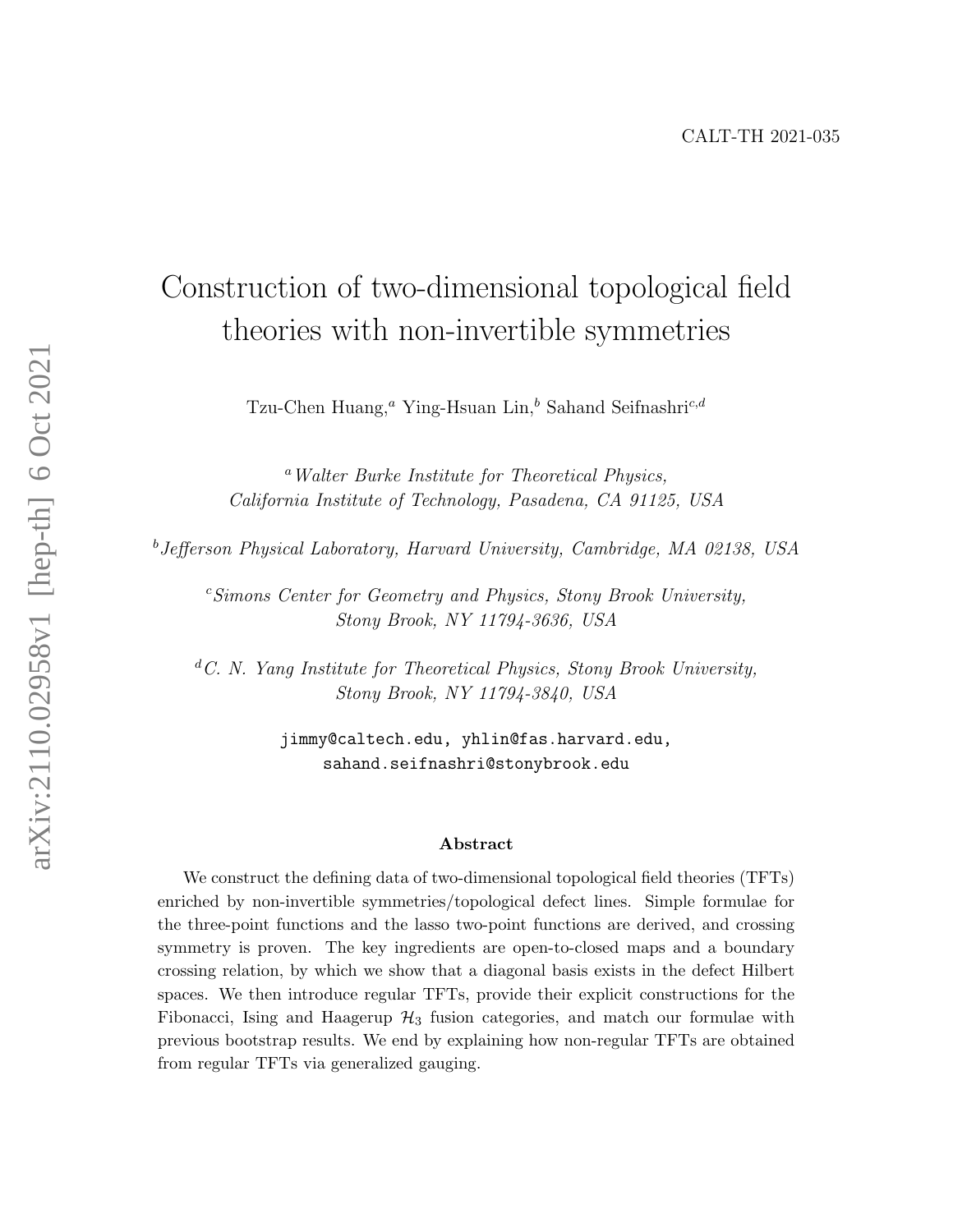# Contents

| 1              | Introduction and summary                                                  |                                                                                                                                                                                                                                | $\overline{2}$          |
|----------------|---------------------------------------------------------------------------|--------------------------------------------------------------------------------------------------------------------------------------------------------------------------------------------------------------------------------|-------------------------|
|                | 1.1                                                                       |                                                                                                                                                                                                                                | 3                       |
| $\overline{2}$ | Categories of topological defect lines and boundary conditions            |                                                                                                                                                                                                                                | $\overline{\mathbf{4}}$ |
|                | 2.1                                                                       |                                                                                                                                                                                                                                | $\overline{4}$          |
|                | 2.2                                                                       |                                                                                                                                                                                                                                | 10                      |
| 3              | Construction of topological field theories with non-invertible symmetries |                                                                                                                                                                                                                                | 15                      |
|                | 3.1                                                                       |                                                                                                                                                                                                                                | 16                      |
|                | 3.2                                                                       |                                                                                                                                                                                                                                | 18                      |
|                | 3.3                                                                       |                                                                                                                                                                                                                                | 18                      |
|                | 3.4                                                                       |                                                                                                                                                                                                                                | 20                      |
|                | 3.5                                                                       |                                                                                                                                                                                                                                | 23                      |
|                | 3.6                                                                       |                                                                                                                                                                                                                                | 27                      |
| 4              | Regular topological field theories and examples                           |                                                                                                                                                                                                                                | 29                      |
|                | 4.1                                                                       |                                                                                                                                                                                                                                | 29                      |
|                | 4.2                                                                       | Ising fusion category $\ldots \ldots \ldots \ldots \ldots \ldots \ldots \ldots \ldots$                                                                                                                                         | 31                      |
|                | 4.3                                                                       |                                                                                                                                                                                                                                | 33                      |
| $\bf{5}$       | Non-regular topological field theories from generalized gauging           |                                                                                                                                                                                                                                | 36                      |
|                | 5.1                                                                       |                                                                                                                                                                                                                                | 36                      |
|                | 5.2                                                                       | Gauged theory resources in the contract of the contract of the contract of the contract of the contract of the contract of the contract of the contract of the contract of the contract of the contract of the contract of the | 38                      |
|                | 5.3                                                                       | Non-regular topological field theories and dual symmetry $\dots \dots \dots$                                                                                                                                                   | 40                      |
|                | A Semisimplicity from unitarity/reflection-positivity                     |                                                                                                                                                                                                                                | 42                      |
|                |                                                                           |                                                                                                                                                                                                                                | 42                      |
|                |                                                                           |                                                                                                                                                                                                                                |                         |
|                |                                                                           |                                                                                                                                                                                                                                | 44                      |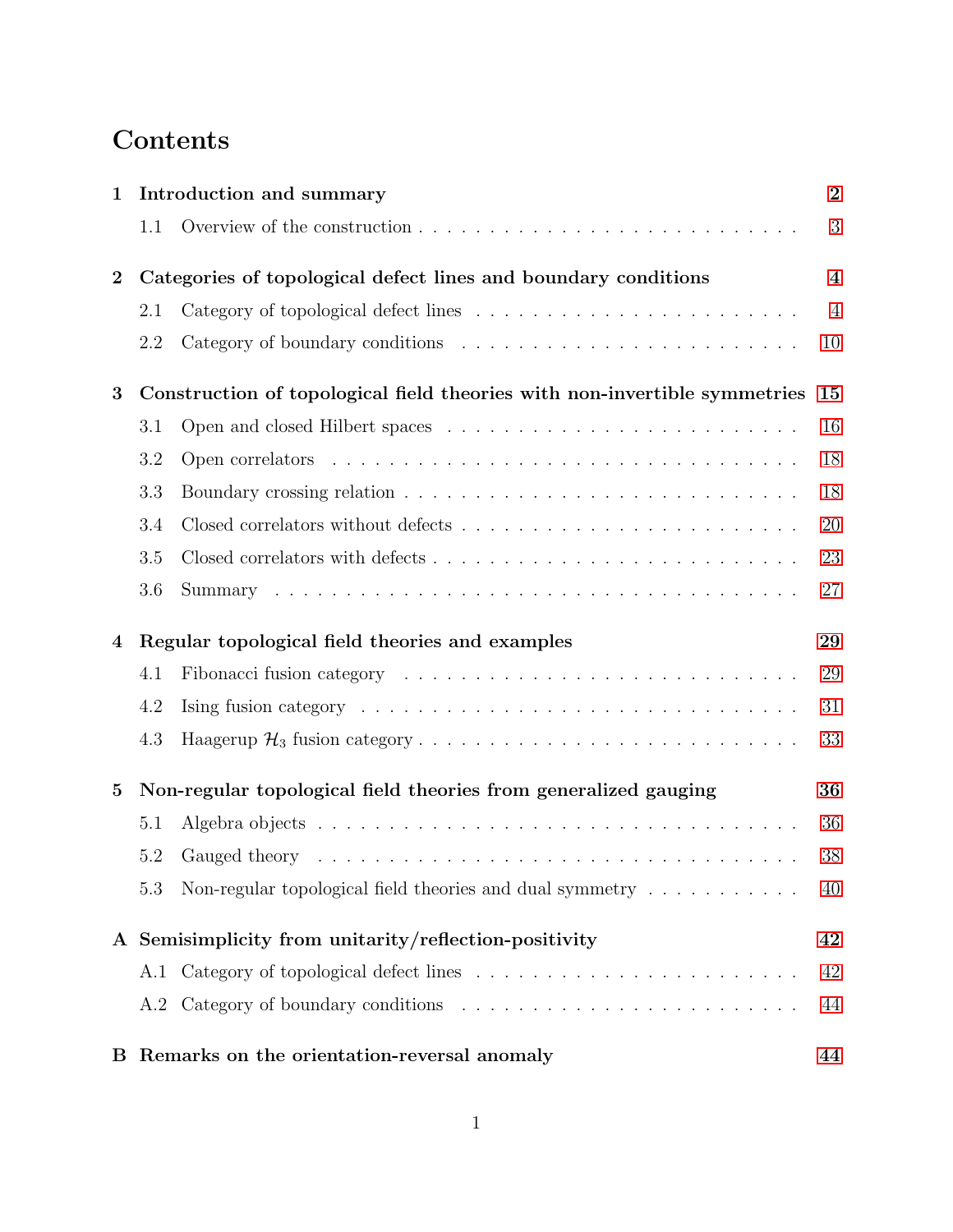## <span id="page-2-0"></span>1 Introduction and summary

Topological defects generalize the notion of finite group global symmetries to higher symmetries [\[1,](#page-45-0) [2\]](#page-45-1) and non-invertible symmetries. In two dimensions, non-invertible topological defect lines (TDLs) [\[3–](#page-45-2)[8\]](#page-46-0) are captured by fusion categories, so such generalized symmetries are sometimes called fusion category symmetries [\[7](#page-46-1)[–9\]](#page-46-2). We will denote a fusion category by  $\mathcal C$  and use abbreviations such as  $\mathcal C$ -symmetry.

Lately, there has been a burgeoning body of work [\[8–](#page-46-0)[12\]](#page-46-3) exploring the constraints on renormalization group flows by fusion category symmetries. On the lattice, non-invertible symmetries can be directly built into the construction of anyon chains [\[13\]](#page-46-4) and related statistical models [\[14,](#page-46-5)[15\]](#page-46-6); in continuum field theory, symmetry-preserving flows are triggered by relevant operators that are invariant under  $\mathcal{C}$ , i.e. commute with the TDLs in  $\mathcal{C}$ . In either case, the deep infrared in a gapped phase must be described by a  $\mathcal{C}$ -symmetric topological field theory [\[7,](#page-46-1) [8\]](#page-46-0) that incorporates the structure of the fusion category symmetry.

There is a vast literature [\[16–](#page-46-7)[28,](#page-47-0) [7–](#page-46-1)[10,](#page-46-8) [29\]](#page-47-1) on two-dimensional topological field theories (TFTs) with varying amounts of structure. Like other types of TFTs, C-symmetric TFTs can be formulated axiomatically, either in the language of transition amplitudes associated to cobordisms [\[7\]](#page-46-1), or in terms of the correlators of point-like operators [\[8\]](#page-46-0). In the latter formulation, the *defining data* of a closed  $\mathcal{C}$ -symmetric TFT consists of a fusion category  $\mathcal{C}$ , the spectra of point-like operators, their three-point functions, and a set of generalized C-actions on point-like operators called lassos. The most general correlator can be built from such defining data, and as long as the crossing symmetry of the four-point functions and the modular invariance of the torus one-point functions are satisfied, different ways of building the same correlator give rise to the same result [\[30–](#page-47-2)[34,](#page-47-3) [8\]](#page-46-0).

In [\[9\]](#page-46-2), it was argued that  $\mathcal{C}$ -symmetric TFTs are in one-to-one correspondence with module categories over  $\mathcal{C}$ . On the one hand, they examined the consistency of the  $\mathcal{C}$ -symmetry in the presence of boundaries. On the other hand, they realized two-dimensional TFTs as three-dimensional Turaev-Viro [\[35\]](#page-48-0) theories on a thin strip, and studied the consistency at the boundary of the strip. In both cases, they found the consistency to be equivalent to the axioms of a module category. However, exactly how a module category determines the above *defining data* of a  $\mathcal{C}$ -symmetric TFT was not expounded, except in the special case of fiber-functors—TFTs with one-dimensional bulk Hilbert spaces. Later in [\[10\]](#page-46-8), the bulk Frobenius algebra of local operators was constructed for any given module category, but the correlators of point-like defect operators were not considered. In earlier work, constructions of TFTs were given for general invertible symmetries [\[36,](#page-48-1) [37\]](#page-48-2), and for concrete examples of non-invertible symmetries by bootstrap [\[8,](#page-46-0) [38\]](#page-48-3).

The purpose of this paper is to provide the full construction of the defining data of a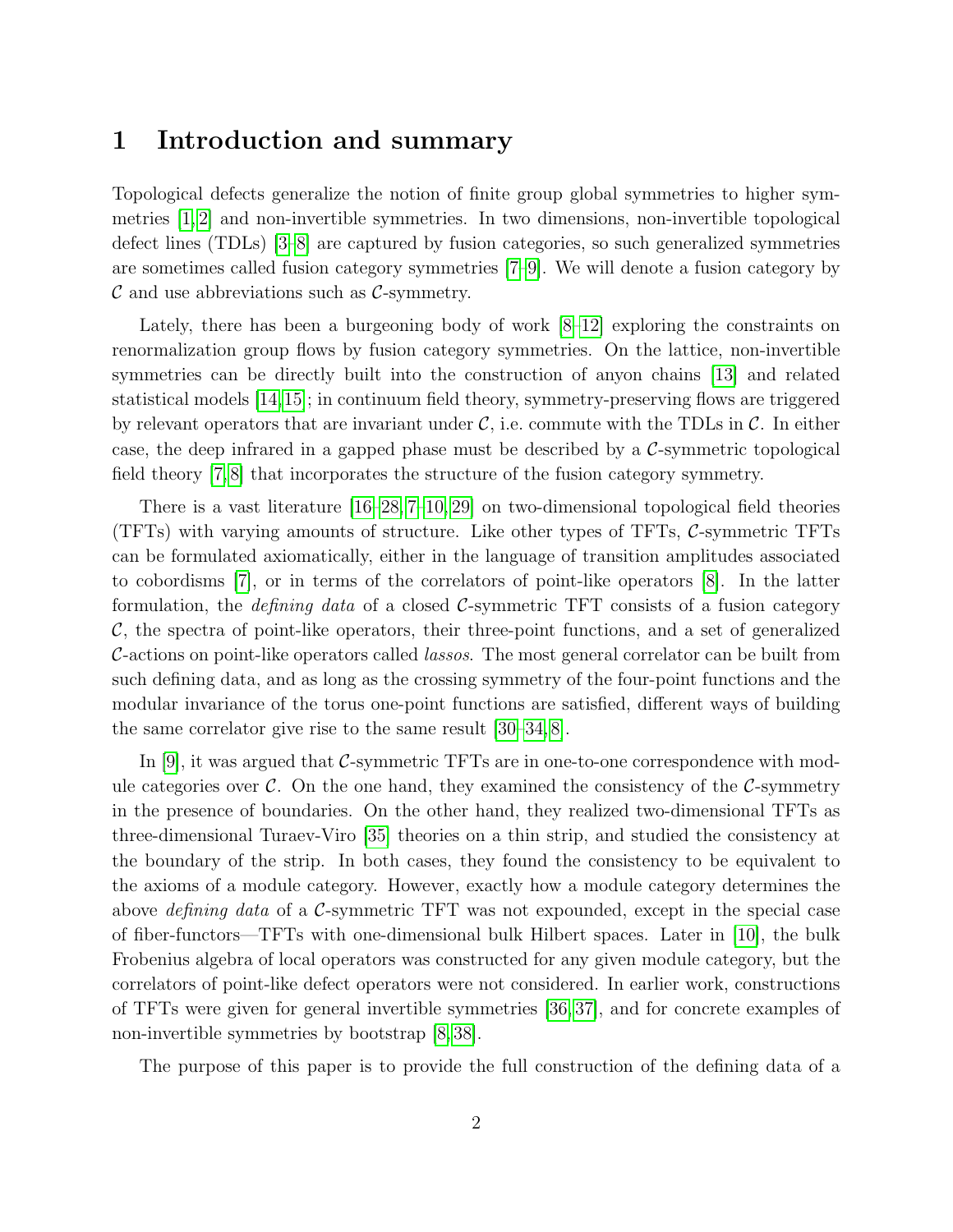unitary/reflection-positive (and more generally semisimple)  $\mathcal{C}$ -symmetric TFT for any given fusion category  $\mathcal C$  and any given module category. The key formulae are summarized in section [3.6.](#page-27-0) It is remarkable that while module categories naturally describe the admissible boundary conditions in the open sector of a  $\mathcal{C}$ -symmetric TFT, it also completely determines the closed sector, echoing the sentiments of [\[26\]](#page-47-4) in the context of open/closed TFT.

## <span id="page-3-0"></span>1.1 Overview of the construction

A summary of the heart of this paper, section [3,](#page-15-0) is now presented. In section [3.1,](#page-16-0) we explain how the open sector of a  $C$ -symmetric TFT is already captured by the structure of a module category over  $C$ , and how the closed sector can be constructed by open-to-closed maps. In section [3.2,](#page-18-0) we show that the module trace allows the computation of arbitrary correlators of boundary-changing operators on the disc. We then move on to considering correlators in the closed sector. In an open/closed TFT without  $\mathcal{C}$ -symmetry, it was shown in [\[26\]](#page-47-4) that simple boundary conditions under the open-to-closed map land on the diagonal basis (also called the projector or idempotent basis) of the bulk Frobenius algebra. In the present  $\mathcal{C}$ -symmetric case, we see that a very similar structure arises. This structure can be understood intuitively via a boundary crossing relation, which we formulate in section [3.3,](#page-18-1) both from a physical cutting-and-sewing perspective, and mathematically from the axioms of a module category with a module trace. Sections [3.4](#page-20-0) and [3.5](#page-23-0) delineate how the boundary crossing relation allows the straightforward derivation of compact formulae expressing the three-point functions (including the bulk Frobenius algebra) and the lassos purely in terms of the module categorical data. In section [3.5,](#page-23-0) we mathematically prove that our formula for the four-point function, which manifests crossing symmetry, has the correct cutting-andsewing decomposition into three-point functions. A summary of our formulae can be found in section [3.6.](#page-27-0)

The other sections are organized as follows. In section [2,](#page-4-0) we review the fusion category of topological defect lines, the module category of boundary conditions, along with the trace and adjoint structures. In section [4,](#page-29-0) we introduce the notion of a regular  $\mathcal{C}$ -symmetric TFT corresponding to the regular module category, apply our formulae to construct the regular TFTs for three concrete fusion categories, Fibonacci, Ising, and Haagerup  $\mathcal{H}_3$  [\[39–](#page-48-4)[41\]](#page-48-5), and match with previous bootstrap constructions [\[8,](#page-46-0) [38\]](#page-48-3). In section [5,](#page-36-0) we review the notion of generalized gauging, and explain how all non-regular TFTs can be obtained from gauging regular TFTs.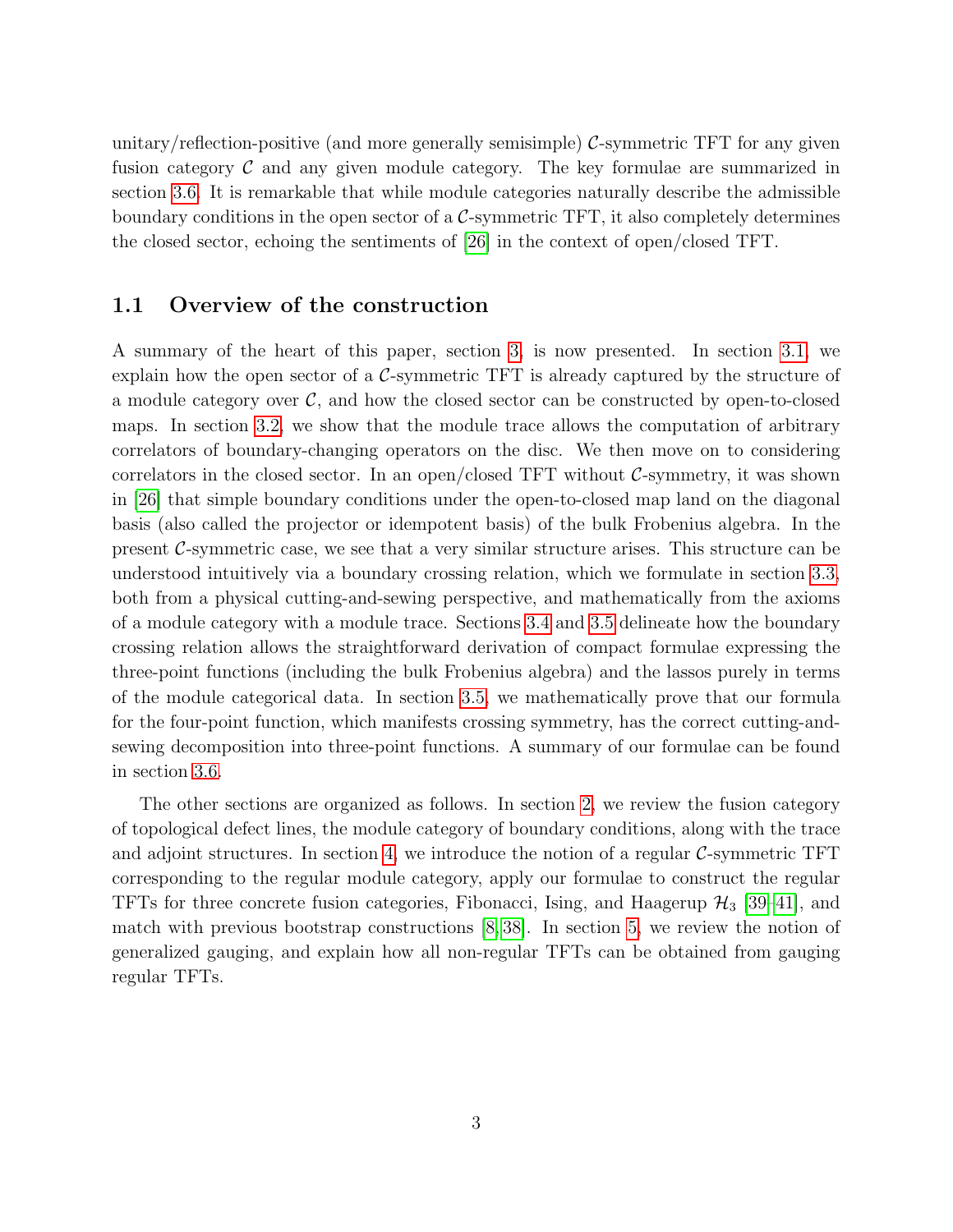# <span id="page-4-0"></span>2 Categories of topological defect lines and boundary conditions

In quantum field theory (QFT), in addition to local operators, there also exist extended objects such as codimension-one walls. An example of such a wall is an interface separating two QFTs. When the theories on the two sides of the interface are identical, we get a selfinterface which we call a *defect*. And when the theory on one side is trivial, we get a *boundary* condition.

One can consider the fusion of two defects by bringing them parallel and close together. This defines a fusion structure on defects, similar to the operator product expansion (OPE) of local operators. Moreover, defects can form junctions, and extended junctions can form junctions-of-junctions, and so on. Putting all these structures together, defects form a kind of category [\[42,](#page-48-6)[43\]](#page-48-7) as opposed to an algebra like the OPE of local operators. A special class of defects are topological defects, which encompass and generalize the notion of finite global symmetries in QFT [\[5,](#page-45-3) [6,](#page-45-4) [1,](#page-45-0) [44,](#page-48-8) [2,](#page-45-1) [7,](#page-46-1) [8,](#page-46-0) [45\]](#page-48-9).

In two dimensions, topological defect lines (TDLs) when finitely generated (and under an additional condition) are mathematically described by fusion categories [\[46,](#page-48-10)[47\]](#page-48-11). The subject of this paper is on two-dimensional topological field theories (TFTs), where not only the defect lines, but also the boundaries are topological. The goal of this section is to describe the mathematical structure behind these objects; in particular, we will explain the meaning of a category and its underlying data.

We mainly focus on unitary/reflection-positive TFTs, but our results are generally valid for *semisimple* ones. Relatedly, our discussion is valid not only for unitary fusion categories but for general fusion categories. The notion of semisimplicity will be introduced later.

## <span id="page-4-1"></span>2.1 Category of topological defect lines

We first review the fusion category  $\mathcal C$  describing a finitely generated set of TDLs. Since  $\mathcal C$ generalizes the notion of global symmetries, it is also called a fusion category symmetry [\[7–](#page-46-1)[9\]](#page-46-2).

In a TFT,  $\mathcal C$  is different from the category of all TDLs. In the situation where the TFT is the endpoint of a symmetry-preserving RG flow,  $\mathcal C$  describes the symmetries not just at the endpoint, but along the RG trajectory. On the one hand, the category of all TDLs in the TFT can be larger than  $\mathcal C$  since accidental symmetries can emerge. On the other hand, some TDLs in  $\mathcal C$  can become identical at the endpoint, in which case  $\mathcal C$  does not act faithfully on the  $TFT.<sup>1</sup>$  $TFT.<sup>1</sup>$  $TFT.<sup>1</sup>$ 

<span id="page-4-2"></span><sup>&</sup>lt;sup>1</sup>The symmetry  $\mathcal C$  is sometimes called the extrinsic symmetry in the literature [\[45\]](#page-48-9), while the category of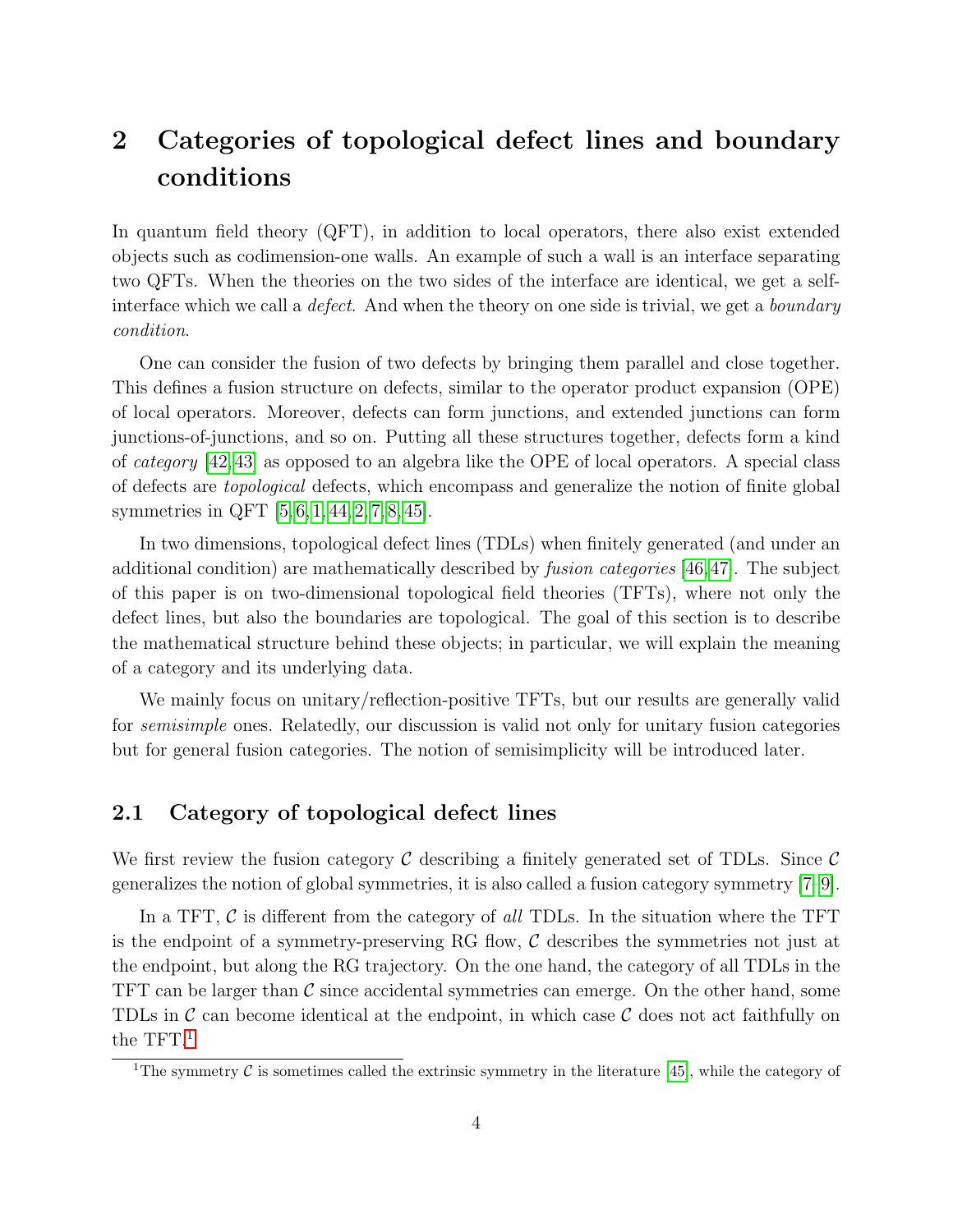Below we review the various structures of  $\mathcal{C}$ .

#### Direct sum and simple objects

Given any two TDLs, we can construct another TDL by taking the direct sum, an operation denoted by ⊕. Any TDL that cannot be decomposed into a direct sum of more than one TDL is called a *simple* (or indecomposable) TDL. We use  $a, b, c, \ldots$  to label simple TDLs

$$
\begin{cases}\na \end{cases}
$$
\n(2.1)

and denote the unit by  $\mathbb{1}$ . In the categorical language, they are the *simple objects* of  $\mathcal{C}$ .

Let us explain the physical meaning of the direct sum operation. When two TDLs are supported on the same space-like curve  $\gamma$ , they become line *operators*  $U^a(\gamma)$  and  $U^b(\gamma)$  acting on the Hilbert space  $\mathcal{H}(\gamma)$ . In this case,  $U^{a \oplus b}(\gamma) = U^{a}(\gamma) + U^{b}(\gamma)$ . But when the TDLs are time-like, they impose twisted boundary conditions and define defect(-twisted) Hilbert spaces  $\mathcal{H}^a$  and  $\mathcal{H}^b$ , and we get  $\mathcal{H}^{a\oplus b} = \mathcal{H}^a \oplus \mathcal{H}^b$ . More generally, a correlator involving  $a \oplus b$ is the sum of the same correlator involving only  $a$  and that involving only  $b$ .

Note that there is no notion of taking non-integral linear combinations of TDLs. Such linear combinations lead to ill-defined defect Hilbert spaces with non-integral dimensions. Such is the reason that the space of TDLs is a category, and not a vector space. The same remark applies to the boundary conditions introduced later.

#### Junctions and morphisms

We use  $x, y, z, \ldots$  to denote the junction vectors of TDLs, which in the categorical language correspond to the morphisms in  $\mathcal{C}$ . For instance, a junction vector between TDLs  $a$  and  $b$ corresponds to a morphism  $x \in \text{Hom}_{\mathcal{C}}(a, b)$ 

$$
\begin{cases} b \\ x \\ a \end{cases} \tag{2.2}
$$

Given any two junction vectors  $x \in \text{Hom}_{\mathcal{C}}(a, b)$  and  $y \in \text{Hom}_{\mathcal{C}}(b, c)$ , we can fuse them to get a new junction vector between a and c.

all TDLs is called the intrinsic symmetry.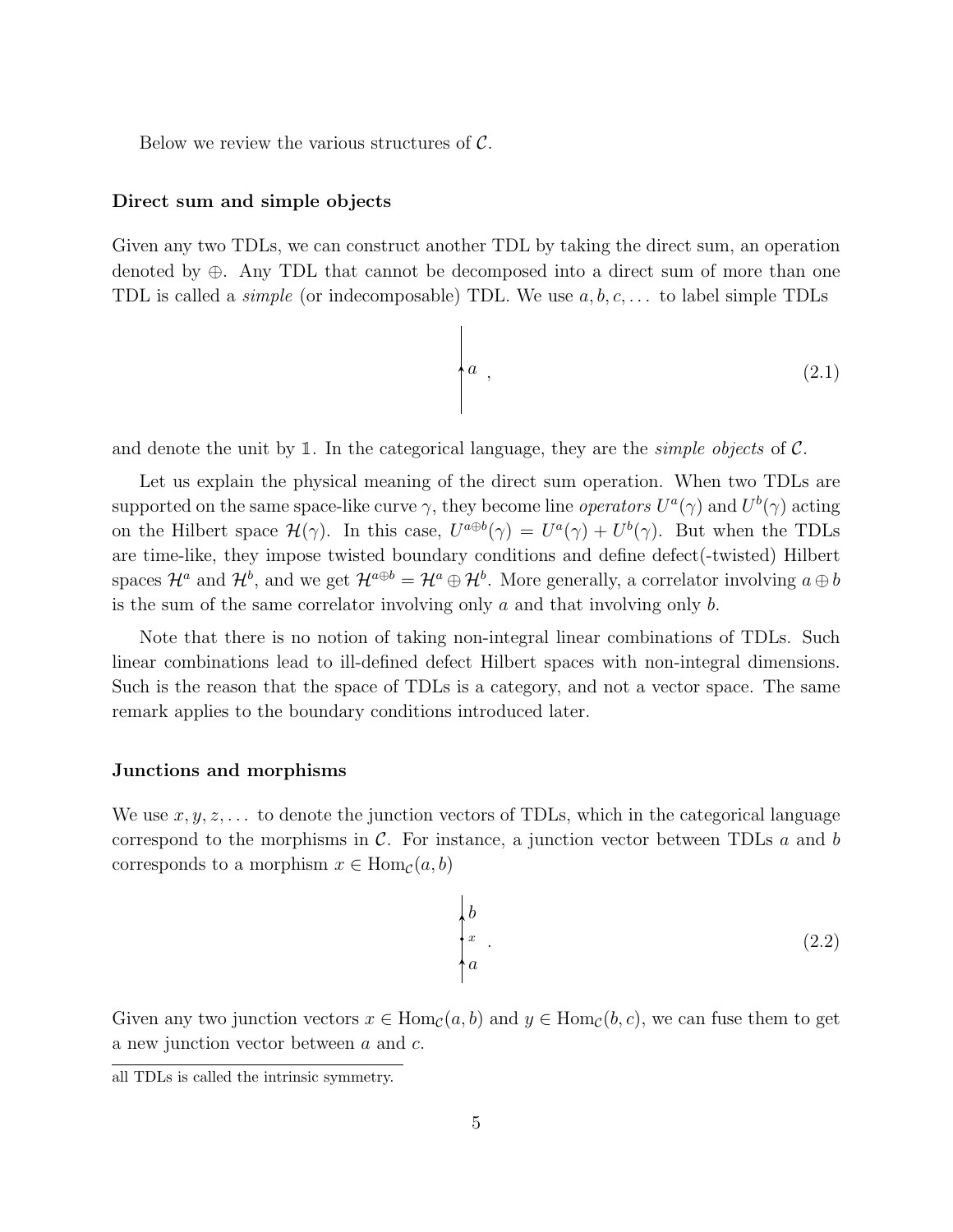In the categorical language, this corresponds to composing morphisms, and the new junction vector is denoted by  $y \circ x \in \text{Hom}_{\mathcal{C}}(a, c)$ . Under direct sum,  $\text{Hom}(a \oplus b, c)$  $Hom(a, c) \oplus Hom(b, c)$  and  $Hom(a, b \oplus c) = Hom(a, b) \oplus Hom(a, c)$ .

Note the distinction between  $Hom_{\mathcal{C}}(a, b)$  and the space of all  $a \to b$  line-changing operators in a TFT. Whereas the former is a property of the symmetry alone, the latter is theory-dependent. For instance,  $Hom_{\mathcal{C}}(\mathbb{1}, \mathbb{1})$  is always one-dimensional, but the space of all  $\mathbb{1} \to \mathbb{1}$  line-changing operators certainly does not have to be one-dimensional. This is related to the aforementioned fact that physically, the symmetry  $\mathcal C$  is not the category of all TDLs in the TFT, but rather the category of TDLs that are preserved on a nearby RG trajectory. Mathematically speaking, there is a tensor functor from  $\mathcal C$  to all the TDLs of the theory, which means that there is a map between the objects and morphisms of  $\mathcal C$  into the full category of TDLs and line-changing operators of the theory, while preserving the fusion categorical structure of  $\mathcal C$ . Moreover, this map is not required to be injective or surjective.<sup>[2](#page-6-0)</sup>

We have now introduced enough categorical structure to explain the meaning of semisimplicity. A semisimple category is one in which the notions of simplicity—an object  $\alpha$  satisfies Hom(*a*, *a*)  $\cong$   $\mathbb{C}$ —and indecomposability—*a* cannot be written as the direct sum of two objects—are equivalent. In Appendix [A](#page-42-0) we show that in a unitary/reflection-positive TFT, both the category of TDLs and the category of boundary conditions are semisimple.<sup>[3](#page-6-1)</sup> Throughout this paper we conflate simplicity and indecomposability.

#### Fusion rules, junctions and F-moves

Fusion rules describe the fusion of parallel loops of TDLs on a flat cylinder

b a → a ⊗ b . (2.3)

We denote the fusion rule of the TDLs in  $\mathcal C$  by

<span id="page-6-2"></span>
$$
a \otimes b = \bigoplus_{c} N_{ab}^{c} c, \qquad (2.4)
$$

<span id="page-6-0"></span><sup>&</sup>lt;sup>2</sup>If this functor is not injective, then the symmetry  $\mathcal C$  is not faithful. Although a non-faithful symmetry is sometimes regarded as an unauthentic symmetry of a QFT, in the TFT context it is useful to consider non-faithful symmetries. For instance, for any non-anomalous finite group  $G$ , one can endow the trivial TFT with a non-faithful symmetry G, and gauge G to produce a nontrivial TFT with  $\text{Rep}(G)$  symmetry [\[7\]](#page-46-1).

<span id="page-6-1"></span><sup>&</sup>lt;sup>3</sup>Note that a semisimple tensor category with finitely many simple objects is by definition a multifusion category. If the unit is also simple, then it is by definition a fusion category.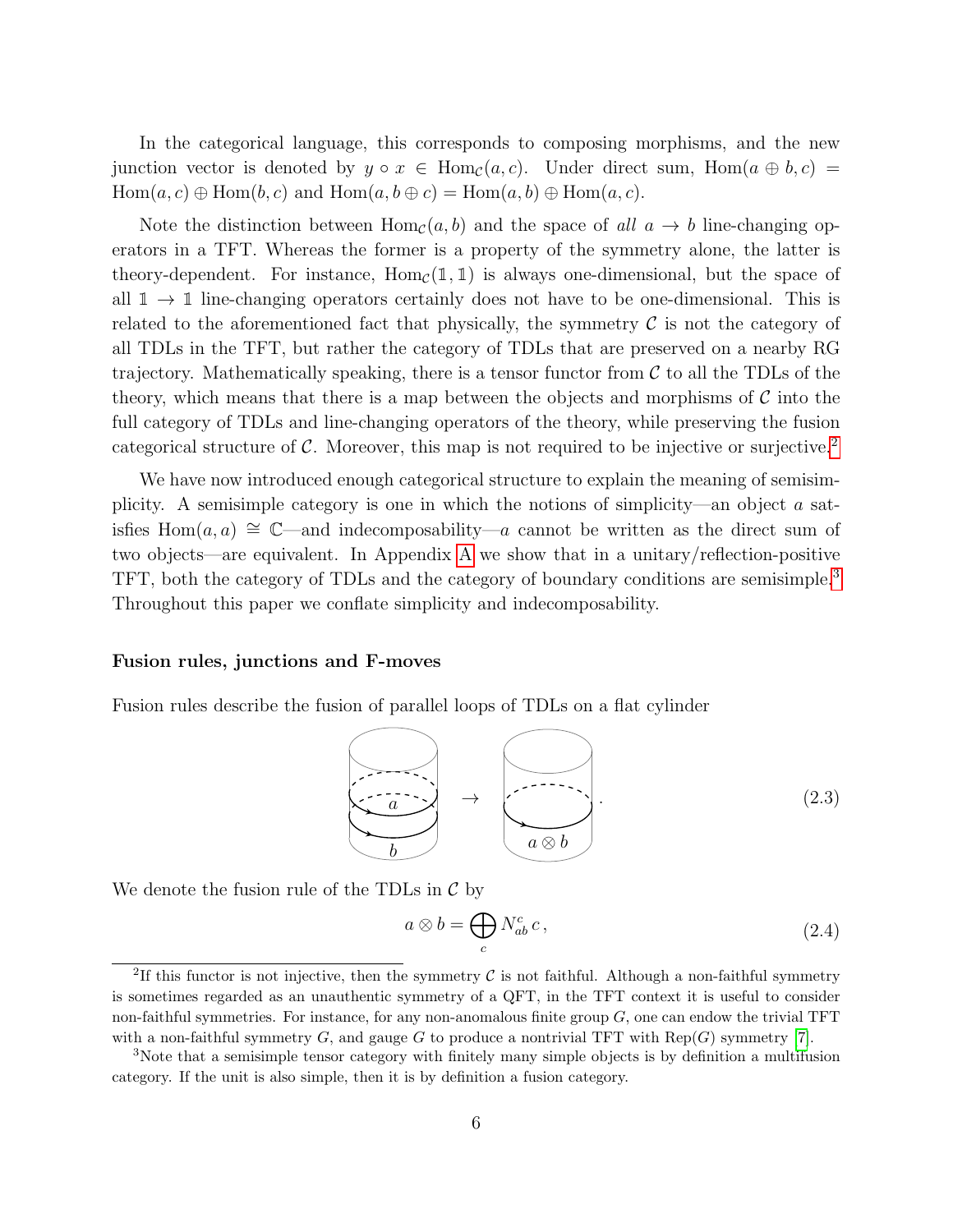where the non-negative integers  $N_{ab}^c$  are the fusion coefficients.

When TDLs form junctions among themselves, each junction is endowed with a junction vector space. The fusion coefficient  $N_{ab}^c$  counts the dimensionality of the vector space  $V_{ab}^c$  = Hom<sub>C</sub>( $a \otimes b$ , c) at the three-way junction of a, b and c. We emphasize again that the junction vector space  $V_{ab}^c$  can be smaller than the full defect Hilbert space  $\mathcal{H}^{a\otimes b\otimes \bar{c}}$ . A gauge of  $\mathcal C$  is a choice of bases for all junction vector spaces.

When multiple junctions are joined together, the splitting-and-joining isomorphisms are captured by the  $F$ -moves<sup>[4](#page-7-0)</sup>

<span id="page-7-3"></span>
$$
\sum_{b}^{a} e^{-\int_{c}^{d}} = \sum_{f,z,w} (F_{d,e,f}^{a,b,c})_{x,y}^{z,w} \qquad \qquad f \qquad (2.5)
$$

In other words, a four-way junction of TDLs can be built out of two three-way junctions in two different ways, and the F-move characterizes the relation between them. The consistency of five-way junctions then imposes a constraint on the F-moves called the Pentagon identity, which when satisfied, the consistency of arbitrary-way junctions follows [\[48\]](#page-48-12).

The fusion coefficients N and the F-symbols  $F$  capture the full data of the fusion category C. When the TDLs in C are invertible, C describes an ordinary finite group symmetry, and the fusion rule and the F-moves reduce to the group law and the 't Hooft anomaly, respectively.

#### Dual structure and folding

The dual, or orientation-reversal,<sup>[5](#page-7-1)</sup> of a simple TDL a is denoted by  $\bar{a}$ , such that

$$
\begin{pmatrix}\n\bar{a} & \cdots & \bar{a} & \bar{a} \\
\cdots & \cdots & \cdots & \cdots \\
\cdots & \cdots & \cdots & \cdots\n\end{pmatrix}\n\begin{pmatrix}\n2.6\n\end{pmatrix}
$$

Note that  $\bar{a} = a^{6}$  $\bar{a} = a^{6}$  $\bar{a} = a^{6}$  An algebraic characterization of  $\bar{a}$  will also be given momentarily. A dual structure can also be defined on junctions: given a junction vector  $x \in \text{Hom}(a, b)$ , we can

<span id="page-7-0"></span><sup>&</sup>lt;sup>4</sup>We assume that the cyclic-permutation map captured by  $F_1^{a,b,c}$  is trivial, and ignore the specification of cyclic ordering at each trivalent junction. The generalization to nontrivial cyclic-permutation is straightforward.

<span id="page-7-1"></span> ${}^{5}$ For junction vectors, the dual and the orientation-reversal refer to different maps, but for TDLs, the two notions are interchangeable.

<span id="page-7-2"></span><sup>&</sup>lt;sup>6</sup>In the categorical language, the identification between a and  $\bar{\bar{a}}$  is given by a pivotal structure which we assume exists.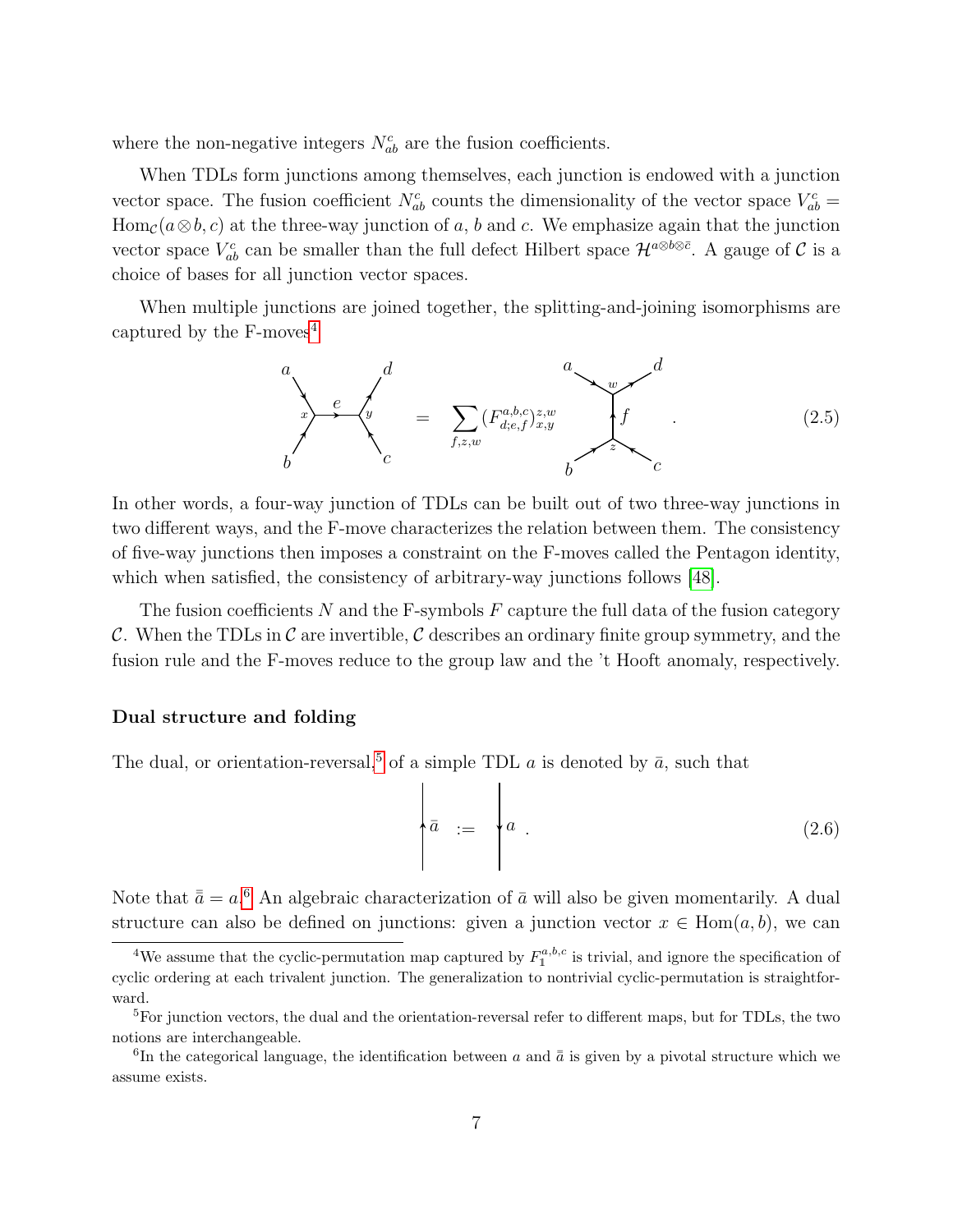rotate the junction by 180 degrees to get the dual junction vector  $x^{\vee} \in \text{Hom}(\bar{b}, \bar{a})$ .<sup>[7](#page-8-0)</sup> More precisely, there exists a linear map

$$
\vee: \quad \text{Hom}_{\mathcal{C}}(a, b) \to \text{Hom}_{\mathcal{C}}(\bar{b}, \bar{a}). \tag{2.7}
$$

Given a junction  $x \in \text{Hom}(a, b)$ , we can fold it in four different ways to get junction vectors in Hom $(a \otimes \overline{b}, \mathbb{1})$ , Hom $(\overline{b} \otimes a, \mathbb{1})$ , Hom $(\mathbb{1}, \overline{a} \otimes b)$ , and Hom $(\mathbb{1}, b \otimes \overline{a})$ . In particular, starting from the identity junction  $1_a \in \text{Hom}(a, a)$ , we can obtain a junction between  $a \otimes \bar{a}$ and the unit 1. Conversely, we can unfold a junction  $a \otimes \bar{a} \to \mathbb{1}$  into a junction between a and itself. Hence we conclude that  $N_{a\bar{a}}^1 = N_{a1}^a = N_{1a}^a = 1$ , where we used  $a = a \otimes 1 = 1 \otimes a$ . We can thus characterize  $\bar{a}$  algebraically as the TDL whose fusion with a contains 1.

A TDL a is called *self-dual* if  $a \simeq \bar{a}$ , meaning that there exists a topological junction connecting a and  $\bar{a}$ . This junction cannot be trivialized if the so-called Frobenius-Schur indicator [\[49,](#page-49-0) [50\]](#page-49-1) is nontrivial. We assume trivial Frobenius-Schur indicator throughout the main text, and remark on the nontrivial case in appendix [B.](#page-44-1)

#### Quantum dimensions

The quantum dimension of a TDL  $\alpha$  is defined as the expectation value of an empty loop,

$$
d_a \equiv \bigodot a \tag{2.8}
$$

In more precise terms, shrinking the loop to a point produces a topological local operator proportional to the identity, and the proportionality constant is the quantum dimension  $d_a$ .<sup>[8](#page-8-1)</sup>

The quantum dimensions must cohere with fusion. Given two parallel loops of TDLs, taking their fusion first and then shrinking them must give the same answer as shrinking

<span id="page-8-0"></span>To The that in most of the main text, we denote  $x^{\vee}$  simply as x. When  $\text{Hom}(a, b) \neq \text{Hom}(\bar{b}, \bar{a})$ , their distinction is clear from the context. However, in the case of  $b = \bar{a} \simeq a$ , we have  $\text{Hom}(a, b) = \text{Hom}(\bar{b}, \bar{a}) \neq 0$ , and we should be careful with differentiating x and  $x^{\vee}$ . This subtlety is addressed in appendix [B.](#page-44-1)

<span id="page-8-1"></span><sup>&</sup>lt;sup>8</sup>The reader may wonder why the topological local operator must be proportional to the identity and cannot be some other topological local operator when the TFT has degenerate vacua. Recall that when we regard the TFT as the infrared limit of a renormalization group  $(RG)$  flow,  $C$  does not describe the full set of TDLs in the TFT, but only the subset that is preserved on the RG trajectory. If we assume that the QFT away from the TFT point has the identity as its unique topological local operator, then a loop of TDL in  $C$  must shrink to the identity. By continuity, this is also true in the TFT. If one prefers not to consider the TFT in the context of RG flows, then the above property follows from the fact that  $\mathcal C$  is defined to be a fusion category. Mathematically, the full structure of a TFT including all the TDLs and the extra topological local operators is described by a multifusion category, where a loop does not need to shrink to the identity. The statement that all loops of TDLs shrink to the one-dimensional  $\mathbb{1} \to \mathbb{1}$  morphism follows from the fact that we are considering a fusion category, and not a multifusion category.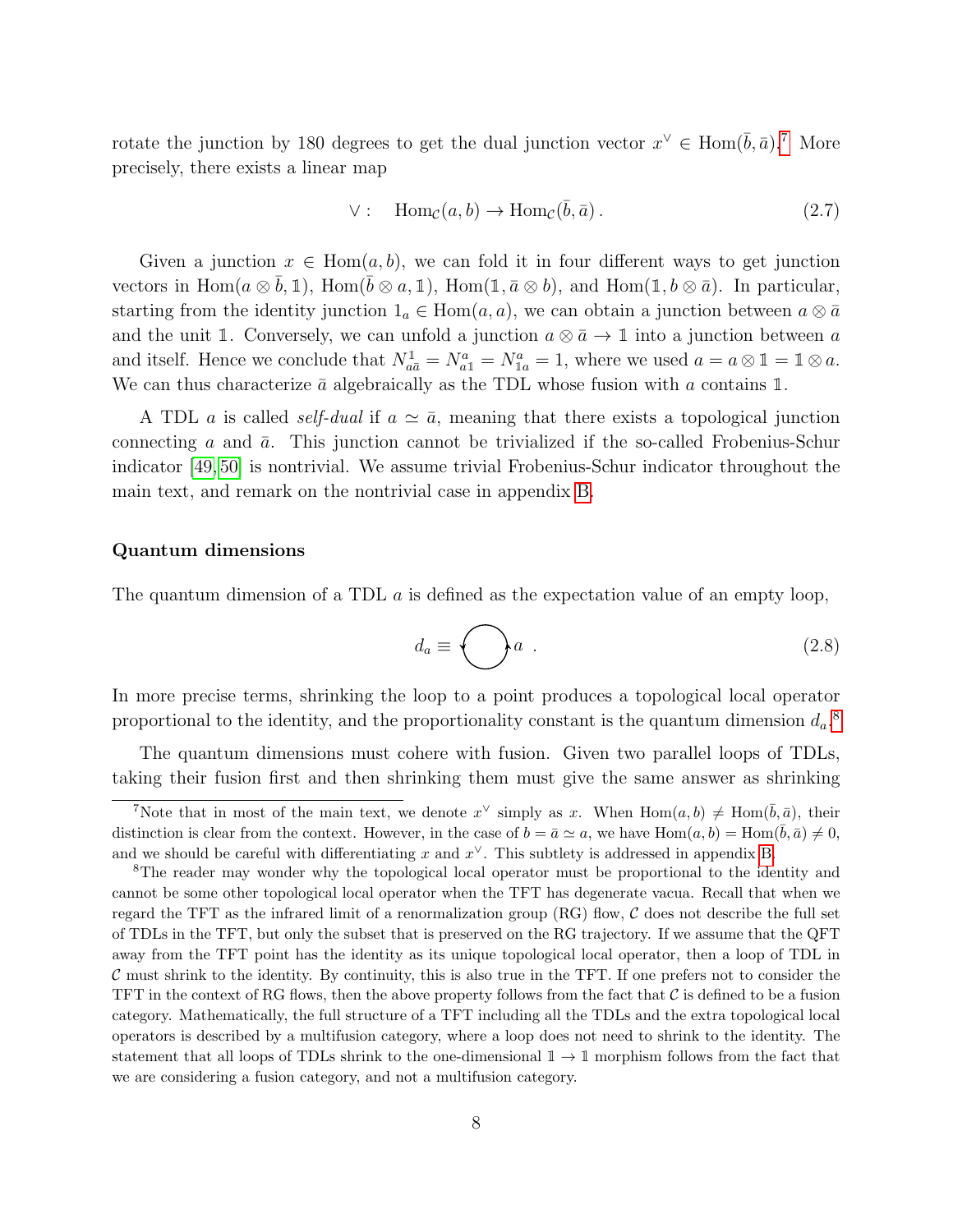them successively,

$$
\bigodot \begin{array}{ccc}\n\searrow & \searrow & a \otimes b & \longrightarrow & \sum_{c} N_{ab}^{c} d_{c} \\
\searrow & \searrow & \searrow & d_{a} d_{b} \\
\searrow & \searrow & d_{a} d_{b} \\
\searrow & \searrow & d_{a} d_{b}\n\end{array} \tag{2.9}
$$

giving rise to the constraint

$$
\sum_{c} N_{ab}^{c} d_{c} = d_{a} d_{b} \tag{2.10}
$$

saying that the quantum dimensions solve the abelianzied fusion rules. Alternatively, we say that the vector  $d$  is a simultaneous eigenvector, and at the same time the eigenvalues of the fusion coefficient matrices  $N_a$ . This constraint generally has multiple solutions, among which the choice of d is part of the fusion categorical data. However, if  $\mathcal C$  is a unitary fusion category (see below), which must be the case in a unitary/reflection-positive QFT, then the choice of  $d$  is fixed by the fusion coefficients: it is given by the unique Frobenius-Perron eigenvector of the fusion coefficient matrices.

Finally, we define the (global) dimension of  $\mathcal C$  to be<sup>[9](#page-9-0)</sup>

$$
\dim(\mathcal{C}) \equiv \sum_{a} d_a^2, \qquad (2.11)
$$

#### Adjoint structure and orientation-reversal

For a given junction vector x, there exists an adjoint junction  $x^{\dagger}$  given by the orientationreversal of the junction (orientation-reversal also changes every TDL label a to  $\bar{a}$ )

$$
\begin{pmatrix} b \\ x \\ a \end{pmatrix} \mapsto \begin{pmatrix} a \\ x^{\dagger} \\ b \end{pmatrix}.
$$
 (2.12)

More precisely, there exists an antilinear map<sup>[10](#page-9-1)</sup>

$$
\dagger: \quad \text{Hom}_{\mathcal{C}}(a, b) \to \text{Hom}_{\mathcal{C}}(b, a), \tag{2.13}
$$

<span id="page-9-0"></span><sup>&</sup>lt;sup>9</sup>In condensed matter literature,  $\mathcal{D} = \sqrt{\dim(\mathcal{C})}$  is called the total quantum dimension of  $\mathcal{C}$ , which is the square root of the global dimension.

<span id="page-9-1"></span><sup>&</sup>lt;sup>10</sup>Changing b to  $b \otimes c$  gives  $\dagger$ : Hom<sub>C</sub> $(a, b \otimes c) \rightarrow$  Hom<sub>C</sub> $(b \otimes c, a)$ .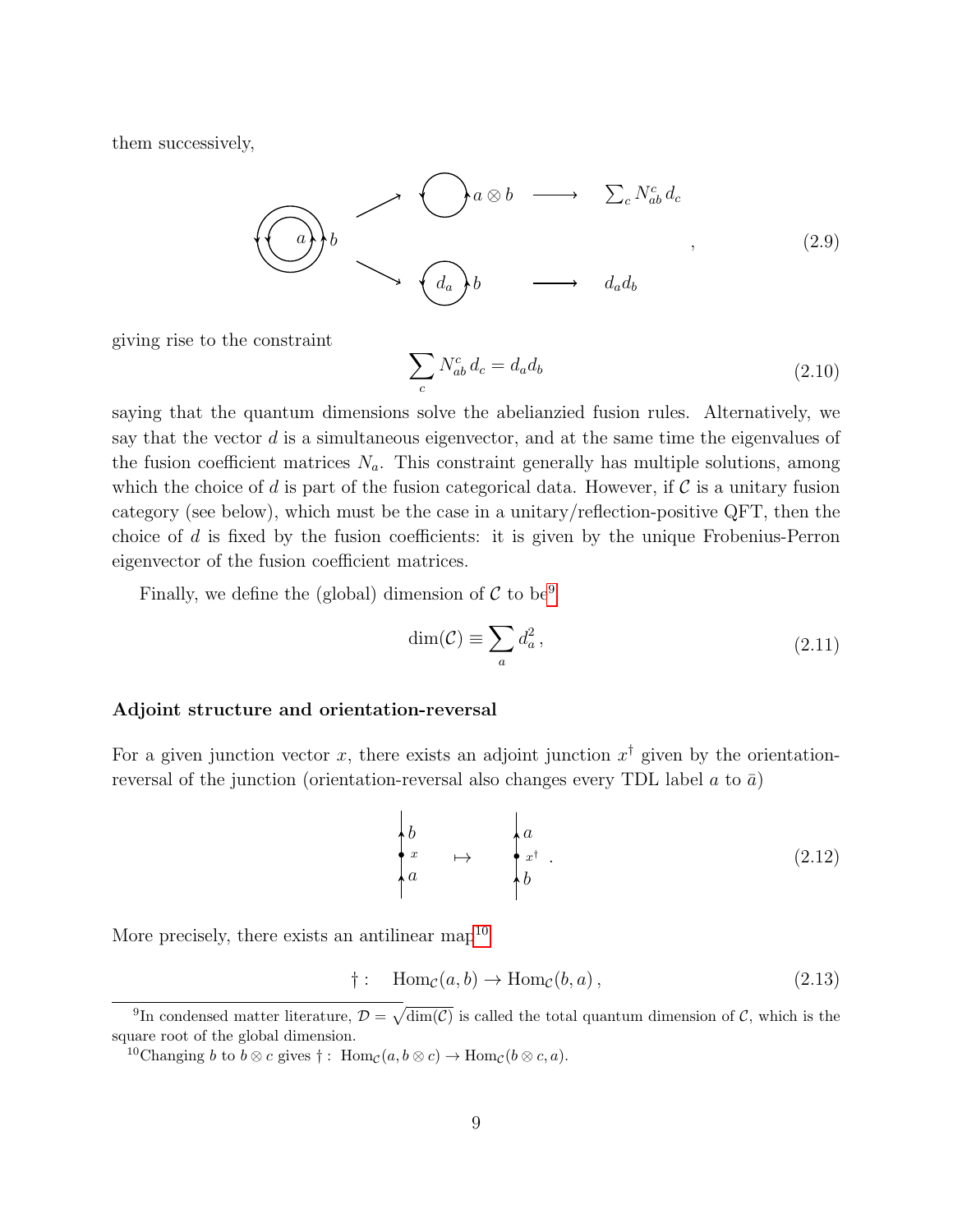which defines a bilinear form on the junction vector spaces,

$$
\langle y^{\dagger} x \rangle = \begin{pmatrix} x \\ c \\ b \end{pmatrix}, \quad u, v \in \text{Hom}_{\mathcal{C}}(a, b \otimes c). \tag{2.14}
$$

If this bilinear form is positive-definite, then the underlying fusion category is a unitary fusion category.<sup>[11](#page-10-1)</sup> The TDLs in a unitary/reflection-positive QFT must be described by a unitary fusion category.

We are now ready to discuss boundary conditions.

## <span id="page-10-0"></span>2.2 Category of boundary conditions

Let us consider the category formed by all boundary conditions (BCs) in a unitary/reflectionpositive TFT with fusion category symmetry  $C$ , and denote it by  $M$ . The fusion of TDLs with BCs defines an action of C on M, thereby making M a module category over C [\[7\]](#page-46-1).

Below we review the various structures of M.

#### Simple objects and direct sum

We use  $m, n, k, \ldots$  to label simple BCs

$$
m \tag{2.15}
$$

which correspond to the simple objects in  $M$ . Our convention is that the empty theory, indicated by the gray filling, is always to the right of a boundary marked with an upwards arrow, and to the left of one marked with a downwards arrow.

<span id="page-10-1"></span>Just like TDLs, we can construct non-simple BCs by taking direct sums of simple BCs.

 $11$ More precisely, this positive-definiteness defines a *pseudo*-unitary fusion category; a unitary fusion category further requires that the F-symbols are unitary. There is no proof that every pseudo-unitary fusion category is gauge-equivalent to a unitary one, but there is also no known counter-example [\[47\]](#page-48-11). Therefore, we do not differentiate between the two notions in this paper.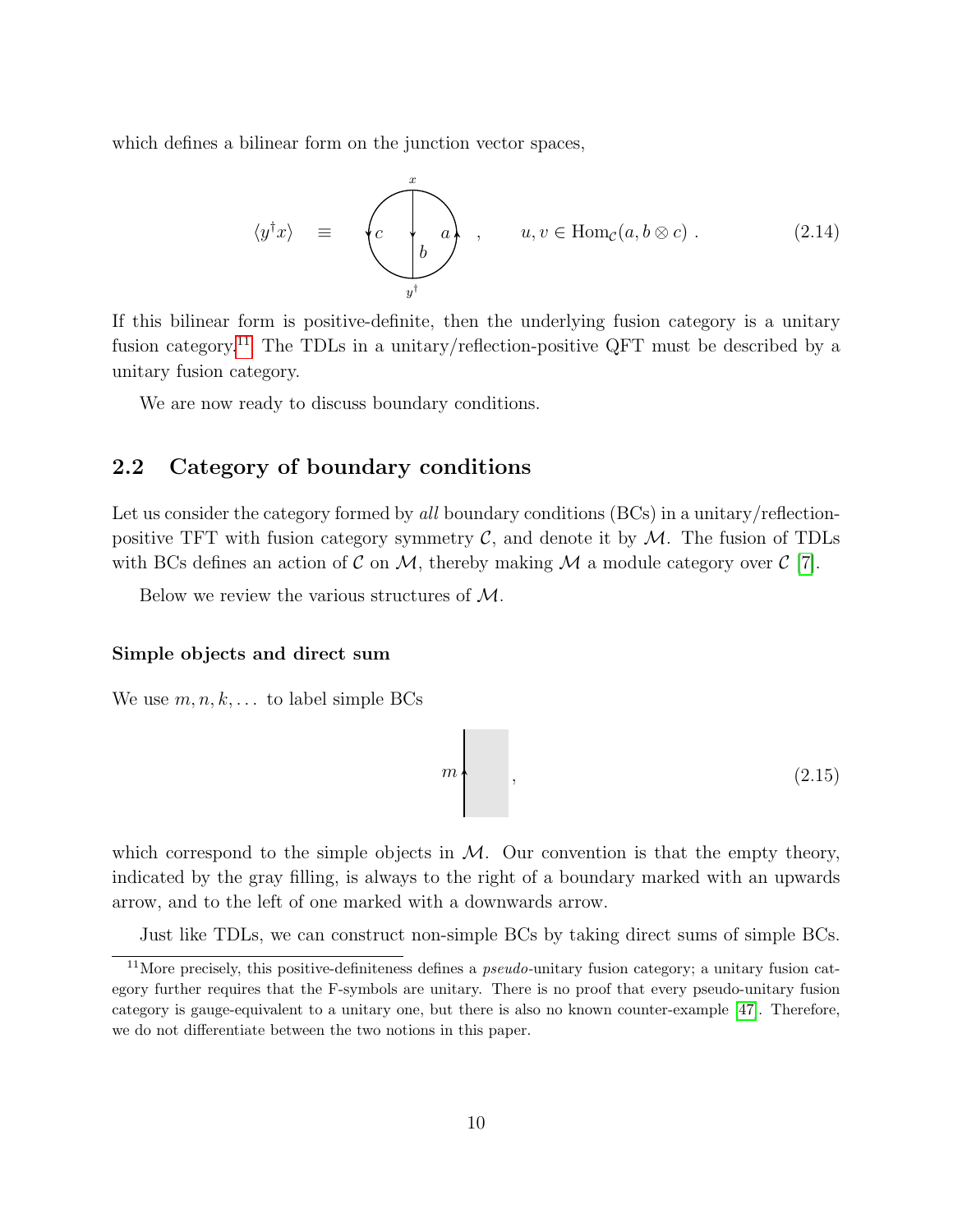When a BC m is on a closed *space-like* boundary, it corresponds to a boundary state  $|m\rangle$ 



Under direct sum,  $|m \oplus n\rangle = |m\rangle + |n\rangle^{12}$  $|m \oplus n\rangle = |m\rangle + |n\rangle^{12}$  $|m \oplus n\rangle = |m\rangle + |n\rangle^{12}$  When two parallel boundaries are *time-like*, they define an open Hilbert space on the interval, denoted by  $\mathcal{H}_{m,n}$ 

$$
m \tag{2.17}
$$

Under direct sum,  $\mathcal{H}_{m\oplus n,k} = \mathcal{H}_{m,k} \oplus \mathcal{H}_{n,k}$ .

## Boundary changing operators and morphisms

A junction between two BCs m and n corresponds to a morphism  $x \in \text{Hom}_{\mathcal{M}}(m, n)$ 

$$
\begin{cases} n \\ x \\ m \end{cases} \tag{2.18}
$$

Here, since  $\mathcal M$  is the category of all boundary conditions, the above junction vector space is the same as the Hilbert space  $\mathcal{H}_{m,n}$  of all boundary-changing operators between m and  $n,$ <sup>[13](#page-11-1)</sup>

$$
\text{Hom}_{\mathcal{M}}(m, n) = \mathcal{H}_{m, n} \,. \tag{2.19}
$$

The meaning of semisimplicity for  $M$  is completely parallel to that for TDLs discussed earlier. By assuming semisimplicity, any BC in  $M$  is equivalent to a direct sum of simple ones m with Hom $_{\mathcal{M}}(m, m) \cong \mathbb{C}$ .

<span id="page-11-0"></span><sup>12</sup>Boundary states do not reside in a projective vector space like usual states in quantum mechanics do, so one cannot arbitrarily rescale their normalization.

<span id="page-11-1"></span><sup>&</sup>lt;sup>13</sup>By contrast, the junction vector spaces for TDLs in  $\mathcal C$  can be proper subspaces of defect Hilbert spaces.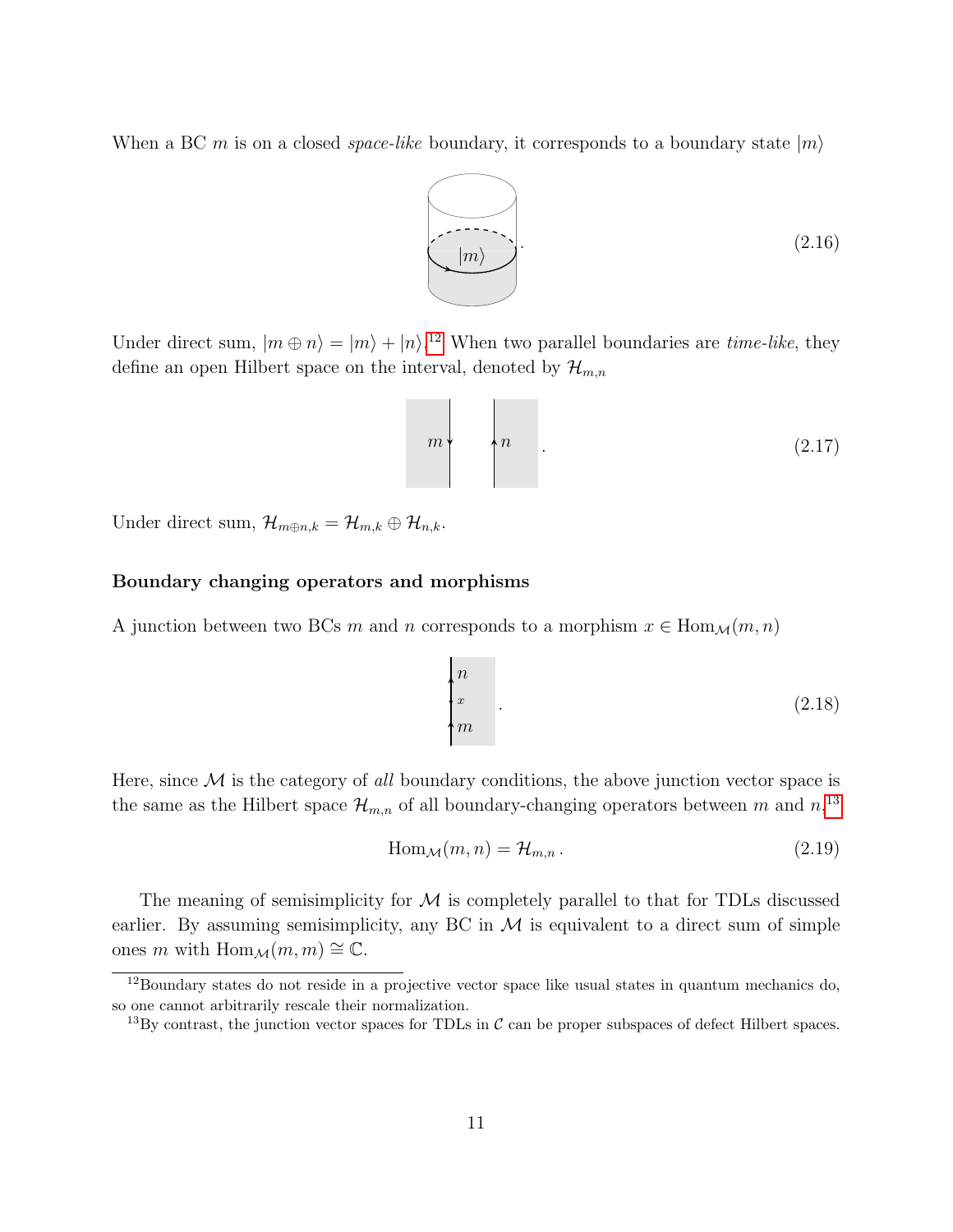#### Fusion rules, junctions and F-moves

Similar to the fusion of TDLs among themselves, we denote the fusion of TDLs with BCs by

<span id="page-12-1"></span>
$$
a \otimes m = \bigoplus_{n} \widetilde{N}_{am}^{n} n , \quad \widetilde{N}_{am}^{n} \in \mathbb{Z}_{\geq 0} .
$$
 (2.20)

Each non-negative integer  $N_{am}^n$  counts the dimension of the vector space  $\text{Hom}_{\mathcal{M}}(m, a \otimes n)$ of all boundary-changing defect operators at the junction of a with m and n,

$$
x \begin{cases} n \\ x \\ m \end{cases}, \quad x \in \text{Hom}_{\mathcal{M}}(m, a \otimes n). \tag{2.21}
$$

Under the operator-state map, this vector space is the same as the defect Hilbert space on an interval with BCs  $m$  and  $n$ , and twisted by the TDL  $a$  in between. We denote this Hilbert space by  $\mathcal{H}_{m,n}^a$ , and therefore

$$
\widetilde{N}_{am}^n = \dim \mathcal{H}_{m,n}^a \ . \tag{2.22}
$$

Since the action of TDLs on BCs is associative, the matrices  $N_a$  with  $(N_a)_{m,n} = N_{am}^n$ furnish a nonnegative-integer-valued matrix representation (NIM-rep) of the fusion algebra  $(2.4),^{14}$  $(2.4),^{14}$  $(2.4),^{14}$  $(2.4),^{14}$ 

$$
\sum_{c} N_{ab}^{c} \tilde{N}_{c} = \tilde{N}_{b} \tilde{N}_{a} \tag{2.23}
$$

We fix a gauge for M by choosing a basis for each Hilbert space  $\mathcal{H}_{m,n}^a$ . The associator of the action of TDLs on BCs provides the F-moves for the action of  $\mathcal C$  on  $\mathcal M$ 

<span id="page-12-2"></span>

The NIM-rep matrices  $\widetilde{N}$  and the F-symbols  $\widetilde{F}$  capture all the data of the category M of BCs. In the categorical language,  $\mathcal M$  is called a module category over  $\mathcal C$  or a  $\mathcal C$ -module category.

<span id="page-12-0"></span> $14$ In the context of rational conformal field theory, NIM-reps of the Verlinde fusion algebra [\[51\]](#page-49-2) have been studied in [\[52](#page-49-3)[–55\]](#page-49-4).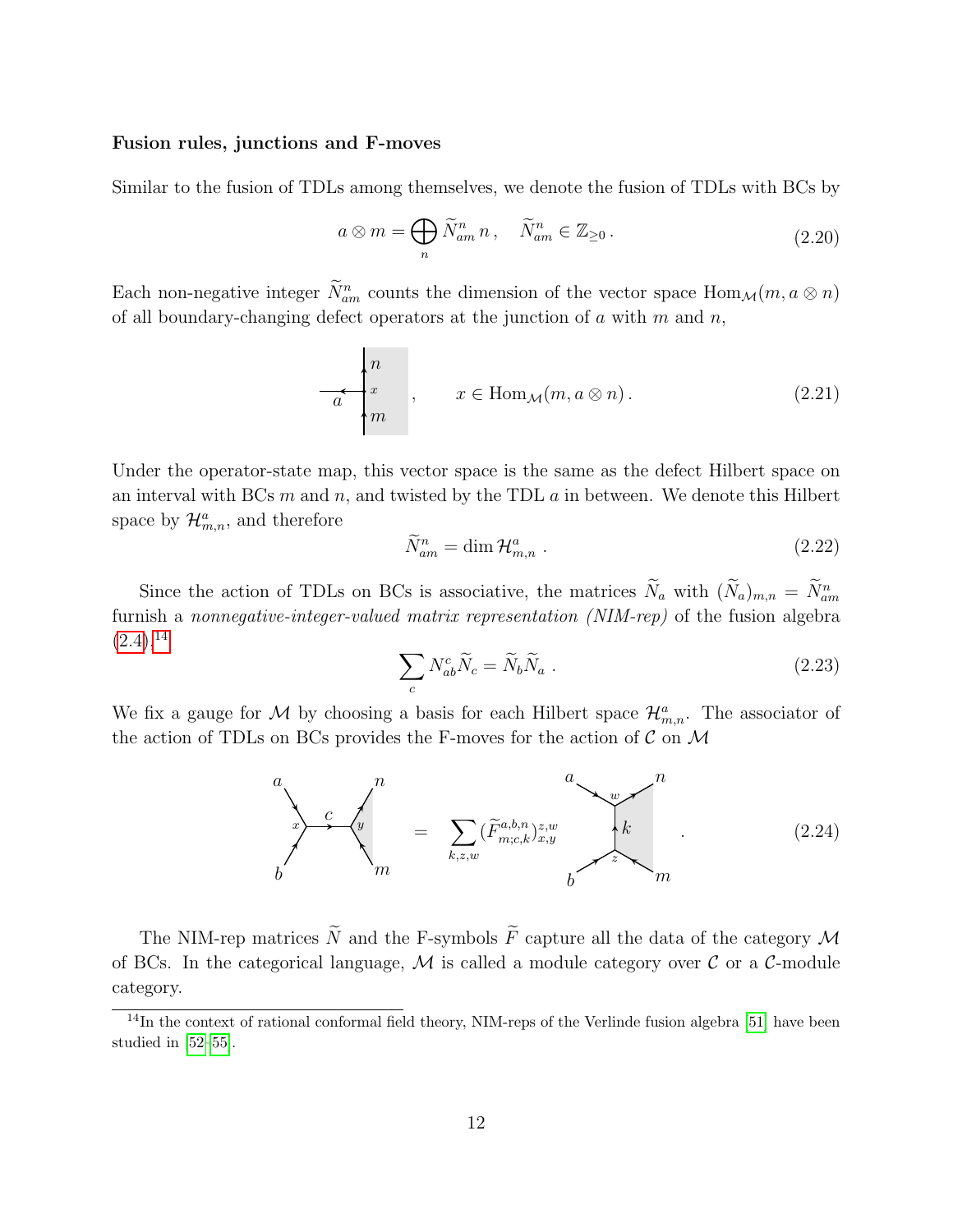#### Boundary OPE

By the state-operator correspondence, the space of boundary-changing operators between BCs m and n is given by  $\mathcal{H}_{m,n} := \mathcal{H}_{m,n}^{\mathbb{I}}$ . One can fuse different boundary-changing operators and get an associative OPE algebra

<span id="page-13-0"></span>
$$
\begin{pmatrix}\nk \\
n \\
m\n\end{pmatrix}\n\rightarrow\n\begin{pmatrix}\nk \\
m\n\end{pmatrix}\n\quad\n\begin{pmatrix}\n\vdots & \mathcal{H}_{m,n} \times \mathcal{H}_{n,k} \to \mathcal{H}_{m,k} \tag{2.25}
$$

In the categorical language, this OPE corresponds to the composition of morphisms in  $\mathcal M$ since  $\mathcal{H}_{m,n} = \text{Hom}_{\mathcal{M}}(m,n)$ .

We next introduce the disc partition functions (quantum dimensions) and disc one-point functions, which together form a trace structure on M.

## Quantum dimensions

We denote the quantum dimension of a BC  $m$  by the value of its disc partition function, and denote it by  $d_m$ ,

 $m \bigodot m = \tilde{d}_m.$ (2.26)

These quantum dimensions have to be compatible with the action of TDLs on BCs. Namely, the partition function of a loop of TDL  $\alpha$  parallel to a disc boundary with BC  $m$  can be evaluated in two ways: we can first fuse a with  $m$  and evaluate the partition function or we can can first shrink a and then evaluate the disc partition function,

$$
\sum_{n} \widetilde{N}_{am}^{n} \quad n \bigodot n = m \bigodot m = m \bigodot a_{n} \biggr) m \tag{2.27}
$$

Thus we find

<span id="page-13-1"></span>
$$
\sum_{n} \widetilde{N}_{am}^{n} \widetilde{d}_{n} = d_{a} \widetilde{d}_{m} , \qquad (2.28)
$$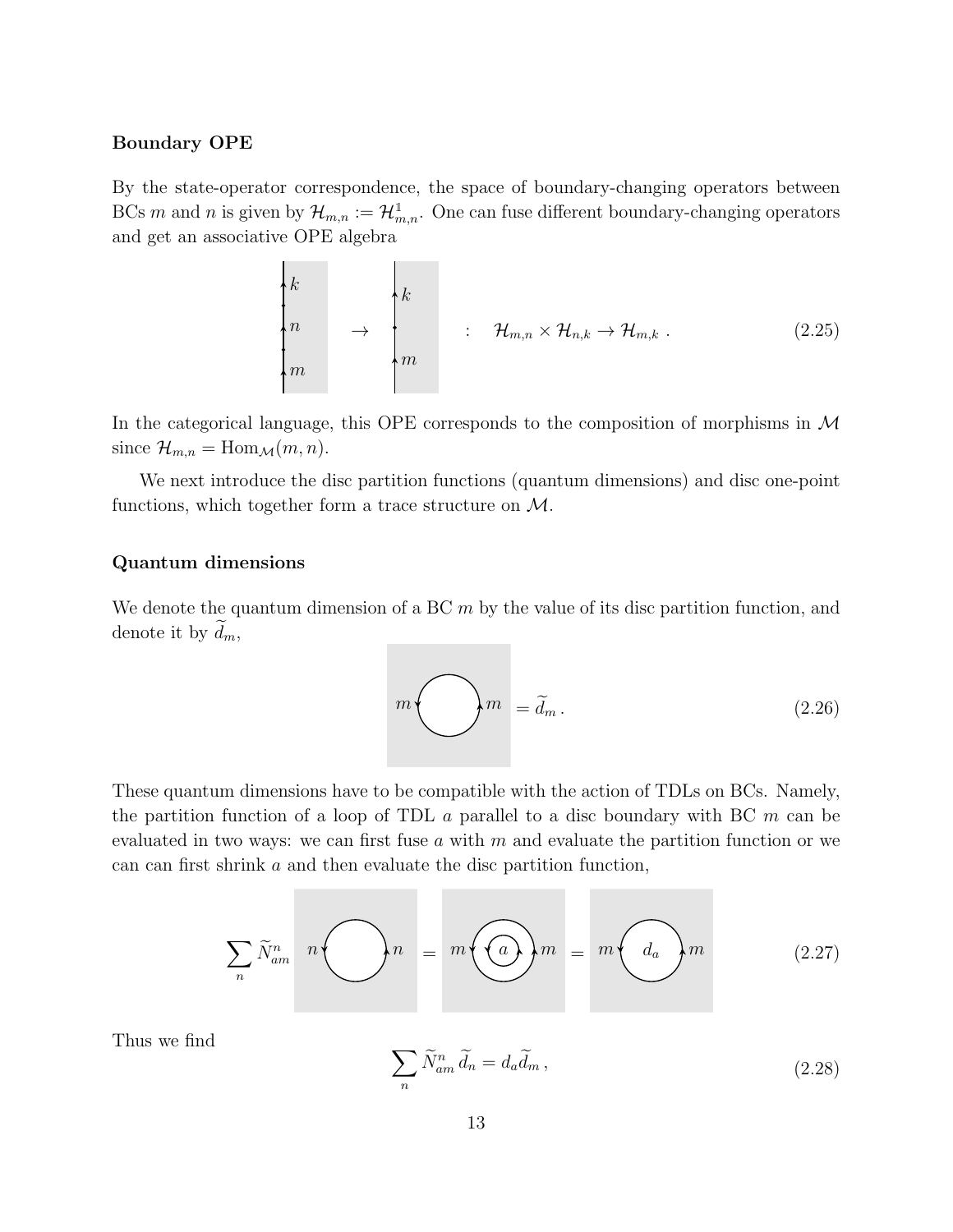which says that the boundary quantum dimensions  $\tilde{d}$  form a simultaneous eigenvector of the NIM-rep matrices  $\widetilde{N}_a$ . Unitarity/reflection-positivity requires the boundary quantum dimensions to be positive, and fixes  $d$  to be proportional to a Frobenius-Perron eigenvector of the NIM-rep matrices, which is unique for an indecomposable module category [\[46\]](#page-48-10). More generally,  $d$  of any indecomposable module category is unique up to an overall normalization [\[56\]](#page-49-5). The ambiguous overall normalization physically reflects the fact that it can be rescaled by adjusting the coefficient of the Euler counter-term. As we will see, this overall rescaling is also related to a rescaling of the trace in the bulk Frobenius algebra.

#### Disc one- and two-point functions

More generally, we can compute the disc one-point function of boundary-changing operators, which gives a collection of linear maps

<span id="page-14-0"></span>
$$
\theta_m : \mathcal{H}_{m,m} \to \mathbb{C}, \qquad x \mapsto m \bigodot_x m \qquad (2.29)
$$

In a unitary/reflection-positive, or more generally semisimple TFT, the Hilbert space  $\mathcal{H}_{m,m}$  is one-dimensional for a simple BC  $m$ . Therefore, these linear maps are essentially determined by the boundary quantum dimensions  $\tilde{d}_m$ . Combining these linear maps with the OPE structure in [\(2.25\)](#page-13-0), we get the disc two-point function of boundary-changing operators.

The collection of linear maps in  $(2.29)$  is called a trace on the category  $\mathcal{M}$ .<sup>[15](#page-14-1)</sup> When the trace is furthermore compatible with the  $C$ -module structure, i.e. satisfying equation  $(2.28)$ , it is called a *module trace* [\[56\]](#page-49-5). The trace defines a symmetric non-degenerate pairing between Hom spaces

<span id="page-14-2"></span>
$$
\text{Hom}_{\mathcal{M}}(m, n) \times \text{Hom}_{\mathcal{M}}(n, m) \to \mathbb{C}, \qquad (f, g) \mapsto \theta_m(g \circ f) = \theta_n(f \circ g). \tag{2.30}
$$

As was argued in [\[26\]](#page-47-4), a unitary TFT (without  $C$ -structure) is completely determined by the category  $\mathcal M$  of BCs and the trace. Thus, forgetting the symmetry  $\mathcal C$ , the category  $\mathcal M$ is enough to determine the observables in the TFT. Taking into account the TDLs in  $\mathcal{C}$ , we can ask if knowing the C-module category  $\mathcal M$  is enough to construct all the observables of the C-symmetric TFT, including defect correlators. The answer is yes, as we will show in section [3.](#page-15-0)

<span id="page-14-1"></span><sup>&</sup>lt;sup>15</sup>Categories equipped with a trace are called Calabi-Yau categories in the literature [\[57\]](#page-49-6).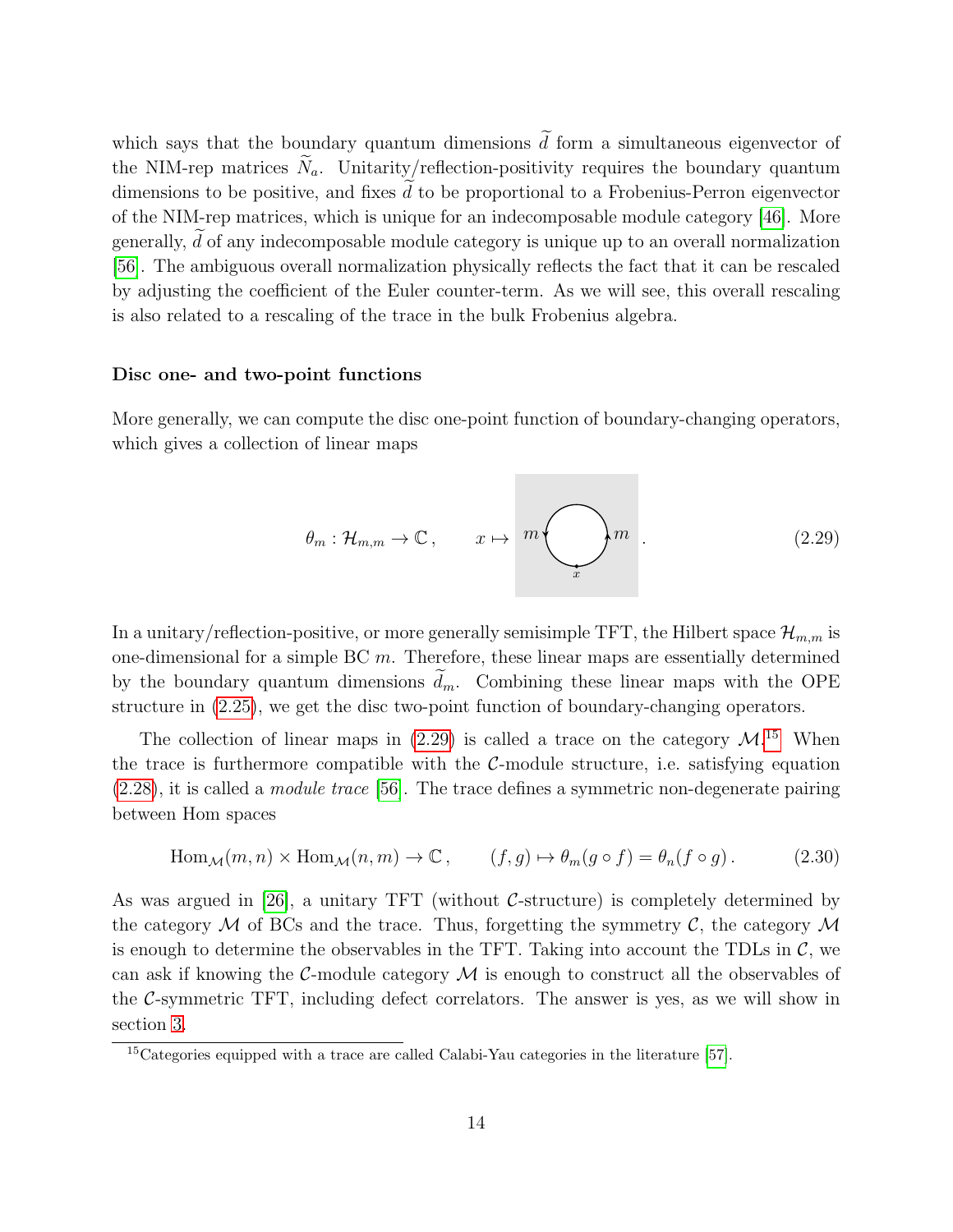A category M of BCs that always exists for any C is one isomorphic to C itself: we can take the NIM-reps  $\widetilde{N}$  and the F-symbols  $\widetilde{F}$  of M to be the same as the fusion coefficients N and the F-symbols F of C. Formally, this corresponds to viewing C as a module category over itself, which is known as the *regular* module category. In this case, the  $\tilde{d}$  of  $\cal{M}$  coincide with the d in  $\mathcal{C}$ , and defines a trace structure on  $\mathcal{M}$ .

#### Adjoint structure and orientation-reversal

We can insert a TDL in the middle of a disc and compute the two-point function of boundarychanging defect operators

$$
\mathcal{H}_{m,n}^a \times \mathcal{H}_{n,m}^{\bar{a}} \to \mathbb{C} \,. \tag{2.31}
$$

Similar to the TDL case, one can define an antilinear adjoint map

$$
\dagger: \quad \mathcal{H}_{m,n}^a \to \mathcal{H}_{n,m}^{\bar{a}}\,,\tag{2.32}
$$

such that the disc two-point functions defines a positive-definite bilinear form on the junction vector spaces

<span id="page-15-1"></span>
$$
\langle y^{\dagger}x \rangle \quad := \quad \left( \begin{matrix} & & & \\ & & m & \\ & & & \\ & & & y^{\dagger} & \\ & & & & \end{matrix} \right) \tag{2.33}
$$

where  $x, y \in \mathcal{H}_{m,n}^a$ . The relation between x and  $x^{\dagger}$  can again be understood physically as an orientation-reversal on the junction. In a non-unitary TFT, this bilinear form is not positive-definite but is still required to be non-degenerate.

# <span id="page-15-0"></span>3 Construction of topological field theories with noninvertible symmetries

The data of a TFT (without  $\mathcal C$  structure) consists of the Hilbert space of bulk local operators, the Hilbert spaces of boundary-changing operators, together with their correlators which can generally be built by cutting-and-sewing from a set of defining data. When there is a fusion category symmetry  $\mathcal C$  acting on the theory, the TFT data also includes the correlators in the presence of TDLs in  $\mathcal{C}$ . Therefore, the data of a  $\mathcal{C}$ -symmetric TFT consists of open and closed defect Hilbert spaces and their general correlation functions, which can also be built from the defining data.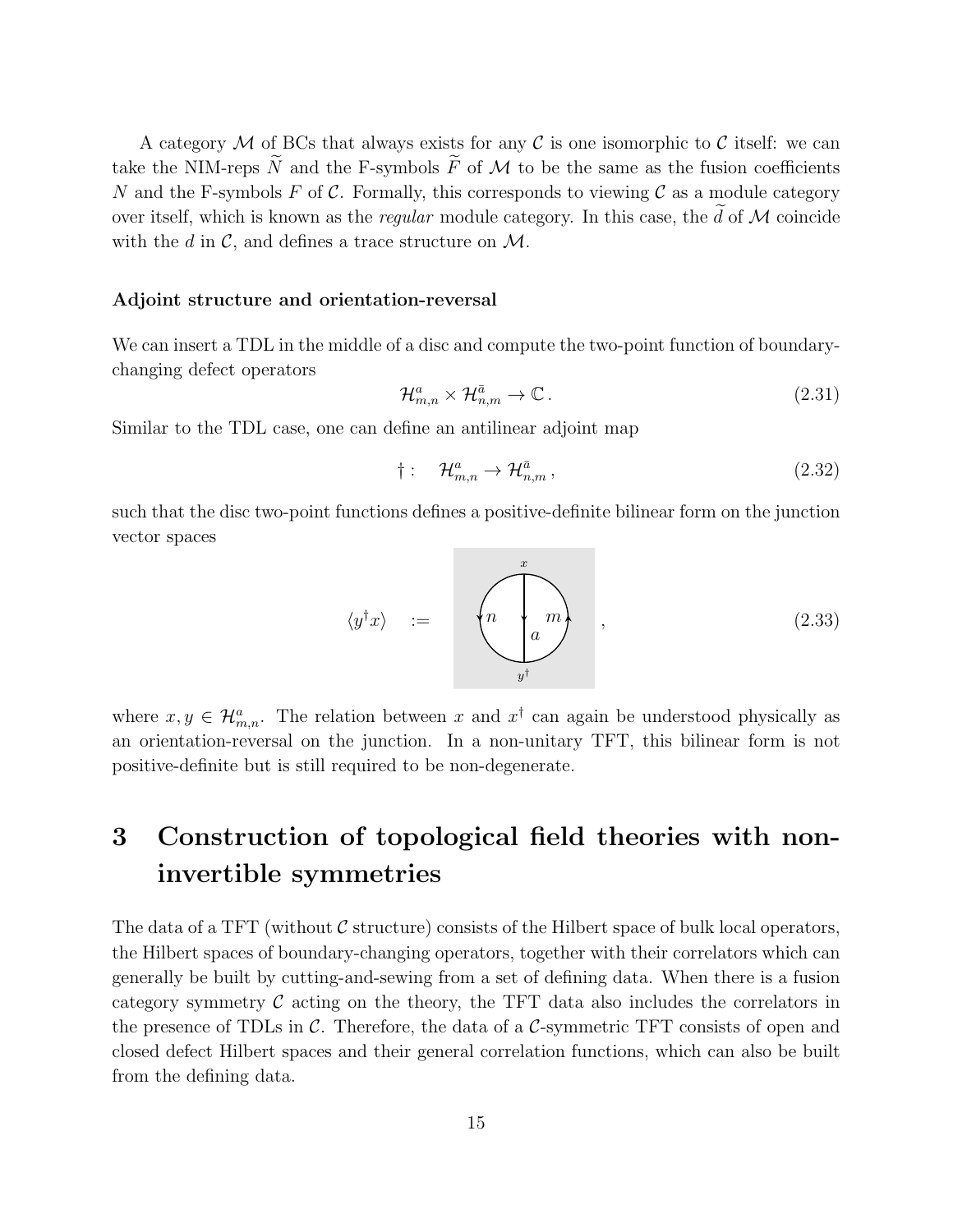Given a symmetry C and a C-module category  $\mathcal M$  describing all possible BCs, we now explicitly construct the defining data of a TFT.

## <span id="page-16-0"></span>3.1 Open and closed Hilbert spaces

The open defect Hilbert space  $\mathcal{H}_{m,n}^a$  is a vector space of point-like boundary-changing defect operators at the junction of the bulk TDL  $\alpha$  with BCs  $m$  and  $n$ 

$$
m \leftarrow a \leftarrow n \tag{3.1}
$$

Under the operator-state map, this vector space is the same as the defect Hilbert space of the TFT on an interval, with BCs  $m$  and  $n$  and twisted by the TDL  $a$  in between,

$$
\begin{array}{ccc}\n & n \\
\hline\na & \\
m\n\end{array}\n\quad \leftrightarrow \quad \begin{array}{c}\n & n \\
\hline\n\end{array}\n\quad\n\begin{array}{c}\n & \\
\hline\n\end{array}\n\quad\n\begin{array}{c}\n & \\
\hline\n\end{array}\n\quad\n\begin{array}{c}\n & \\
\hline\n\end{array}\n\quad\n\end{array} \tag{3.2}
$$

As was discussed in the previous section, this is identified with  $\text{Hom}_{\mathcal{M}}(m, a \otimes n)$  in the categorical language. In other words, for any junction vector  $x \in \text{Hom}_{\mathcal{M}}(m, a \otimes n)$ , there is a boundary-changing defect operator that we denote by

$$
\mathcal{B}_{m,n}^{a;x} \in \mathcal{H}_{m,n}^a \,. \tag{3.3}
$$

The closed defect Hilbert space  $\mathcal{H}^a$  is the vector space of point-like bulk (as opposed to boundary-changing) defect operators at the end of a TDL a. This space cannot be immediately identified with a junction vector space in  $\mathcal C$  or in  $\mathcal M$ . Instead, a closed Hilbert space is to be constructed from an open Hilbert spaces via the open-to-closed map, which is the following. First, we remove a disc around some point in the bulk and impose the BC m on the boundary of the disc. Then we attach the TDL  $a$  to the BC m via the boundarychanging defect operator  $\mathcal{B}_{m,m}^{a;x}$ . Finally, shrinking the boundary disc to a point results in a bulk defect operator, which we denote by  $\mathcal{O}_{m}^{a;x} \in \mathcal{H}^{a}$ ,

<span id="page-16-1"></span>
$$
\begin{pmatrix} a \\ x \\ m \end{pmatrix}_{\infty} \sim \begin{pmatrix} a \\ b \\ c \end{pmatrix}_{\infty} . \tag{3.4}
$$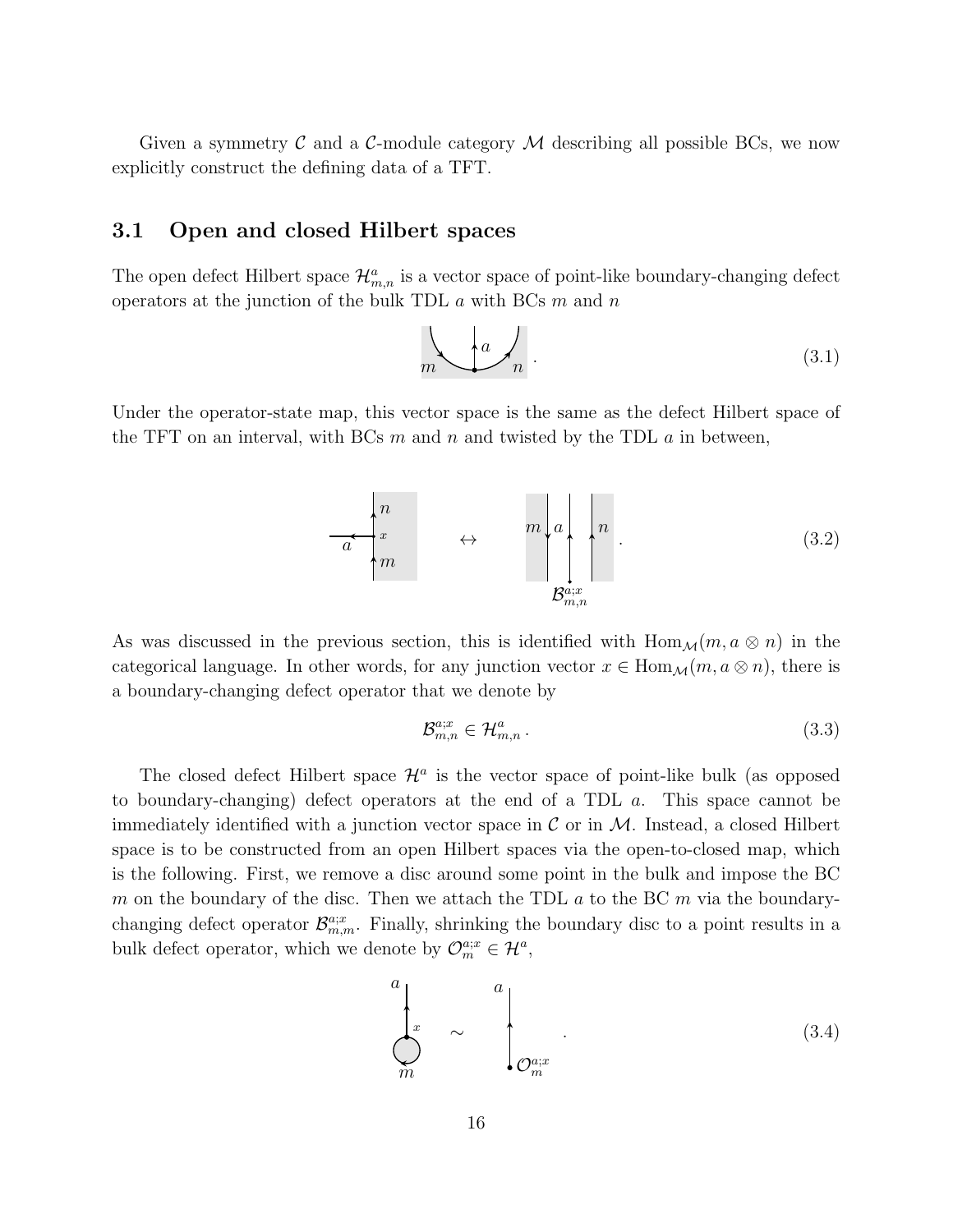For any TDL  $a$ , this construction gives the open-to-closed linear map

<span id="page-17-0"></span>
$$
\bigoplus_{m} \mathcal{H}_{m,m}^{a} \to \mathcal{H}^{a}, \qquad \mathcal{B}_{m,m}^{a;x} \mapsto \mathcal{O}_{m}^{a;x}, \qquad (3.5)
$$

which we show to be an isomorphism below.

For the Hilbert space of local operators, i.e. when  $a = 1$ , the isomorphism property has been proven in [\[26\]](#page-47-4) from the definition that  $\mathcal M$  is the category of all BCs, or in other words, the maximal category of BCs. We will borrow their result to prove the isomorphism property for  $a \neq \mathbb{I}$ . In particular, we construct a closed-to-open map from  $\mathcal{H}^a$  to  $\bigoplus_m \mathcal{H}^a_{m,m}$  for any a, and show that the open-to-closed and closed-to-open maps are both injective. Note that because they are maps between finite-dimensional vector space, two-sided injectivity already implies that the open-to-closed and closed-to-open maps are isomorphisms. The injectivity of the open-to-closed maps will be shown in section [3.3](#page-18-1) to follow from boundary crossing relations, while the injectivity of the closed-to-open maps is shown below.

A closed-to-open map is defined by taking a bulk defect operator in  $\mathcal{H}^a$  and pushing it to a BC m, to obtain a defect operator in  $\mathcal{H}_{m,m}^a$ . Assume that there is a nonzero defect operator  $\mathcal{O} \in \mathcal{H}^a$  in the kernel of the closed-to-open map. Since  $\mathcal{O}$  is nonzero, there exists another defect operator  $\overline{\mathcal{O}} \in \mathcal{H}^{\bar{a}}$  such that the local operator

$$
\mathcal{O}\overline{\mathcal{O}} = \frac{\mathcal{O}}{a} \frac{\overline{\mathcal{O}}}{\overline{\mathcal{O}}} \in \mathcal{H} \tag{3.6}
$$

is nonzero. Since the closed-to-open map is injective for all local operators  $(a = 1)$  by [\[26,](#page-47-4)] theorem 2, there must exist some BC m such that when we push the local operator  $\mathcal{O}\mathcal{O}$ to the boundary, we get a nonzero boundary-changing operator. But we can alternatively first push  $\mathcal O$  towards the BC m to get zero by the initial assumption that  $\mathcal O$  is in the kernel of the closed-to-open map. A contradiction is thus reached, showing that  $\mathcal O$  cannot exist. Therefore, we have proven that the closed-to-open map is injective for any a.

All in all, we get the isomorphism  $\mathcal{H}^a \cong \bigoplus_m \text{Hom}_{\mathcal{M}}(m, a \otimes m)$ , which in particular implies that

<span id="page-17-1"></span>
$$
\dim \mathcal{H}^a = \sum_m \widetilde{N}_{am}^m \,. \tag{3.7}
$$

After introducing the action of TDLs on bulk local operators, we will see that this is consistent with torus modular invariance. In the following we omit the superscript  $\mathbbm{1}$  for the Hilbert space of local operators, and set  $\mathcal{H} := \mathcal{H}^1$ .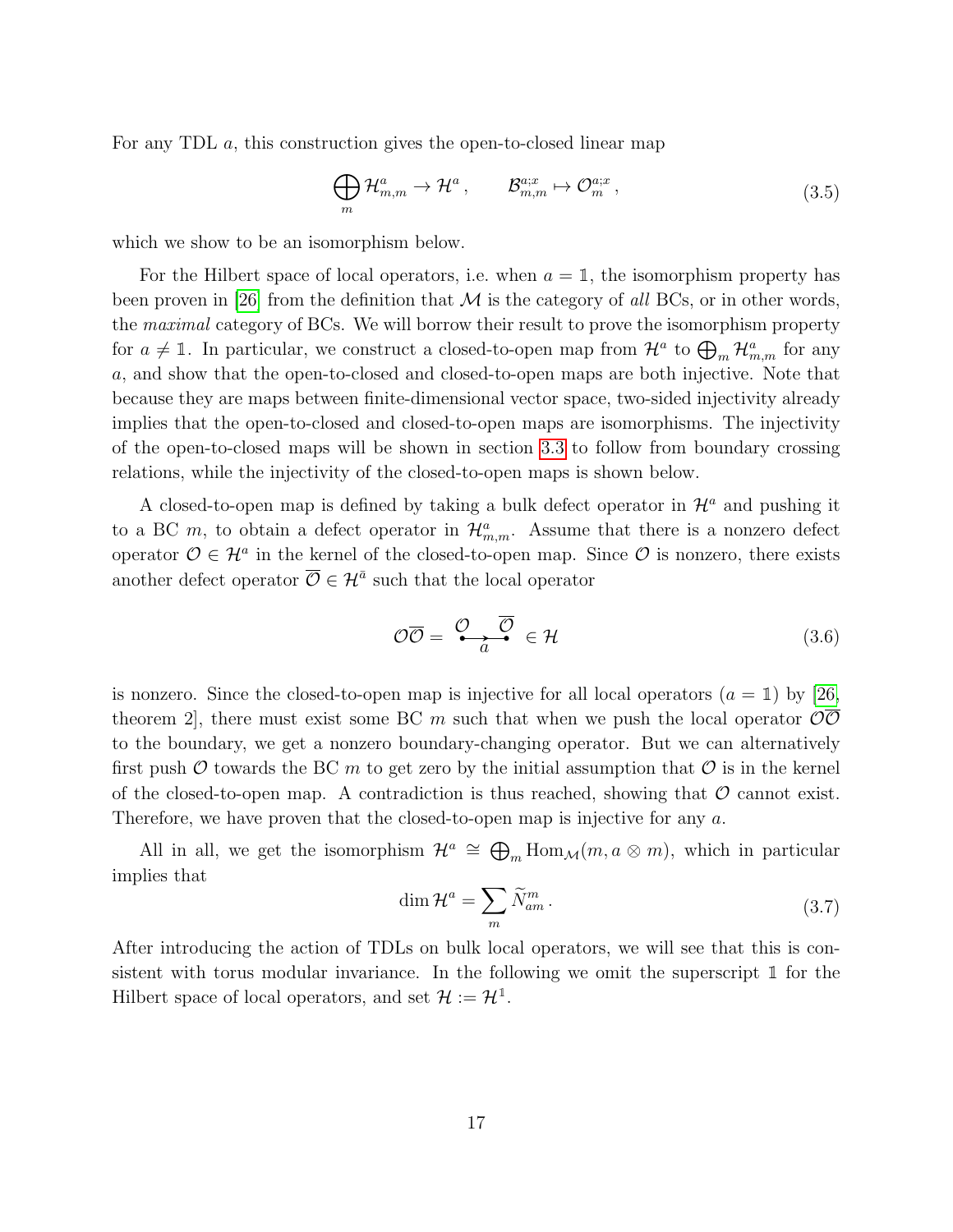## <span id="page-18-0"></span>3.2 Open correlators

Correlators of purely boundary-changing operators can be computed from the module category  $\mathcal M$  and its trace in the following way.

First we compute disc correlators. On the boundary of the disc, pick an arbitrary segment with BC m, and regard the correlator as a trace over a morphism in  $\text{Hom}_{\mathcal{M}}(m, m)$ . Then use the OPE of boundary operators, i.e. the composition of morphisms in  $\mathcal{M}$ , to produce a single operator on the boundary. This reduces the correlator to a disc one-point function, which is nothing but the module trace [\(2.29\)](#page-14-0). Hence disc correlators are completely captured by the module category  $\mathcal M$  and its trace.

Open correlators on more general topologies can be decomposed via cutting-and-sewing into disc correlators and closed correlators. Given that we have already constructed the disc correlators, the construction of general open correlators amounts to the construction of general closed correlators, which we subsequently undertake. But before that, we need to introduce a key ingredient, the boundary crossing relation.

## <span id="page-18-1"></span>3.3 Boundary crossing relation

For two simple BCs m and n, the open-sector Hilbert space  $\mathcal{H}_{m,n}^1$  is one-dimensional if  $m = n$ , and empty if  $m \neq n$ . Hence, the cutting-and-sewing of a strip bounded by two simple BCs implies that

<span id="page-18-2"></span>
$$
n\left\}\n\begin{pmatrix}\n m & = \frac{\delta_{m,n}}{\widetilde{d}_m} & \cdots & \cdots \\
 m & = \frac{\delta_{m,n}}{\widetilde{d}_m} & \cdots & \cdots\n\end{pmatrix},\n\tag{3.8}
$$

which we call the *boundary crossing relation*. Since the boundaries are topological, this relation can also be interpreted as an F-move in a larger categorical structure that contains  $\mathcal C$  and  $\mathcal M$ .

Let us interpret the boundary crossing relation in module category terms. Suppose the lefthand side of [\(3.8\)](#page-18-2) is the local configuration of a general disc

<span id="page-18-3"></span>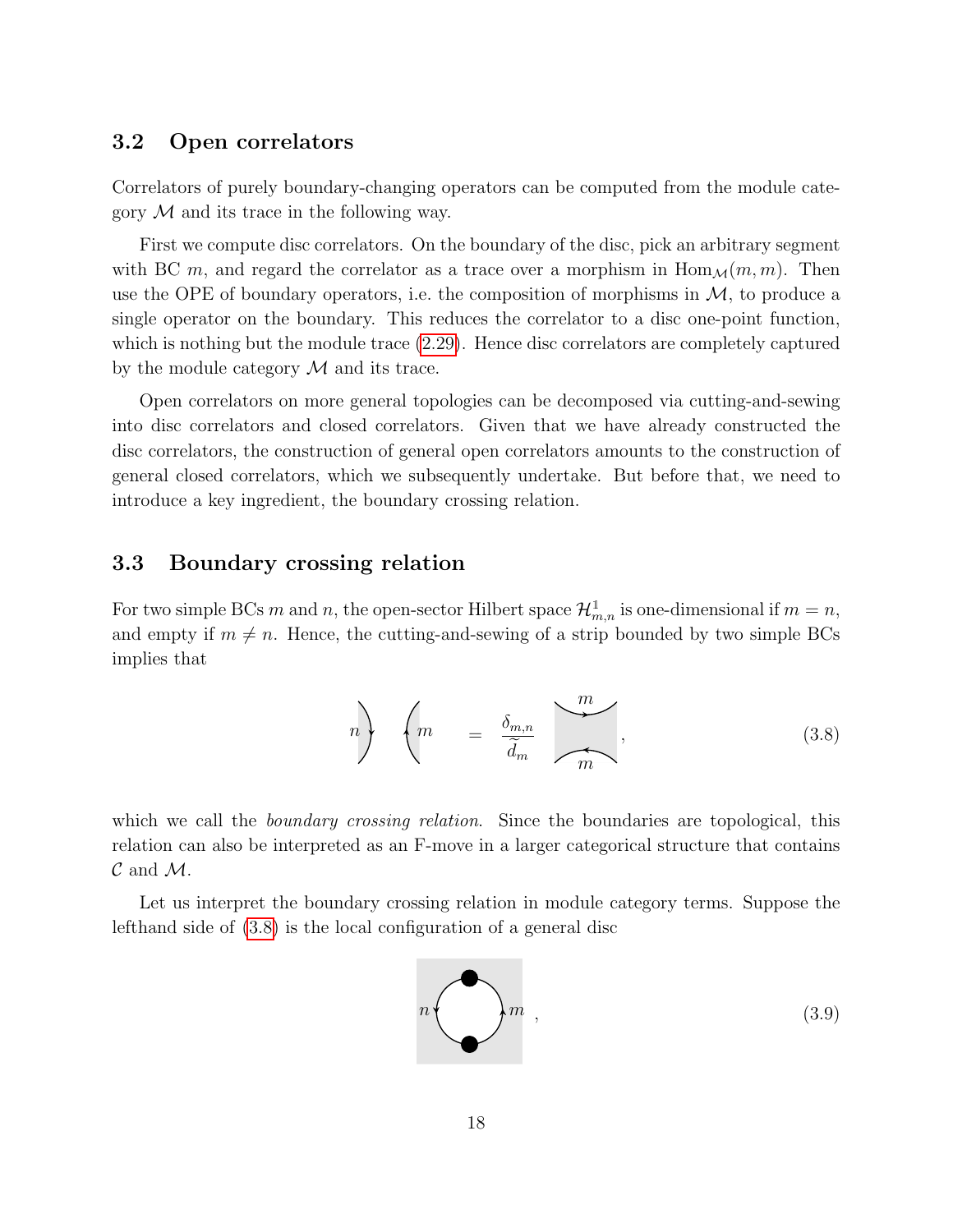where each blob represents a general boundary with an arbitrary configuration of TDLs attached, and importantly, that the two blobs have no TDL stretched between. By regarding the above as the module trace of



where  $x \in \text{Hom}_{\mathcal{M}}(m, n)$  and  $y \in \text{Hom}_{\mathcal{M}}(n, m)$  are morphisms corresponding to the blobs, it is immediately clear that if m and n are simple, then it is zero unless  $n = m$ . Moreover, because Hom<sub>M</sub> $(m, m)$  is one-dimensional, we can write  $x = X1_m$  and  $y = Y1_m$  where  $X, Y \in \mathbb{C}^{\times}$ . Then [\(3.9\)](#page-18-3) evaluates to

<span id="page-19-0"></span>
$$
XYd_m. \t\t(3.11)
$$

On the other hand, performing [\(3.8\)](#page-18-2) on [\(3.9\)](#page-18-3) and then evalating the module traces gives

$$
\frac{1}{\widetilde{d}_m}(X\widetilde{d}_m)(Y\widetilde{d}_m),\tag{3.12}
$$

which is obviously equal to  $(3.11)$ . Since the blobs are general, we have proven  $(3.8)$ .

We can prove a stronger boundary crossing relation. Consider the configuration on the lefthand side of [\(3.8\)](#page-18-2), but with an extra TDL a parallel to the boundaries. In this situation, we can interpret the lefthand side as the identity map from the Hilbert space  $\mathcal{H}_{m,n}^a$  to itself. But we can insert a complete set of basis states on a horizontal cut, and rewrite this identity map as

$$
\sum_{x,y} \left| \mathcal{B}_{m,n}^{a;x} \right\rangle G_{xy} \left\langle \mathcal{B}_{n,m}^{\bar{a};y} \right| , \tag{3.13}
$$

where x and y in the summation run over complete bases of  $\mathcal{H}_{m,n}^a$  and  $\mathcal{H}_{n,m}^{\bar{a}}$ , respectively, and the matrix  $G$  is the inverse disc two-point function

<span id="page-19-1"></span>
$$
(G^{-1})^{yx} = \langle \mathcal{B}_{n,m}^{\overline{a};y} \mathcal{B}_{m,n}^{a;x} \rangle_{D^2} = \left(\begin{matrix} x \\ n \\ a \end{matrix}\right)^x.
$$
 (3.14)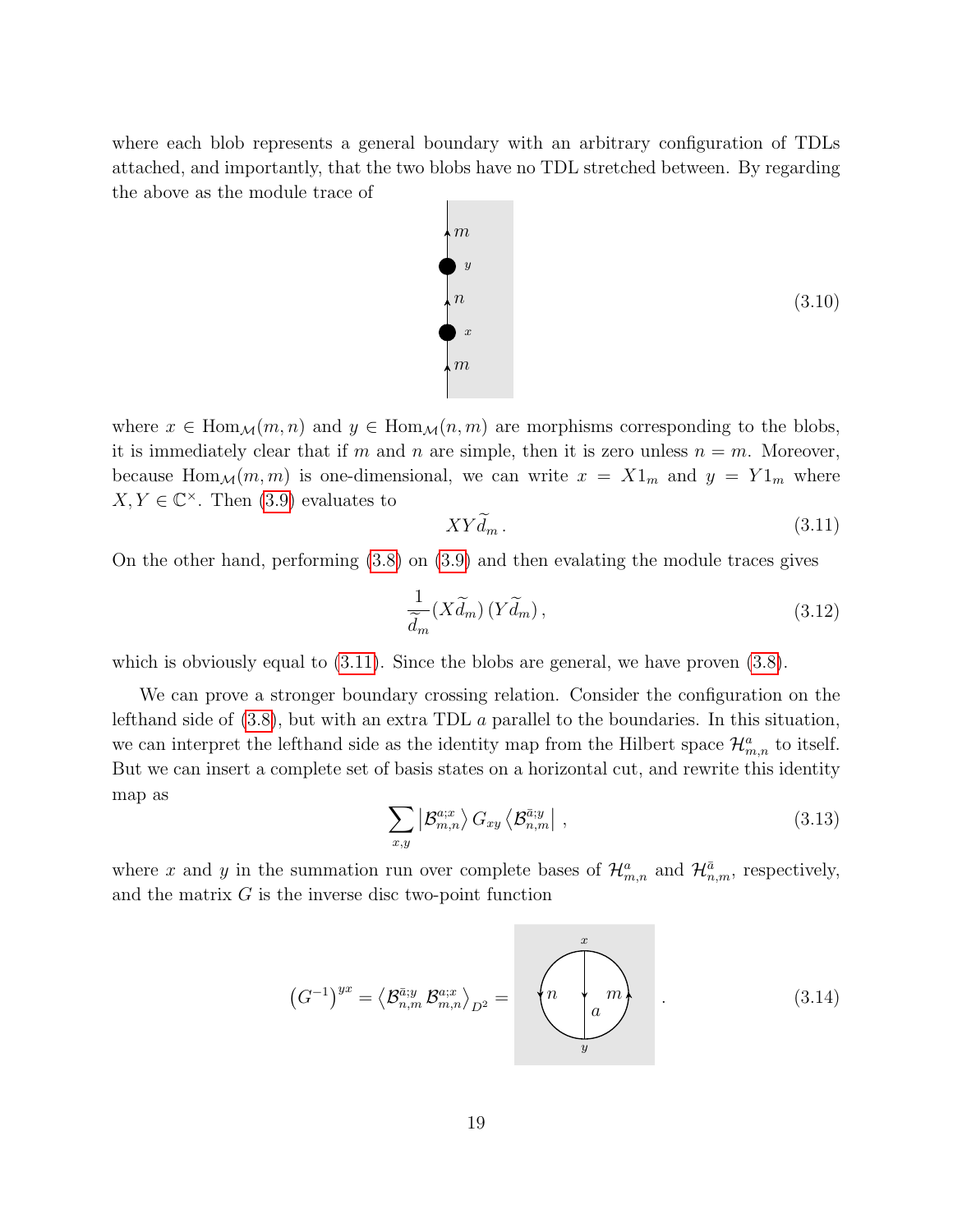Thus, we have proven

<span id="page-20-2"></span>
$$
m\bigg\} \begin{bmatrix} a \ n \end{bmatrix} = \sum_{x,y} G_{xy} \frac{m \sqrt{x^2 + a^2}}{m \sqrt{a^2 + a^2}}.
$$
 (3.15)

As promised earlier in this section, we now use the boundary crossing relation to prove that the open-to-closed map [\(3.5\)](#page-17-0) is injective. Assume the contrary, that there exists a boundary-changing defect operator  $\sum_m \mathcal{B}_{m,m}^{a;x_m} \in \bigoplus_m \mathcal{H}_{m,m}^a$  in the kernel for some junction vectors  $x_m$ . Then the bulk defect operator  $\sum_m \mathcal{O}_m^{a;x_m} \in \mathcal{H}^a$  vanishes, and hence any two-point function involving it must vanish as well.<sup>[16](#page-20-1)</sup> Thus for any  $\mathcal{O}_n^{\bar{a};y} \in \mathcal{H}^{\bar{a}}$  we get

$$
\langle \left(\sum_{m} \mathcal{O}_m^{a;x_m}\right) \mathcal{O}_n^{\bar{a};y} \rangle = 0 \ . \tag{3.16}
$$

Using the boundary crossing relation [\(3.8\)](#page-18-2), we can rewrite this correlator as a disc two-point function of boundary operators,

$$
\sum_{m} m \overbrace{O^{x_m} a}^{y} O n \to \sum_{m} \frac{\delta_{m,n}}{\tilde{d}_n} \overbrace{C^{x_m} a}^{n} y \to \frac{1}{\tilde{d}_n} \overbrace{n}^{x_n} n
$$
 (3.17)

and conclude that

$$
\frac{1}{\widetilde{d}_n} \langle \mathcal{O}_{n,n}^{a;x_n} \mathcal{O}_{n,n}^{\bar{a};y} \rangle_{D^2} = 0 \tag{3.18}
$$

But this violates the non-degeneracy of the two-point function (see near  $(2.33)$ ) unless  $x_n = 0$ for all BCs n. Therefore, the open-to-closed map is injective.

## <span id="page-20-0"></span>3.4 Closed correlators without defects

The correlators of bulk local operators in a TFT is famously captured by a commutative Frobenius algebra [\[19,](#page-46-9) [20\]](#page-46-10). Here we review how it is derived from the boundary data  $\mathcal{M}$ . The C-structure is not crucial here and will be ignored.

<span id="page-20-1"></span><sup>&</sup>lt;sup>16</sup>The correlator  $\langle \mathcal{O}_1 \mathcal{O}_2 \cdots \rangle$  without any subscript always stands for the (bulk) sphere correlator, i.e.  $\langle \mathcal{O}_1 \mathcal{O}_2 \cdots \rangle = \langle \mathcal{O}_1 \mathcal{O}_2 \cdots \rangle_{S^2}.$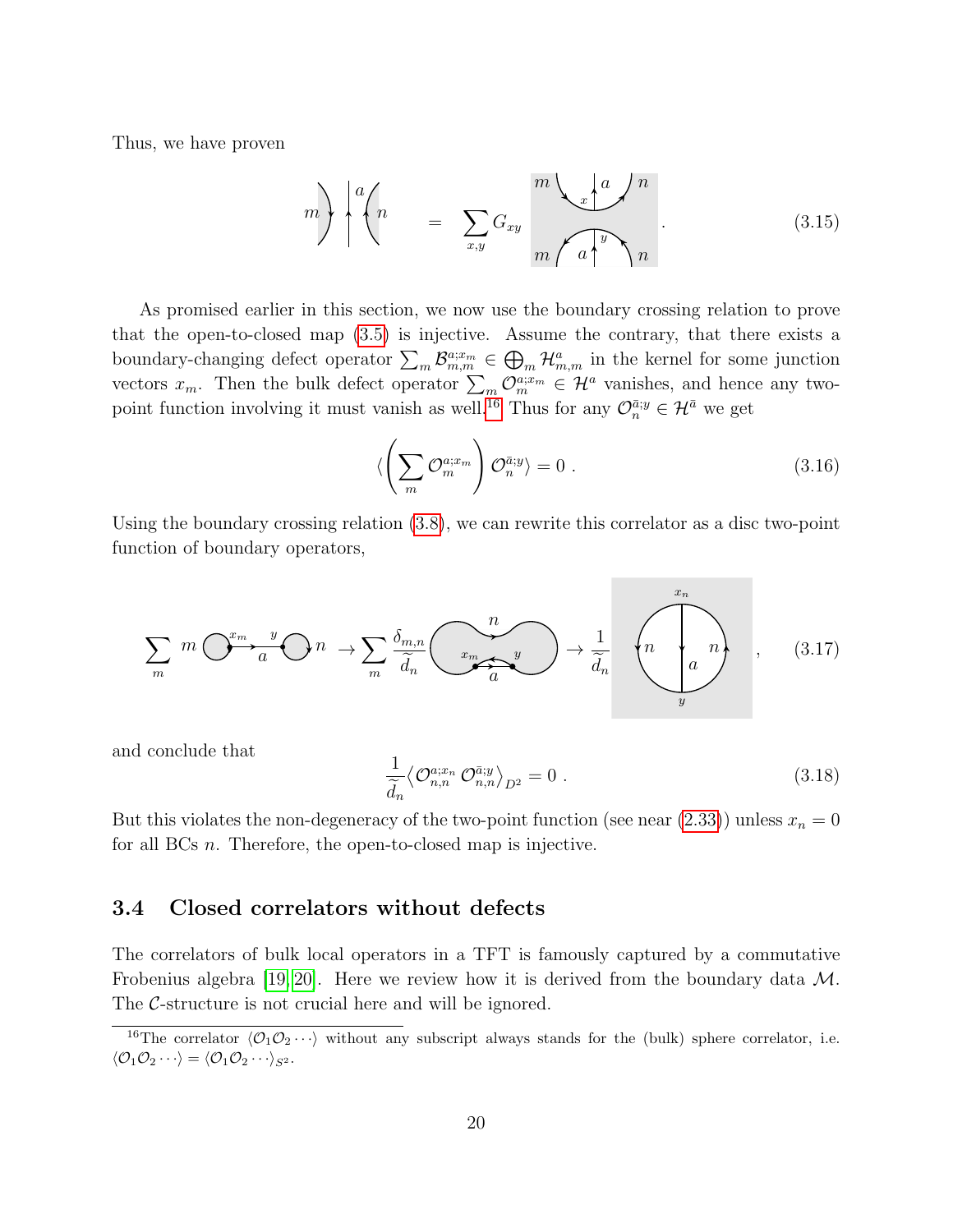#### Frobenius Algebras

A commutative Frobenius algebra is a commutative associative algebra that is equipped with a trace. In the TFT context, the commutative associative algebra structure is given by the OPE of bulk operators, and the trace is given by the  $S<sup>2</sup>$  one-point function. In a unitary/reflection-positive TFT, the algebra is moreover semisimple. Such semisimple algebras decompose into decoupled copies of one-dimensional algebras. In other words, a unitary TFT without any defect decomposes into decoupled TFTs, which we label by  $i$ , with one-dimensional Hilbert spaces  $\mathcal{H}_i = {\pi_i}$  [\[18,](#page-46-11) [19\]](#page-46-9). By decoupled we mean that  $\pi_i$  are mutually orthogonal, and since each Hilbert space is one-dimensional,  $\pi_i^2$  is proportional to  $\pi_i$  ( $\pi_i^2 = 0$  violates semisimplicity). It is conventional to normalize  $\pi_i$  into a complete set of idempotents (orthogonal projectors) satisfying

$$
\pi_i \pi_j = \delta_{ij} \pi_i \tag{3.19}
$$

These idempotents form a basis of the Hilbert space  $\mathcal H$  on the circle. Each one-dimensional TFT is almost trivial, with the trace/one-point function  $\pi_i \mapsto \langle \pi_i \rangle = \lambda_i$  being the only parameter, whose logarithm times the Euler number gives (twice) the action. Putting the decoupled copies together, the partition function of the full TFT on a genus  $q$  surface is given by

$$
Z[\Sigma_g] = \sum_i \lambda_i^{1-g} . \tag{3.20}
$$

In particular, we have  $1 = \sum_i \pi_i$  and therefore  $Z[S^2] = \langle 1 \rangle = \sum_i \lambda_i$ . A unitary TFT further satisfies  $\lambda_i > 0$ .

### Idempotents from Boundary Conditions

Now we use the open-to-closed map to construct the Frobenius algebra from boundaries. The map gives the isomorphism

$$
\mathcal{H} \simeq \bigoplus_{m} \mathcal{H}_{m,m} \,. \tag{3.21}
$$

Each  $\mathcal{H}_{m,m}$  is one-dimensional, hence for each simple BC m, we get a basis operator  $\mathcal{O}_m \in \mathcal{H}$ created by a circular BC  $m$ .<sup>[17](#page-21-0)</sup>

To obtain the Frobenius algebra structure, we have to compute the OPE of basis operators  $\mathcal{O}_m$ . We insert two such operators near each other, which corresponds to putting BCs m and n on the boundary of two nearby empty discs. From the boundary crossing relation  $(3.8)$ ,

<span id="page-21-0"></span><sup>&</sup>lt;sup>17</sup>In the notation we used around [\(3.4\)](#page-16-1),  $\mathcal{O}_m := \mathcal{O}_m^{1,1_m}$  where  $1_m \in \text{Hom}_{\mathcal{M}}(m, m)$ .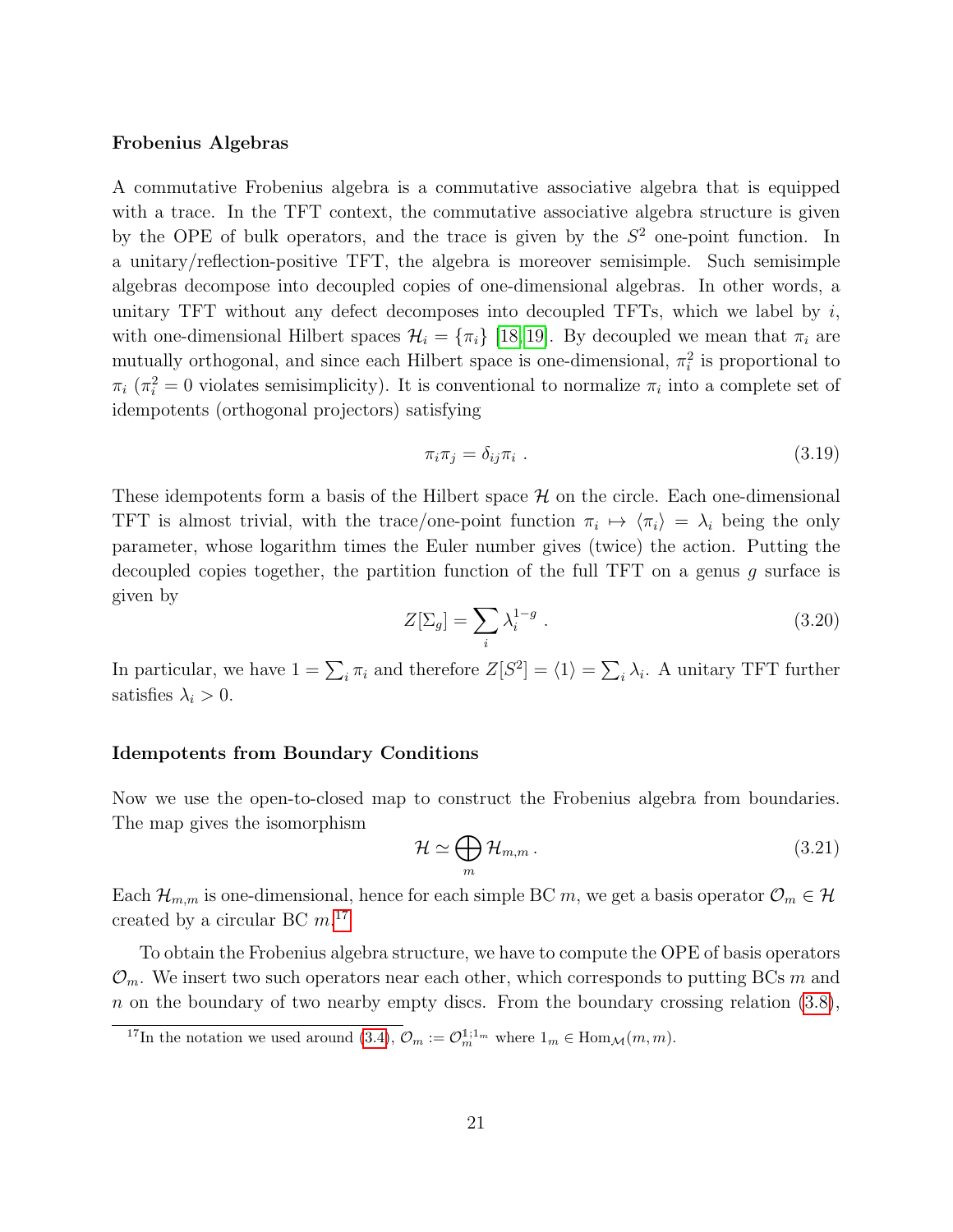we have

$$
\binom{n}{m} \left( \frac{m}{\widetilde{d}_m} \right) = \frac{\delta_{m,n}}{\widetilde{d}_m} \left( \frac{m}{\widetilde{d}_m} \right). \tag{3.22}
$$

Using the module trace, we deduce that the Frobenius algebra is given by

<span id="page-22-0"></span>
$$
\mathcal{O}_m \mathcal{O}_n = \frac{\delta_{m,n}}{\widetilde{d}_m} \mathcal{O}_m, \qquad \langle \mathcal{O}_m \rangle = \widetilde{d}_m. \qquad (3.23)
$$

We see that the one-point function, which is called the trace of the bulk Frobenius algebra, is rescaled accordingly when the overall normalization of  $d$  is rescaled. As mentioned before, this overall normalization is unphysical because it can be changed by adjusting the coefficient of the Euler counter-term.

The local operators  $\mathcal{O}_m$  form an orthonormal basis, i.e.  $\langle \mathcal{O}_m \mathcal{O}_n \rangle = \delta_{mn}$ , which is sometimes called the Cardy basis in analogy with boundary states in conformal field theories. With a slight change of normalization, we can relate the Cardy basis to the idempotents (orthogonal projectors) introduced earlier,

$$
\left\{\pi_m \equiv \tilde{d}_m \mathcal{O}_m\right\} , \qquad \left\langle \pi_m \right\rangle = \tilde{d}_m^2 . \tag{3.24}
$$

The above construction of the Frobenius algebra of a  $\mathcal{C}$ -symmetric TFT was originally given in [\[10,](#page-46-8) appendix A.3]. The partition function of the TFT is given by

$$
Z(\Sigma_g) = \sum_m \tilde{d}_m^{2(1-g)}.
$$
\n(3.25)

#### Action of TDLs on Frobenius algebra

It follows from the fusion [\(2.20\)](#page-12-1) of parallel TDLs and BCs that

$$
\widehat{a} \cdot \mathcal{O}_m = \sum_n \widetilde{N}_{am}^n \mathcal{O}_n \,, \tag{3.26}
$$

where  $\hat{a}$  denotes an operator on the bulk Frobenius algebar representing the encircling and shrinking of a closed TDL  $a$  on  $\mathcal{O} \in \mathcal{H}$ ,

$$
a\left(\begin{array}{c}\n\mathcal{O} \\
\mathcal{O}\n\end{array}\right) = \hat{a} \cdot \mathcal{O} \ . \tag{3.27}
$$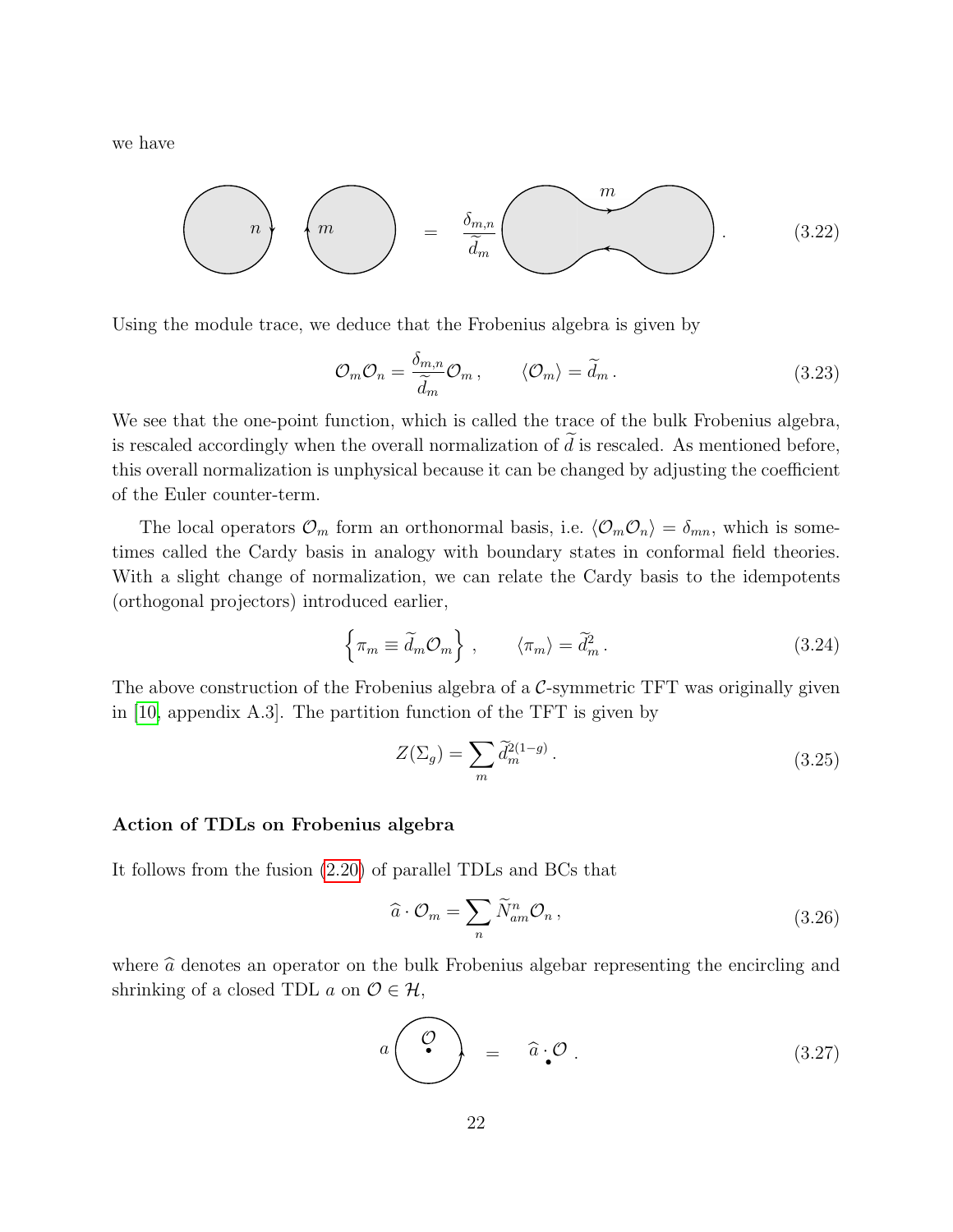In other words,  $H$  is a module over the fusion algebra of TDLs in  $C$ . The torus partition function dressed with a TDL a supported on a spatial cycle

$$
Z\left(\begin{array}{|c|}\hline a\\ \hline \end{array}\right) = \text{Tr}_{\mathcal{H}}(\hat{a})\tag{3.28}
$$

equals  $\sum_m \tilde{N}_{am}^m$ . Comparing with [\(3.7\)](#page-17-1), interpreted as the torus partition function with a along the temporal circle

$$
Z\left(\begin{array}{|c|}\hline a\\ \hline \end{array}\right) = \text{Tr}_{\mathcal{H}^a}(1) ,\qquad (3.29)
$$

we see that torus modular invariance is always satisfied!

## <span id="page-23-0"></span>3.5 Closed correlators with defects

First, we derive general correlators on the sphere. Correlators on general surfaces are then obtained by cutting-and-sewing. Moreover, we rigorously prove that our formula for the three-point function solves crossing symmetry.[18](#page-23-1)

#### Correlators on the sphere

In the closed Hilbert space  $\mathcal{H}^a$  of point-like defect operators, we have learned that  $\mathcal{O}_m^{a;x}$  is created by a circular BC  $m$  that is twisted by  $a$  with junction vector  $x$ . A general closedsector correlator on the sphere can be computed by the following prescription.

- 1. Merge all boundaries into one by the use of F-moves [\(2.5\)](#page-7-3) and [\(2.24\)](#page-12-2) and the boundary crossing relation [\(3.15\)](#page-20-2).
	- 1a. For any two disconnected boundaries, after using isotopy and the F-move [\(2.5\)](#page-7-3) in  $\mathcal{C}$ , we can assume that on a certain segment of the strip, two boundaries are separated by a single TDL. We illustrate this procedure for initial separation by two TDLs a and b:

$$
\bigodot \left| a \right| b \left| \bigodot \rightarrow \bigodot \left| \bigodot \right|^{a} \downarrow^{b} \bigodot \right| \qquad (3.30)
$$

<span id="page-23-1"></span><sup>18</sup>As for the torus one-point modular invariance, which is also needed to show that the general correlator is independent of how the cutting-and-sewing is done, we presently do not have a mathematically rigorous proof. However, our formula is a necessary consequence of the full consistency of the TFT. See [\[9\]](#page-46-2) for an alternative physical argument for why the full consistency is expected.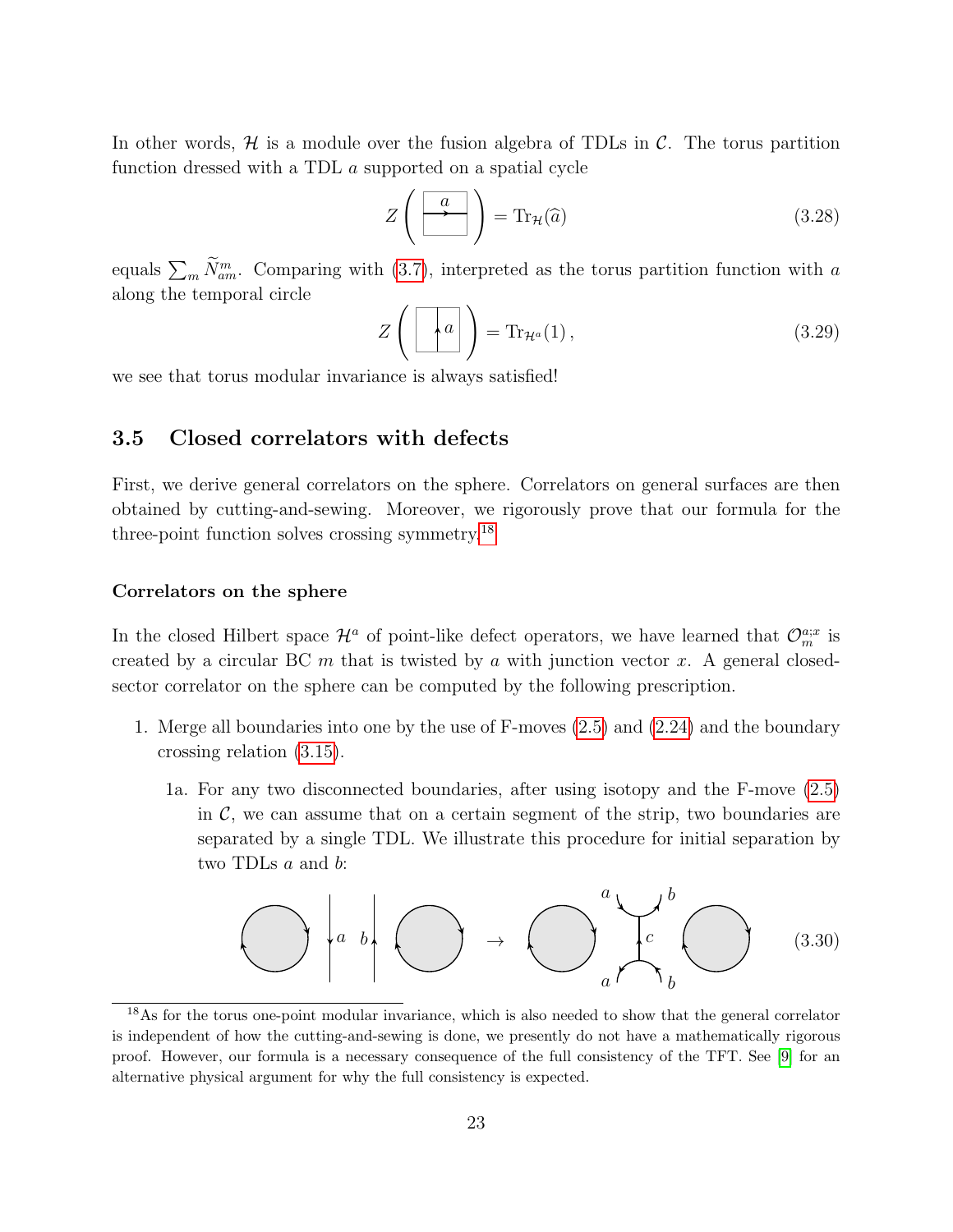1b. Merge two boundaries into one by use of the boundary crossing relation [\(3.15\)](#page-20-2).



1c. Repeat 1a and 1b until all disconnected boundaries are merged.

2. Regard the sphere with one boundary as a disc with a certain BC and dressed with a network of TDLs, and evaluate it using F-moves and the module trace.

We now use this prescription to compute up to four-point correlators on the sphere, and prove that the three-point function satisfies crossing symmetry.

Consider (the TDL types are implicit in the superscripts of the defect operators)

$$
\langle \mathcal{O}_m^{a;x} \mathcal{O}_n^{b;y} \mathcal{O}_k^{c;z} \rangle^w \equiv \begin{pmatrix} \mathcal{O}_k^{c;z} \\ \mathcal{O}_m^{a;x} \rightarrow \begin{pmatrix} \mathcal{O}_k^{c;z} \\ w \\ \mathcal{O}_n^{b;y} \end{pmatrix} . \end{pmatrix} . \tag{3.32}
$$

We view the small discs as boundaries resulting from blowing up point-like bulk defect operators. Since all the boundaries are connected in the sense of not being separated by TDLs, we can skip step 1a and perform step 1b twice (with no TDL in between, i.e.  $c = 1$ ) to get a sphere one-point function (accompanied by some factors), which is then rearranged by step 2 into

$$
\underbrace{\delta_{m,n,k}}_{\widetilde{d}_m^2} \quad x \begin{pmatrix} m \\ a \\ w \\ w \\ w \end{pmatrix} \begin{pmatrix} z \\ m \\ b \\ y \end{pmatrix}
$$
\n(3.33)

and can be evaluated purely using the data of  $\mathcal{C}, \mathcal{M}$  and the module trace.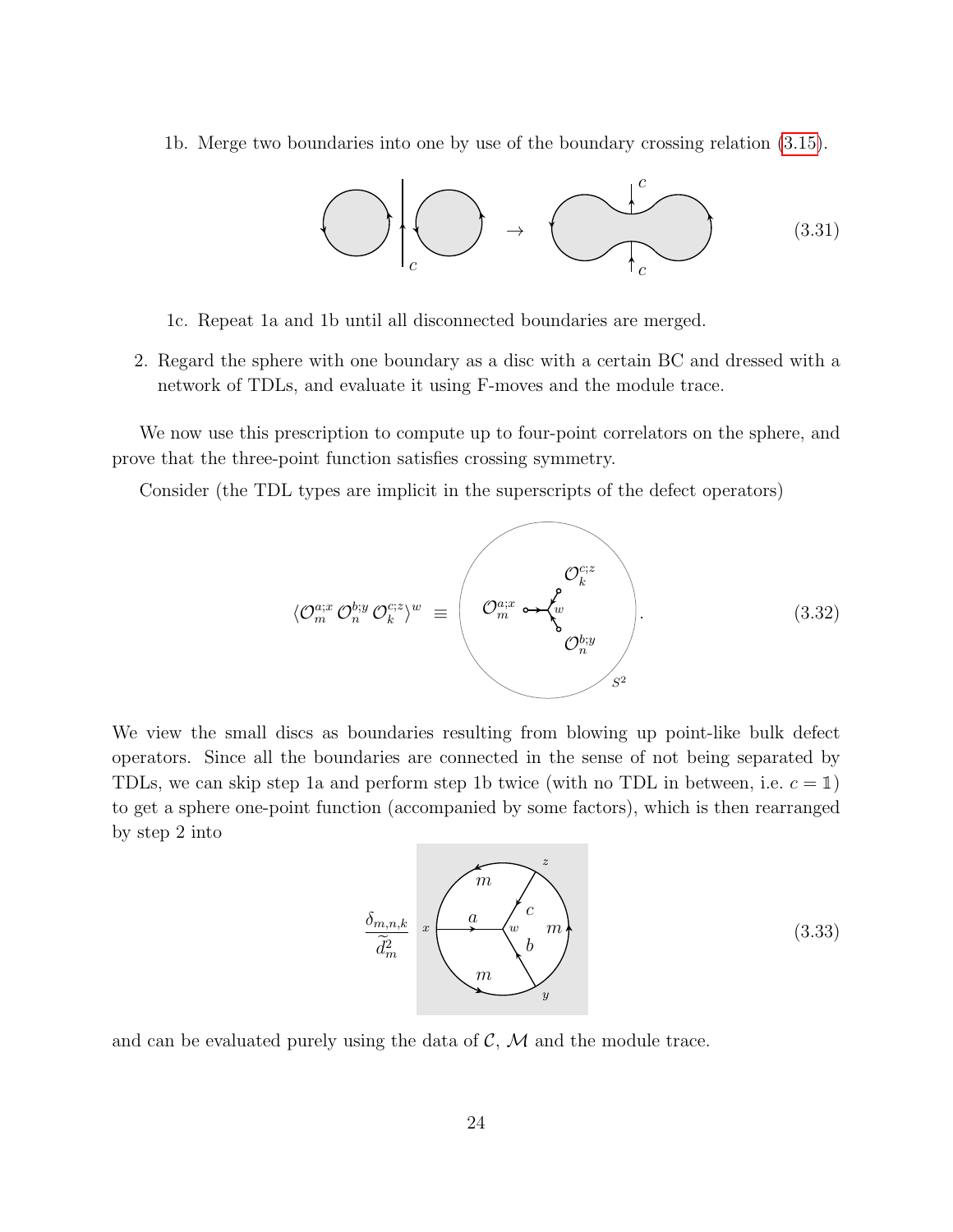The two- and four-point function derivations are completely analogous, and are therefore omitted. In summary, we have arrived at the following formulae:

<span id="page-25-0"></span>
$$
\langle \mathcal{O}_{m}^{ax} \mathcal{O}_{n}^{b;y} \rangle \equiv \left( \mathcal{O}_{m}^{a;x} \circ \mathcal{O}_{n}^{b;y} \right) = \frac{\delta_{a,\bar{b}} \delta_{m,n}}{\tilde{d}_{m}} \left( \mathcal{M} \right) \left( \mathcal{O}_{m}^{a;x} \mathcal{O}_{n}^{b;y} \mathcal{O}_{k}^{c;z} \right)
$$
\n
$$
\langle \mathcal{O}_{m}^{a;x} \mathcal{O}_{n}^{b;y} \mathcal{O}_{k}^{c;z} \rangle^{w} \equiv \left( \mathcal{O}_{m}^{a;x} \circ \mathcal{A}_{w}^{b} \right) \left( \mathcal{O}_{n}^{b;y} \right) = \frac{\delta_{m,n,k}}{\tilde{d}_{m}^{2}} \left( \mathcal{O} \right) \left( \mathcal{O} \right) \left( \mathcal{O} \right) \left( \mathcal{O} \right) \left( \mathcal{O} \right) \left( \mathcal{O} \right) \left( \mathcal{O} \right) \left( \mathcal{O} \right) \left( \mathcal{O} \right) \left( \mathcal{O} \right) \left( \mathcal{O} \right) \left( \mathcal{O} \right) \left( \mathcal{O} \right) \left( \mathcal{O} \right) \left( \mathcal{O} \right) \left( \mathcal{O} \right) \left( \mathcal{O} \right) \left( \mathcal{O} \right) \left( \mathcal{O} \right) \left( \mathcal{O} \right) \left( \mathcal{O} \right) \left( \mathcal{O} \right) \left( \mathcal{O} \right) \left( \mathcal{O} \right) \left( \mathcal{O} \right) \left( \mathcal{O} \right) \left( \mathcal{O} \right) \left( \mathcal{O} \right) \left( \mathcal{O} \right) \left( \mathcal{O} \right) \left( \mathcal{O} \right) \left( \mathcal{O} \right) \left( \mathcal{O} \right) \left( \mathcal{O} \right) \left( \mathcal{O} \right) \left( \mathcal{O} \right) \left( \mathcal{O} \right) \left( \mathcal{O} \right) \left( \mathcal{O} \right) \left( \mathcal{O} \right) \left( \mathcal{O} \right) \left(
$$

### Crossing symmetry

Crossing symmetry is the statement that first, four-point functions can be built from threepoint functions via cutting-and-sewing,

<span id="page-25-1"></span>
$$
\langle \mathcal{O}_m^{a;x} \mathcal{O}_n^{b;y} \mathcal{O}_k^{c;z} \mathcal{O}_\ell^{d;w} \rangle_e^{u,v} = \sum_{\mathcal{U},\mathcal{V} \in \mathcal{H}^e} \langle \mathcal{O}_m^{a;x} \mathcal{O}_n^{b;y} \mathcal{U}^\dagger \rangle^u \times N^{-1}(\mathcal{U}, \mathcal{V}) \times \langle \mathcal{V} \mathcal{O}_k^{c;z} \mathcal{O}_\ell^{d;w} \rangle^v, \tag{3.35}
$$

and second,

$$
\langle \mathcal{O}_m^{a;x} \mathcal{O}_n^{b;y} \mathcal{O}_k^{c;z} \mathcal{O}_\ell^{d;w} \rangle_e^{u,v} = \sum_{f,s,t} (F_{\bar{d};e,f}^{a,b,c})_{s,t}^{u,v} \langle \mathcal{O}_n^{b;y} \mathcal{O}_k^{c;z} \mathcal{O}_\ell^{d;w} \mathcal{O}_m^{a;x} \rangle_f^{s,t}.
$$
\n(3.36)

The second condition is automatic according to our formula on the last line of [\(3.34\)](#page-25-0), together with the symmetric property [\(2.30\)](#page-14-2) of the module trace.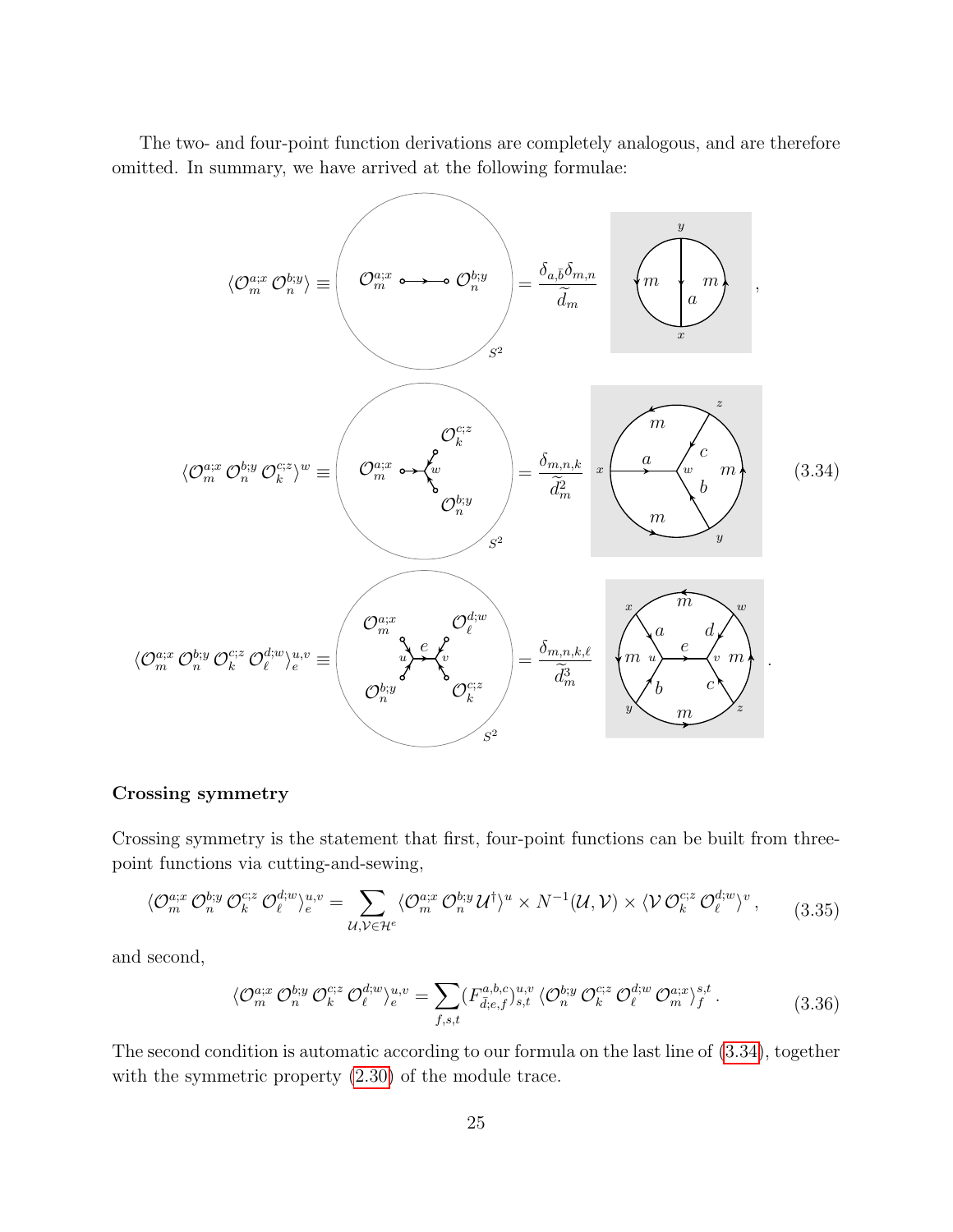We now present the proof of the first condition. Let us regard the four-point function (up to factors of  $\tilde{d}_m$ ) as the module trace of a  $\text{Hom}_\mathcal{M}(m, m)$ , and perform an F-move between e and m,

$$
\begin{pmatrix}\n\frac{d}{c} \\
\frac{v}{z} \\
\frac{v}{m} \\
\frac{v}{m} \\
\frac{v}{m} \\
\frac{v}{m} \\
\frac{v}{m} \\
\frac{v}{m} \\
\frac{v}{m} \\
\frac{v}{m} \\
\frac{v}{m} \\
\frac{v}{m} \\
\frac{v}{m} \\
\frac{v}{m} \\
\frac{v}{m} \\
\frac{v}{m} \\
\frac{v}{m} \\
\frac{v}{m} \\
\frac{v}{m} \\
\frac{v}{m} \\
\frac{v}{m} \\
\frac{v}{m} \\
\frac{v}{m} \\
\frac{v}{m} \\
\frac{v}{m} \\
\frac{v}{m} \\
\frac{v}{m} \\
\frac{v}{m} \\
\frac{v}{m} \\
\frac{v}{m} \\
\frac{v}{m} \\
\frac{v}{m} \\
\frac{v}{m} \\
\frac{v}{m} \\
\frac{v}{m} \\
\frac{v}{m} \\
\frac{v}{m} \\
\frac{v}{m} \\
\frac{v}{m} \\
\frac{v}{m} \\
\frac{v}{m} \\
\frac{v}{m} \\
\frac{v}{m} \\
\frac{v}{m} \\
\frac{v}{m} \\
\frac{v}{m} \\
\frac{v}{m} \\
\frac{v}{m} \\
\frac{v}{m} \\
\frac{v}{m} \\
\frac{v}{m} \\
\frac{v}{m} \\
\frac{v}{m} \\
\frac{v}{m} \\
\frac{v}{m} \\
\frac{v}{m} \\
\frac{v}{m} \\
\frac{v}{m} \\
\frac{v}{m} \\
\frac{v}{m} \\
\frac{v}{m} \\
\frac{v}{m} \\
\frac{v}{m} \\
\frac{v}{m} \\
\frac{v}{m} \\
\frac{v}{m} \\
\frac{v}{m} \\
\frac{v}{m} \\
\frac{v}{m} \\
\frac{v}{m} \\
\frac{v}{m} \\
\frac{v}{m} \\
\frac{v}{m} \\
\frac{v}{m} \\
\frac{v}{m} \\
\frac{v}{m} \\
\frac{v}{m} \\
\frac{v}{m} \\
\frac{v}{m} \\
\frac{v}{m} \\
\frac{v}{m} \\
\frac{v}{m} \\
\frac{v}{m} \\
\frac{v}{m} \\
\frac{v}{m} \\
\frac{v}{m} \\
\frac{v}{m} \\
\frac{v}{m} \\
\frac{v}{m} \\
\frac{v}{m} \\
\frac{v}{m} \\
\frac{v}{m} \\
\frac{v}{m} \\
\frac{v}{m} \\
\
$$

The simplicity of m forces  $m' = m$ , and moreover, just like in our derivation of the boundary crossing relation in section [3.3,](#page-18-1) the module trace factorizes,



By relating  $\mathcal{U}^{\dagger} = \mathcal{O}^{\bar{e};u}_{m,m}$  and  $\mathcal{V} = \mathcal{O}^{e;v}_{m,m}$ , and using the generalized boundary crossing relation  $(3.15)$ , we have proven  $(3.35)$ .

#### Lassos and correlators on general surfaces

A general observable in a closed  $\mathcal{C}$ -symmetric TFT is the expectation value of a network of TDLs and point-like bulk defect operators on a closed oriented Riemann surface. Sewing theorems guarantee that any such observable can be built from the sphere three-point functions and the lassos, to be defined shortly, as long as the sphere four-point crossing and the torus one-point modular invariance are satisfied.

A lasso is a two-point function of defect operators separated by TDLs. More precisely, consider two defect operators  $\mathcal{O}_m^{a;x} \in \mathcal{H}^a$  and  $\mathcal{O}_n^{b;y} \in \mathcal{H}^b$  that are separated by TDLs c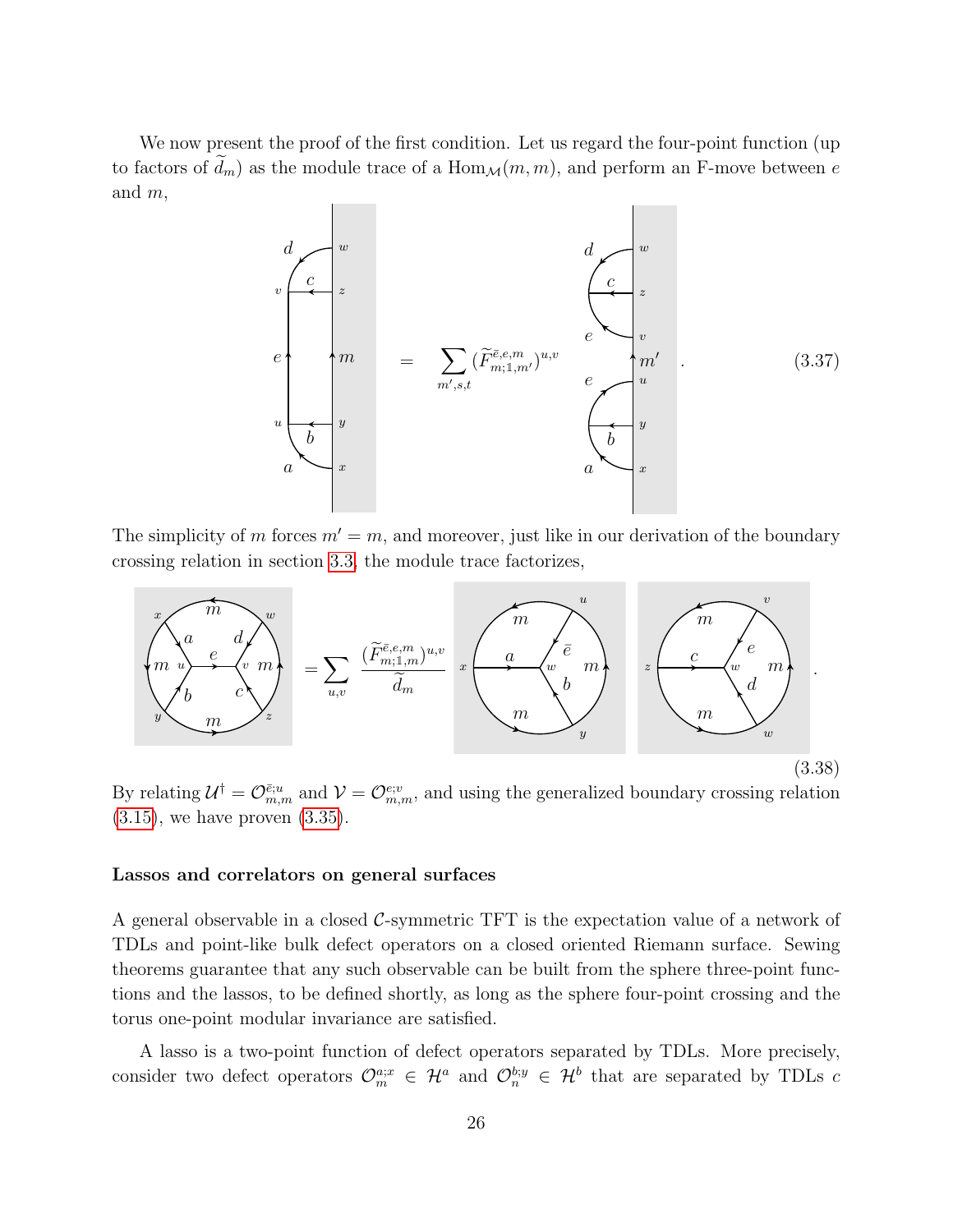and d as shown below (the TDL types attached to the defect operators are implicit in the superscripts)



Now we can derive a formula for the lasso. As before, we view the small discs as boundaries resulting from blowing up point-like bulk defect operators. Then using the boundary crossing relation [\(3.15\)](#page-20-2), we can merge the two disc boundaries and rewrite the lasso in terms of a disk correlator

<span id="page-27-2"></span>

where  $z \in \mathcal{H}_{m,n}^d$  and  $t \in \mathcal{H}_{n,m}^{\overline{d}}$  sums over appropriate bases of the Hilbert spaces, and G is the inverse two-point function defined in [\(3.14\)](#page-19-1).

## <span id="page-27-0"></span>3.6 Summary

To recap, any observable in a  $\mathcal{C}$ -symmetric TFT can be constructed from a set of defining data and performing cutting-and-sewing. In the open sector, the disc correlators can almost be identified with the module category structure and the trace. In the closed sector, the defining data consists of the one-point, two-point, and three-point functions of defect operators on the sphere, together with the lasso two-point functions.<sup>[19](#page-27-1)</sup> In the above, they have been completely determined in terms of module categorical data. For convenience, we summarize the formulae below.

<span id="page-27-1"></span><sup>&</sup>lt;sup>19</sup>The one- and two-point functions are tied to the normalization of  $\langle \ \rangle$  and the normalization of the point-like operators. Hence, under a fixed normalization, the defining data consists of just the three-point functions and the lasso two-point functions.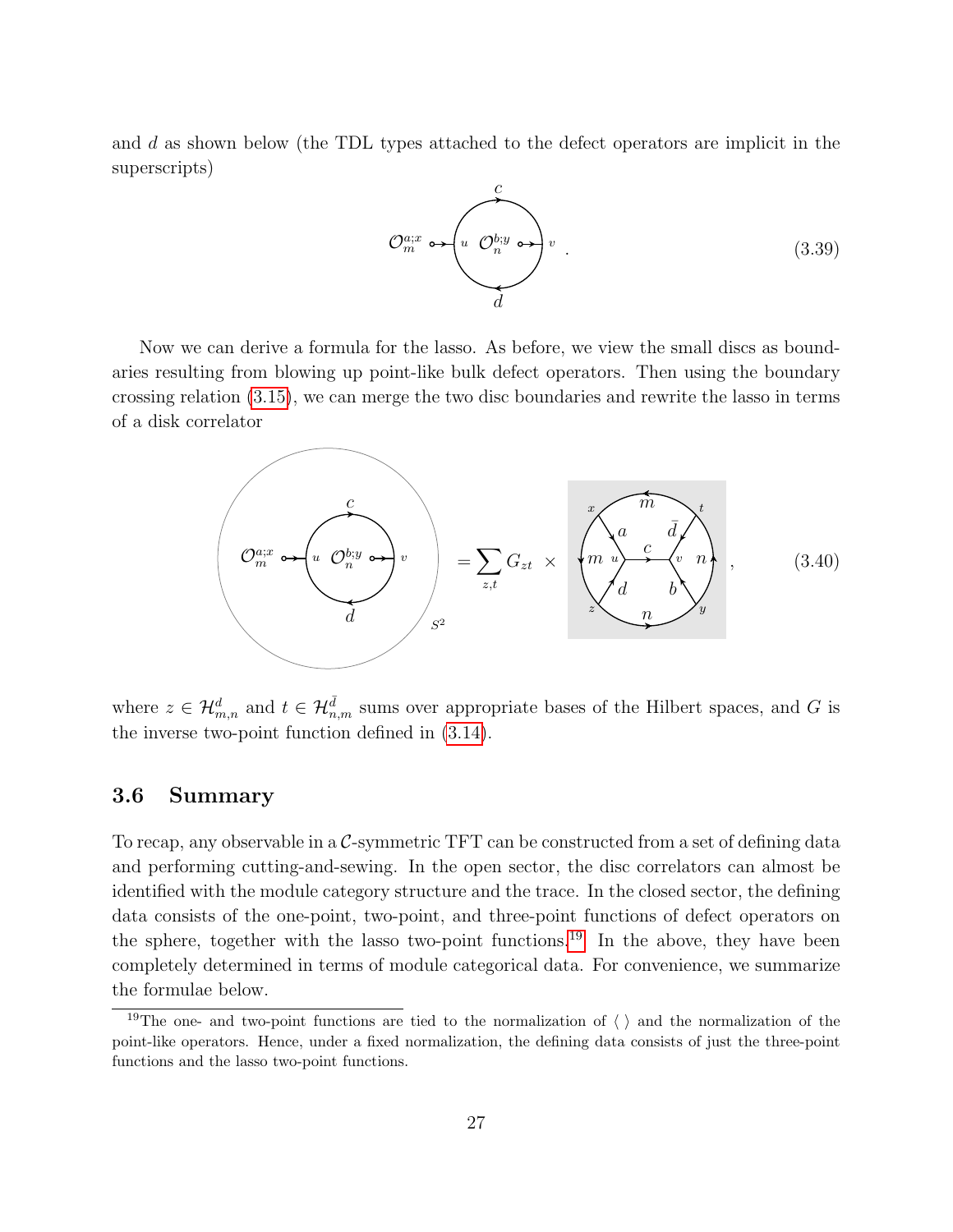We remind the reader that  $a, b, c, \ldots$  label simple TDLs,  $m, n, k, \ldots$  label simple BCs, with d the quantum dimension,  $x, y, z, \ldots$  are basis junction vectors,<sup>[20](#page-28-0)</sup> and finally  $\mathcal{O}_m^{a;x}$ denotes the point-like defect operator in the Hilbert space  $\mathcal{H}^a$  created by a hollow disc boundary with BC  $m$  and junction vector  $x$ .

<span id="page-28-1"></span>

If we interpret the expressions on the righthand side not as abstract traces of morphisms in a module category, but as physical disc correlators in the open sector, then the general philosophy of the open sector's completely determining the closed sector cannot be more obvious. This not only echoes the sentiments of [\[26\]](#page-47-4) in the context of open/closed TFT, but also appears to be a simplified version of the structure [\[58\]](#page-49-7) in rational conformal field theory.

<span id="page-28-0"></span> $20$ Recall that a gauge choice fixes a set of basis junction vectors.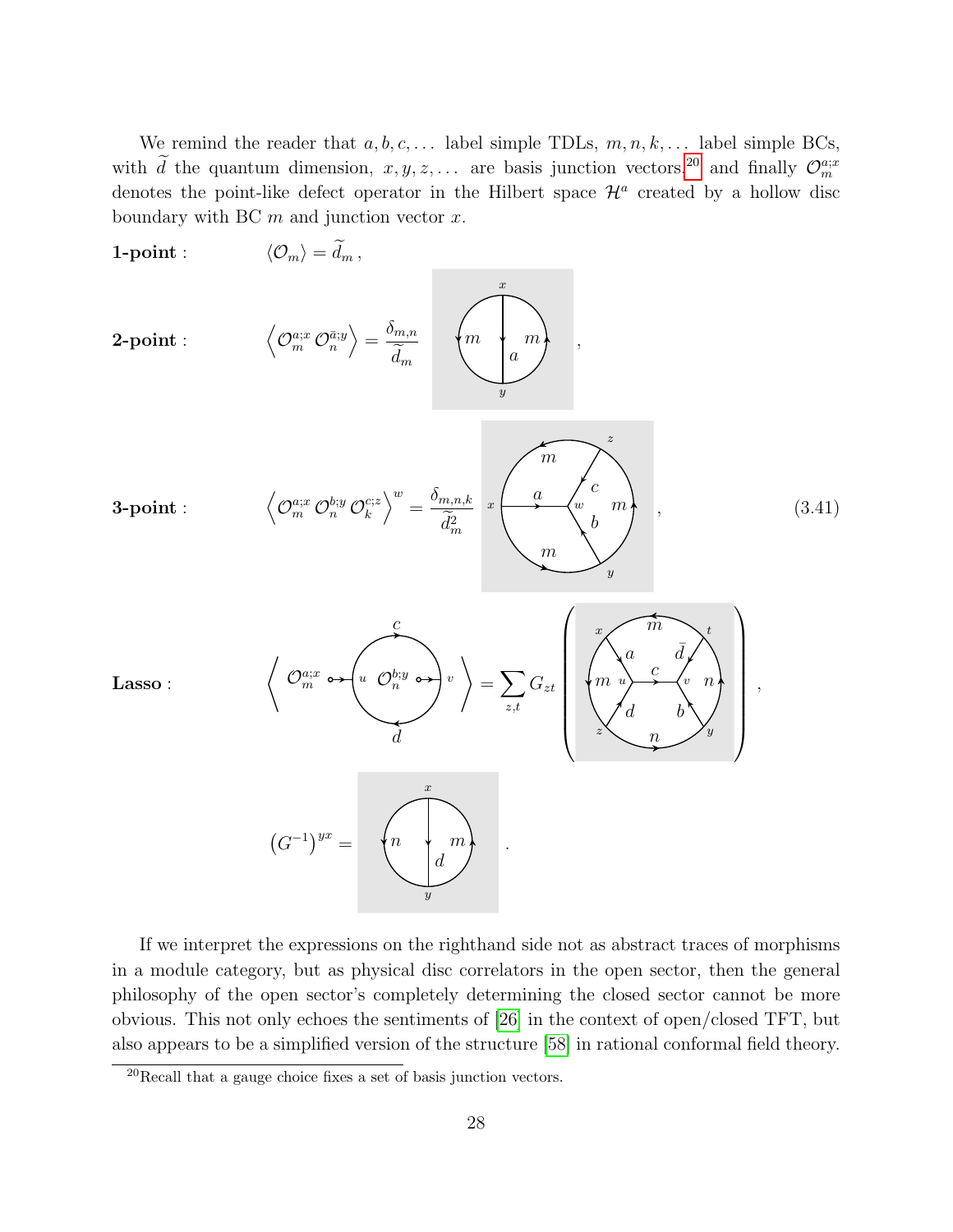# <span id="page-29-0"></span>4 Regular topological field theories and examples

For any fusion category  $\mathcal{C}$ , there is a canonical  $\mathcal{C}$ -symmetric TFT known as the regular TFT, where the category M of BCs is isomorphic to C itself.<sup>[21](#page-29-2)</sup> There is a sense in which once we understand regular TFTs, we understand all TFTs. Namely, as will be explained in section [5,](#page-36-0) instead of applying our general formulae [\(3.41\)](#page-28-1) to non-regular module categories, we could also start from a regular TFT for a different fusion category  $\mathcal{C}'$ , and perform generalized gauging.

In the following, we first summarize our general recipe to construct regular TFTs. Then we explicitly construct the regular TFTs for several fusion categories. The defining data of some of these examples were previously obtained by bootstrap [\[8,](#page-46-0) [38\]](#page-48-3). However, the natural bootstrap convention is where the expectation value of the identity local operator 1 is normalized to one, the action of TDLs on local operators is as diagonal as possible, and the point-like defect operators have orthonormal two-point functions. We use  $\langle \langle \rangle \rangle$  to denote the expectation value in the bootstrap normalization. In the following, we adopt the notation of  $[8, 38]$  $[8, 38]$  as much as possible to make our results directly comparable.<sup>[22](#page-29-3)</sup>

## Recipe

The observables of a regular TFT can be constrcuted from the defining data whose formulae are summarized in section [3.6.](#page-27-0) In the case of the regular TFT, the category of boundary condition is the same as C itself. Therefore, simple TDLs  $a, b, c, \ldots$  and simple BCs  $m, n, k, \ldots$ are both labeled by simple objects in  $\mathcal{C}$ . Moreover, the boundary quantum dimensions coincide with defect quantum dimensions; thus we set  $d_m = d_m$  in [\(3.41\)](#page-28-1).

Note that for the case of the regular TFT, the righthand sides of the equations in [\(3.41\)](#page-28-1) become just diagrams in the fusion category  $\mathcal{C}$ . Therefore, one can evaluate them by the F-moves of  $\mathcal{C}$ , and construct the TFT purely from the fusion categorical data.

## <span id="page-29-1"></span>4.1 Fibonacci fusion category

We denote the simple TDLs in the Fibonacci fusion category by 1 and  $W$ , so that the nontrivial fusion rule and quantum dimension are

$$
W^{2} = \mathbb{1} + W, \quad d_{W} = \zeta \equiv \frac{1 + \sqrt{5}}{2}.
$$
 (4.1)

<span id="page-29-2"></span><sup>&</sup>lt;sup>21</sup>Since  $\mathcal{C}$  acts on itself by fusion, it can be thought as a module category over itself and is known as the regular module category.

<span id="page-29-3"></span><sup>&</sup>lt;sup>22</sup>However, here we denote the unit TDL by  $\mathbb{1}$  instead of *I*.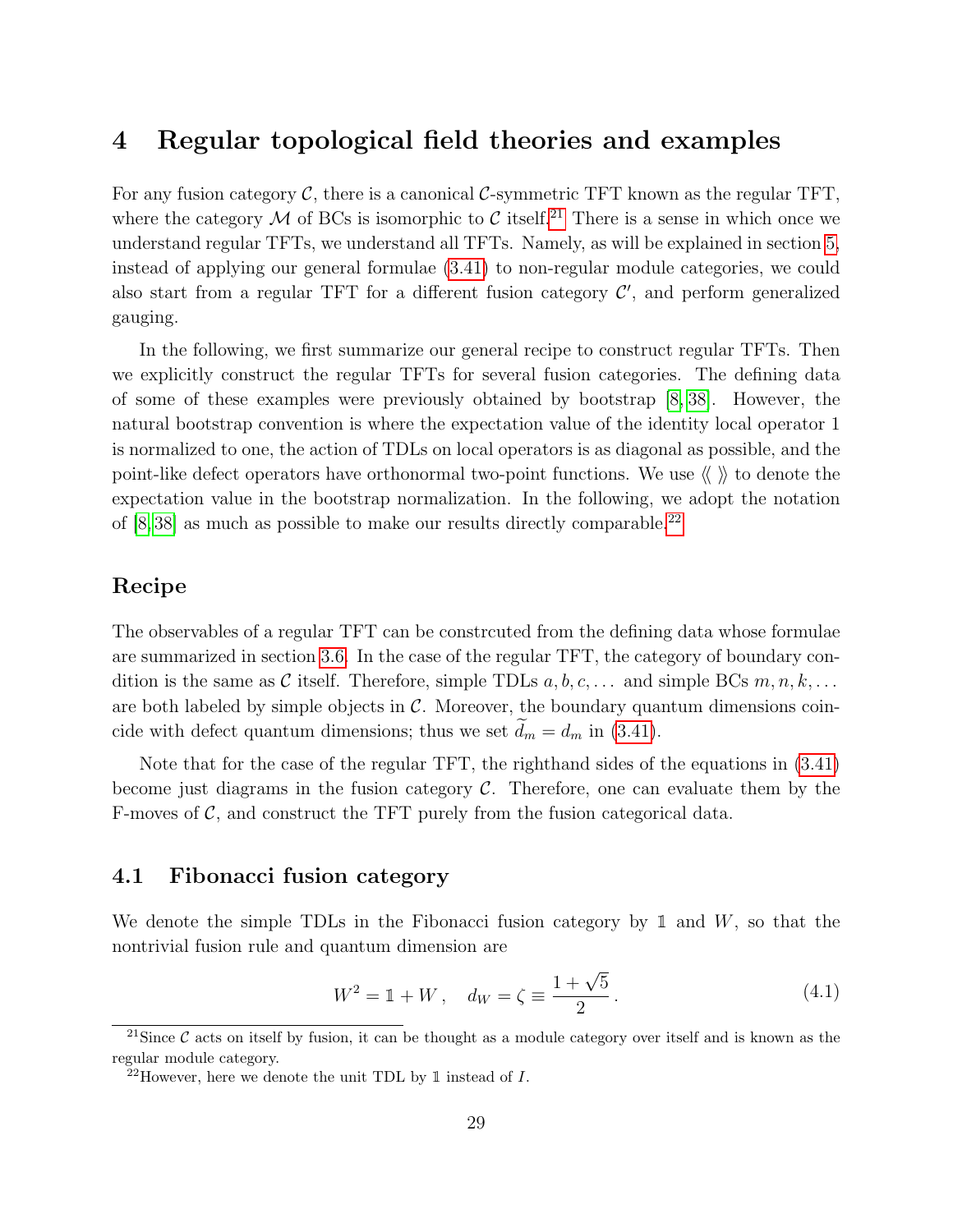Moreover, we work in a gauge where the nontrivial F-symbols are

$$
F_W^{W,W,W} = \begin{pmatrix} \zeta^{-1} & \zeta^{-1} \\ 1 & -\zeta^{-1} \end{pmatrix},\tag{4.2}
$$

such that

$$
\bigoplus = \zeta^2, \quad \bigoplus = -\zeta^2, \quad \bigotimes = \zeta^2. \tag{4.3}
$$

In the regular TFT, the closed Hilbert spaces are spanned by the point-like operators

$$
\mathcal{H} : \mathcal{O}_1, \mathcal{O}_W, \n\mathcal{H}^W : \mathcal{O}_W^W,
$$
\n(4.4)

and the TDL  $W$  acts on the local operators in  $H$  by

$$
\widehat{W} \cdot \mathcal{O}_1 = \mathcal{O}_1 \,, \quad \widehat{W} \cdot \mathcal{O}_W = \mathcal{O}_1 + \mathcal{O}_W \,. \tag{4.5}
$$

The bulk Frobenius algebra [\(3.23\)](#page-22-0) is

$$
\mathcal{O}_1 \mathcal{O}_1 = \mathcal{O}_1 \,, \quad \mathcal{O}_W \mathcal{O}_W = \frac{1}{\zeta} \mathcal{O}_W \,, \quad \mathcal{O}_1 \mathcal{O}_W = 0 \,, \quad \langle \mathcal{O}_1 \rangle = 1 \,, \quad \langle \mathcal{O}_W \rangle = \zeta \,, \tag{4.6}
$$

while the rest of the defining data [\(3.34\)](#page-25-0), [\(3.40\)](#page-27-2) are

$$
\langle \mathcal{O}_W^W \mathcal{O}_W^W \rangle = \zeta, \qquad \langle \mathcal{O}_W^W \mathcal{O}_W^W \mathcal{O}_W \rangle = \frac{1}{d_W^2} \bigodot = 1,
$$
  

$$
\langle \mathcal{O}_W^W \mathcal{O}_W^W \mathcal{O}_1 \rangle = 0, \qquad \langle \mathcal{O}_W^W \mathcal{O}_W^W \mathcal{O}_W^W \rangle = \frac{1}{d_W^2} \bigodot = -1,
$$
  
(4.7)

and

$$
\langle \mathcal{O}_{W}^{W} \bullet \left( \mathcal{O}_{1} \bullet \right) \rangle = \frac{1}{d_{W}} \bigoplus = \zeta, \ \langle \mathcal{O}_{W}^{W} \bullet \left( \mathcal{O}_{W} \bullet \right) \rangle = \bigoplus_{\text{max}} = -1,
$$
\n
$$
\langle \mathcal{O}_{W}^{W} \bullet \left( \mathcal{O}_{W}^{W} \bullet \right) \rangle = \bigoplus_{\text{max}} = 1.
$$
\n(4.8)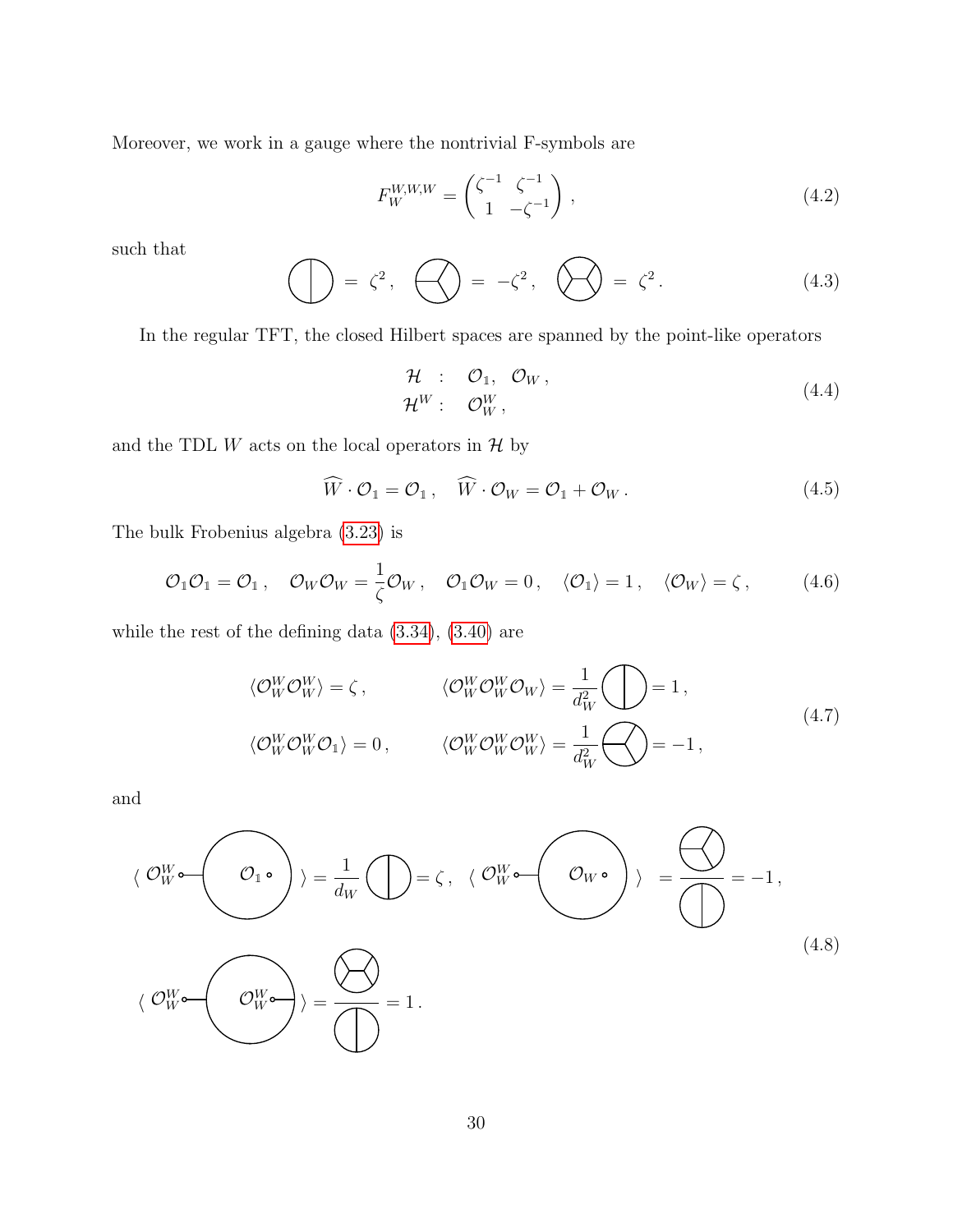Let us now convert to the bootstrap convention, where the local operators  $1, v_x$  diagonalize the TDL action,

$$
\widehat{W} \cdot 1 = \zeta, \quad \widehat{W} \cdot v_x = -\zeta^{-1} v_x, \tag{4.9}
$$

and the point-like defect operator in  $\mathcal{H}^W$  is  $v_\mu$ . The basis transformation is

$$
1 = \mathcal{O}_1 + \zeta \mathcal{O}_W, \quad v_x = \zeta \mathcal{O}_1 - \mathcal{O}_W, \quad v_\mu = \sqrt{\zeta + \zeta^{-1}} \mathcal{O}_W^W = \sqrt[4]{5} \mathcal{O}_W^W.
$$
 (4.10)

A straightforward calculation gives

$$
\langle\langle v_x v_x v_x \rangle\rangle = 1, \qquad \langle\langle v_\mu v_\mu v_x \rangle\rangle = -\zeta^{-1} \qquad (4.11)
$$

and

$$
\langle \langle v_{\mu} \circ \langle v_{\mu} \rangle \rangle = -\sqrt{\frac{3\sqrt{5}}{2} - \frac{5}{2}}, \quad \langle \langle v_{\mu} \circ \langle v_{x} \circ \rangle \rangle \rangle = \sqrt[4]{5},
$$
\n
$$
\langle \langle v_{\mu} \circ \langle v_{\mu} \circ \langle v_{\mu} \circ \rangle \rangle \rangle = \zeta^{-1},
$$
\n(4.12)

reproducing the bootstrap result of [\[8\]](#page-46-0).

## <span id="page-31-0"></span>4.2 Ising fusion category

The Ising fusion category has an invertible TDL  $\eta$  and a non-invertible TDL N, with the fusion rules and quantum dimensions

$$
\eta^2 = \mathbb{1}, \quad \eta N = N\eta = N, \quad N^2 = \mathbb{1} + \eta, \quad \langle \eta \rangle = \mathbb{1}, \quad \langle N \rangle = \sqrt{2}. \tag{4.13}
$$

We work in unitary gauge in which the nontrivial F-symbols are

$$
F_N^{N,N,N} = \frac{1}{\sqrt{2}} \begin{pmatrix} 1 & 1 \\ 1 & -1 \end{pmatrix} , \quad F_N^{\eta,N,\eta} = -1 . \tag{4.14}
$$

In the following, solid lines represent  $N$ , and dashed lines represent  $\eta$ . From the F-symbols, one can derive that

$$
\begin{pmatrix} 1 \\ 1 \end{pmatrix} = \sqrt{2}, \quad \begin{pmatrix} -\sqrt{2} \\ -\sqrt{2} \end{pmatrix} = -\sqrt{2}. \tag{4.15}
$$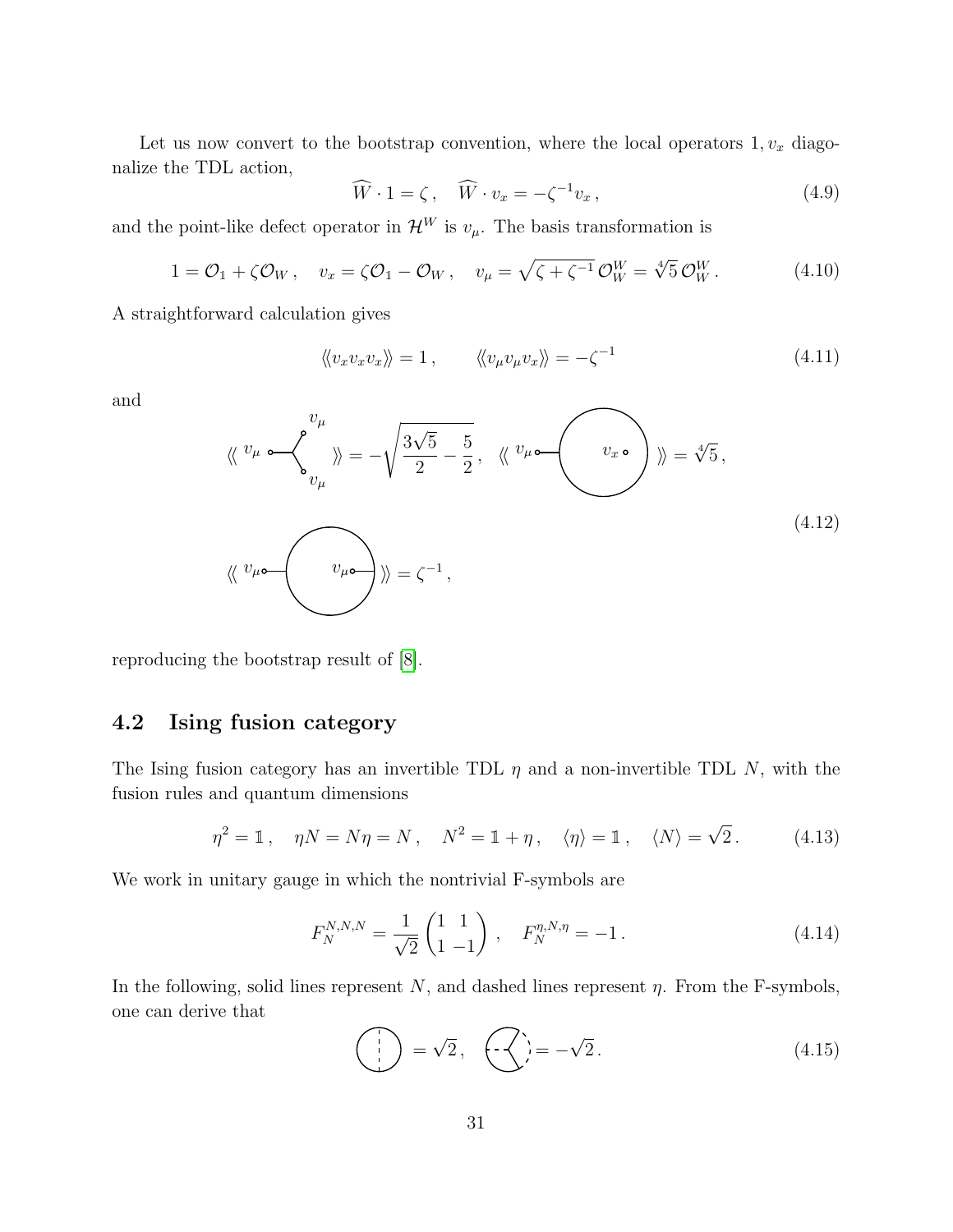In the regular TFT, the nonempty closed Hilbert spaces are spanned by the point-like operators

$$
\mathcal{H} \quad : \quad \mathcal{O}_1 \,, \quad \mathcal{O}_\eta \,, \quad \mathcal{O}_N \,, \tag{4.16}
$$

$$
\mathcal{H}^{\eta} \; : \quad \mathcal{O}_N^{\eta} \,, \tag{4.17}
$$

and the TDLs act on the local operators in  $H$  by

$$
\widehat{\eta} \cdot \mathcal{O}_1 = \mathcal{O}_\eta, \qquad \widehat{\eta} \cdot \mathcal{O}_\eta = \mathcal{O}_1, \qquad \widehat{\eta} \cdot \mathcal{O}_N = \mathcal{O}_N, \n\widehat{N} \cdot \mathcal{O}_1 = \mathcal{O}_N, \qquad \widehat{N} \cdot \mathcal{O}_\eta = \mathcal{O}_N, \qquad \widehat{N} \cdot \mathcal{O}_N = \mathcal{O}_1 + \mathcal{O}_\eta.
$$
\n(4.18)

The bulk Frobenius algebra [\(3.23\)](#page-22-0) is

$$
\mathcal{O}_1 \mathcal{O}_1 = \mathcal{O}_1 \,, \quad \mathcal{O}_\eta \mathcal{O}_\eta = \mathcal{O}_\eta \,, \quad \mathcal{O}_N \mathcal{O}_N = \frac{1}{\sqrt{2}} \mathcal{O}_N \,, \tag{4.19}
$$

while the rest of the defining data [\(3.34\)](#page-25-0), [\(3.40\)](#page-27-2) are

$$
\langle \mathcal{O}_N \mathcal{O}_N \mathcal{O}_N \rangle = \frac{1}{d_N^2} \bigodot = \frac{1}{\sqrt{2}}, \quad \langle \mathcal{O}_N^{\eta} \mathcal{O}_N^{\eta} \mathcal{O}_N \rangle = \frac{1}{\langle N \rangle^2} \left( \bigodot \right) = \frac{1}{\sqrt{2}}, \quad (4.20)
$$

and

$$
\langle \mathcal{O}_{N}^{\eta} \circ \cdot \left( \bigcirc \cdot \right) \rangle = \frac{\langle \cdot \rangle}{\langle \cdot \rangle} = 1, \ \langle \mathcal{O}_{N}^{\eta} \circ \cdot \left( \bigcirc \cdot \right) \rangle = \frac{\langle \cdot \cdot \rangle}{\langle \cdot \rangle} = -1,
$$
\n
$$
\langle \mathcal{O}_{N}^{\eta} \circ \cdot \left( \bigcirc \cdot \right) \circ \cdot \left( \bigcirc \cdot \right) \rangle = \langle \cdot \left( \cdot \right) \circ \cdot \left( \cdot \right) \rangle = \langle \cdot \rangle
$$
\n(4.21)

Let us now convert to the bootstrap convention, where the local operators  $1, v_{\varepsilon}, v_{\sigma}$  diagonalize the TDL action,

$$
\widehat{\eta} \cdot 1 = -1, \qquad \widehat{\eta} \cdot v_{\varepsilon} = v_{\varepsilon}, \qquad \widehat{\eta} \cdot v_{\sigma} = -v_{\sigma}, \n\widehat{N} \cdot 1 = \sqrt{2}, \qquad \widehat{N} \cdot v_{\varepsilon} = -\sqrt{2}v_{\varepsilon}, \qquad \widehat{N} \cdot v_{\sigma} = 0,
$$
\n(4.22)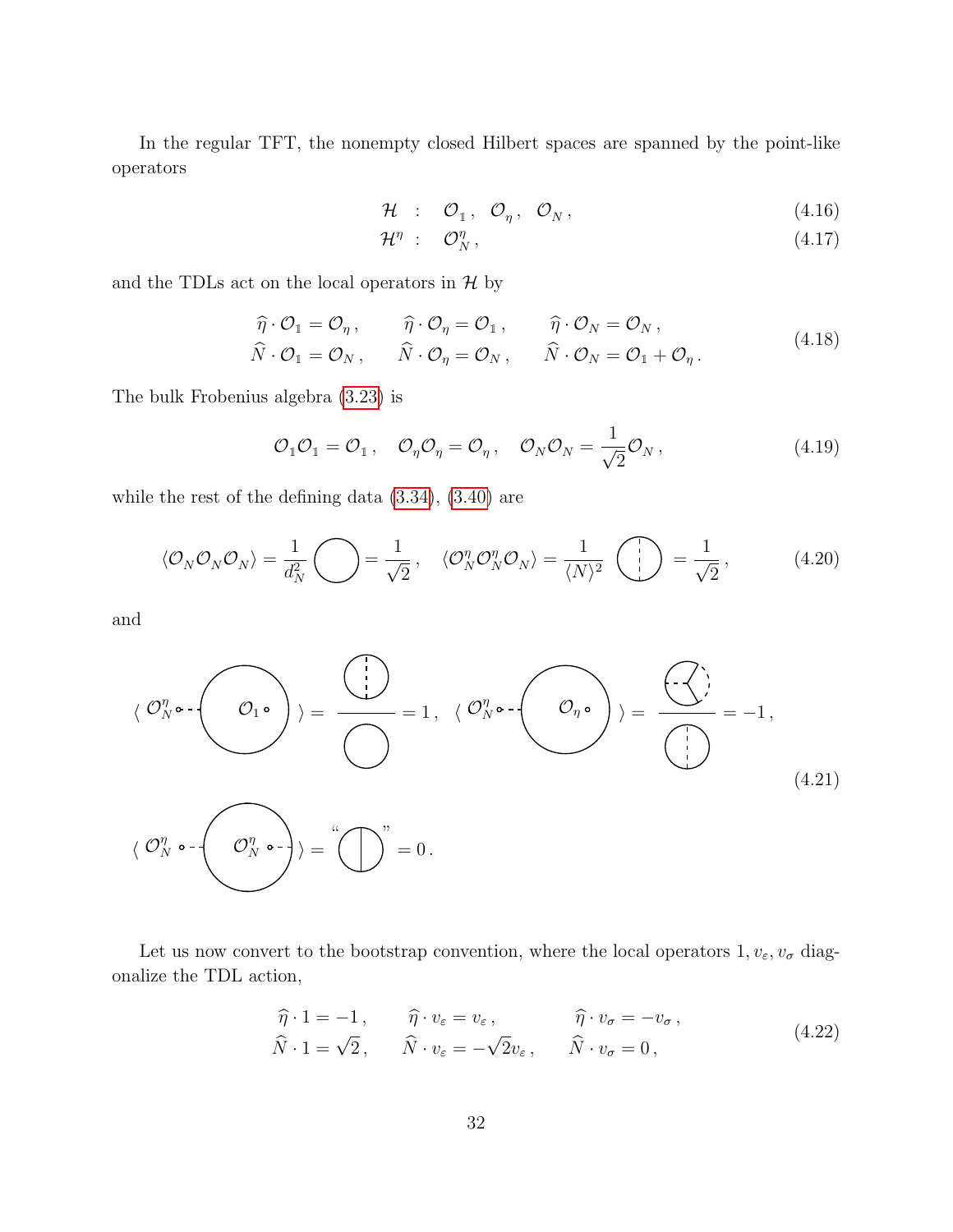and the point-like defect operator in  $\mathcal{H}^{\eta}$  is  $v_{\mu}$ . The basis transformation is

$$
1 = \mathcal{O}_1 + \mathcal{O}_\eta + \sqrt{2}\mathcal{O}_N, \qquad v_\varepsilon = \mathcal{O}_1 + \mathcal{O}_\eta - \sqrt{2}\mathcal{O}_N, \n v_\sigma = \sqrt{2}\mathcal{O}_1 - \sqrt{2}\mathcal{O}_\eta, \qquad v_\mu = 2\mathcal{O}_N^\eta.
$$
\n(4.23)

A straightforward calculation gives

$$
v_{\varepsilon}^{2} = 1, \t v_{\sigma}^{2} = 1 + v_{\varepsilon}, \t v_{\varepsilon}v_{\sigma} = v_{\sigma},
$$
  
\n
$$
v_{\mu}v_{\mu} = 1 - v_{\varepsilon}, \t v_{\varepsilon}v_{\mu} = -v_{\mu}, \t v_{\sigma}v_{\mu} = 0,
$$
\n(4.24)

and

$$
\langle \langle v_{\mu} \circ \cdot \langle v_{\varepsilon} \circ \cdot \rangle \rangle \rangle = 0, \quad \langle \langle v_{\mu} \circ \cdot \langle v_{\mu} \circ \cdot \langle v_{\mu} \circ \cdot \rangle \rangle \rangle = 1,
$$
\n
$$
\langle \langle v_{\mu} \circ \cdot \langle v_{\mu} \circ \cdot \rangle \rangle \rangle = 0.
$$
\n(4.25)

In fact, the lasso action of N (up to a factor of  $\sqrt{2}$ ) becomes a *unitary symmetry operator*  $U(N)$  acting on  $\mathcal{H} \oplus \mathcal{H}^{\eta}$ ,

$$
U(N) \cdot 1 = 1, \quad U(N) \cdot v_{\varepsilon} = -v_{\varepsilon}, \quad U(N) \cdot v_{\sigma} = v_{\mu}, \quad U(N) \cdot v_{\mu} = v_{\sigma}. \tag{4.26}
$$

This can be generalized to any TDL in an arbitrary fusion category: every TDL a gives rise to a unitary symmetry operator

$$
U(a) : \mathcal{H}^{a \otimes \bar{a}} \to \mathcal{H}^{\bar{a} \otimes a} \tag{4.27}
$$

# <span id="page-33-0"></span>4.3 Haagerup  $\mathcal{H}_3$  fusion category

We label the simple TDLs in the Haagerup  $\mathcal{H}_3$  fusion category by  $\mathbb{1}, \alpha, \alpha^2, \rho, \alpha\rho, \alpha^2\rho$ . The nontrivial fusion rules are

$$
\alpha^3 = 1, \quad \alpha \rho = \rho \alpha^2, \quad \rho^2 = 1 + \mathcal{Z}, \quad \mathcal{Z} \equiv \sum_{i=0}^2 \alpha^i \rho, \tag{4.28}
$$

and the quantum dimensions are

$$
\{d_1, d_{\alpha}, d_{\alpha^2}, d_{\rho}, d_{\alpha\rho}, d_{\alpha^2\rho}\} = \{1, 1, 1, \zeta, \zeta, \zeta\}, \quad \zeta = \frac{3 + \sqrt{13}}{2}.
$$
 (4.29)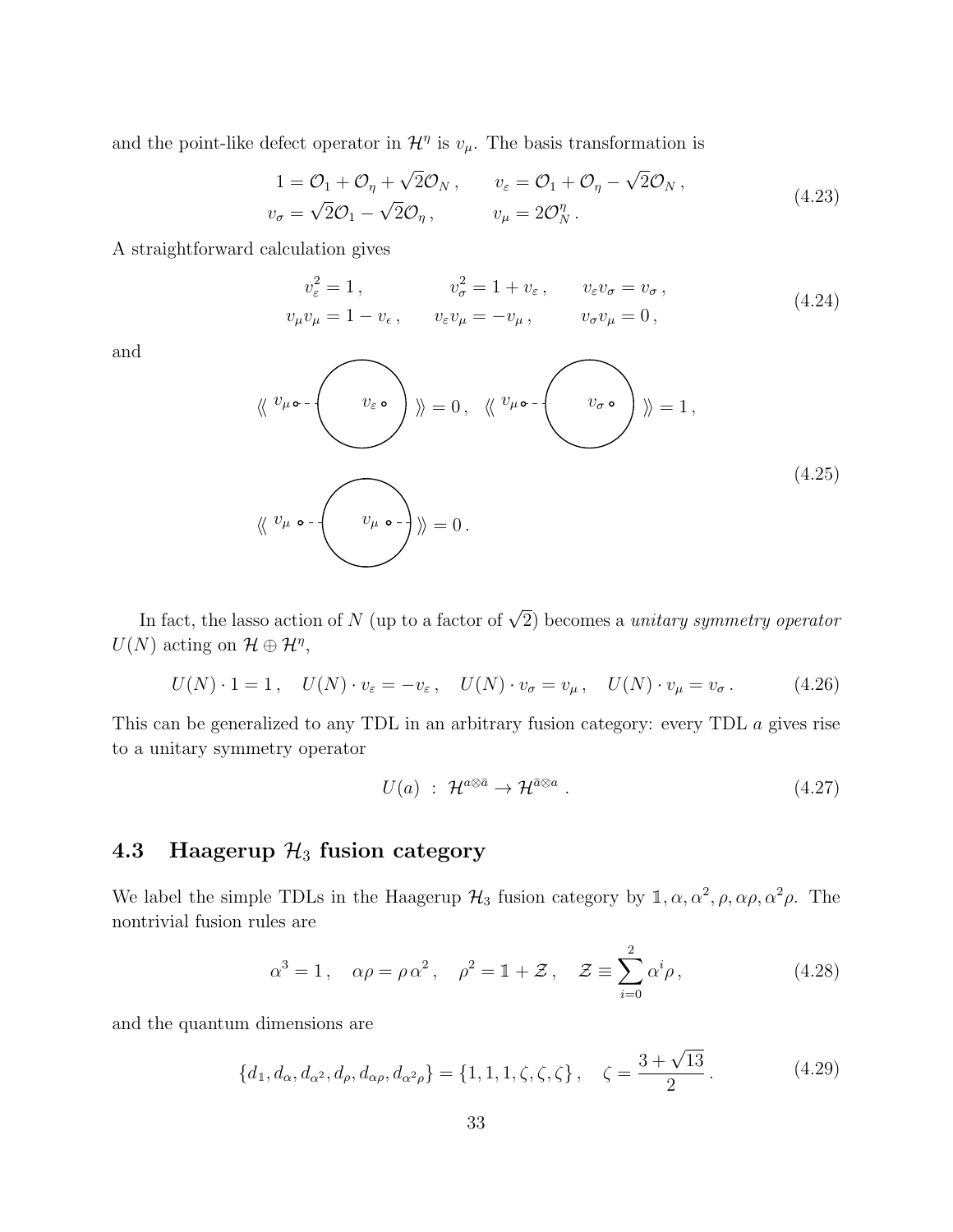In the gauge of  $[38]$  for the F-symbols,<sup>[23](#page-34-0)</sup> we can derive the identities

$$
\bigodot \equiv \left(\rho \middleot \rho\right) = \zeta^2, \quad \bigodot \equiv \left(\frac{\rho}{\rho}\right)^{\rho} = \frac{-29 - 8\sqrt{13}}{3},
$$
\n
$$
\bigodot \equiv \left(\rho \downarrow \rho \downarrow \rho\right) = \frac{307 + 85\sqrt{13}}{18},
$$
\n(4.30)

which will be used in the following.

In the regular TFT, the closed Hilbert spaces are spanned by the point-like operators

$$
\mathcal{H} : \mathcal{O}_{1}, \mathcal{O}_{\alpha}, \mathcal{O}_{\alpha^{2}}, \mathcal{O}_{\rho}, \mathcal{O}_{\alpha\rho}, \mathcal{O}_{\alpha^{2}\rho},
$$
\n
$$
\mathcal{H}^{\rho} : \mathcal{O}_{\rho}^{\rho}, \mathcal{O}_{\alpha\rho}^{\rho}, \mathcal{O}_{\alpha^{2}\rho}^{\rho},
$$
\n
$$
\mathcal{H}^{\alpha\rho} : \mathcal{O}_{\rho}^{\alpha\rho}, \mathcal{O}_{\alpha\rho}^{\alpha\rho}, \mathcal{O}_{\alpha^{2}\rho}^{\alpha\rho},
$$
\n
$$
\mathcal{H}^{\alpha^{2}\rho} : \mathcal{O}_{\rho}^{\alpha^{2}\rho}, \mathcal{O}_{\alpha\rho}^{\alpha^{2}\rho}, \mathcal{O}_{\alpha^{2}\rho}^{\alpha^{2}\rho},
$$
\n
$$
(4.31)
$$

and the TDL  $\rho$  acts on the local operators in  $\mathcal H$  by

$$
\widehat{\rho} \cdot \mathcal{O}_1 = \mathcal{O}_\rho, \qquad \widehat{\rho} \cdot \mathcal{O}_\rho = \mathcal{O}_1 + \mathcal{O}_\rho + \mathcal{O}_{\alpha\rho} + \mathcal{O}_{\alpha^2\rho}, \n\widehat{\rho} \cdot \mathcal{O}_\alpha = \mathcal{O}_{\alpha\rho}, \qquad \widehat{\rho} \cdot \mathcal{O}_{\alpha\rho} = \mathcal{O}_\alpha + \mathcal{O}_\rho + \mathcal{O}_{\alpha\rho} + \mathcal{O}_{\alpha^2\rho}, \n\widehat{\rho} \cdot \mathcal{O}_{\alpha^2} = \mathcal{O}_{\alpha^2\rho}, \qquad \widehat{\rho} \cdot \mathcal{O}_{\alpha^2\rho} = \mathcal{O}_{\alpha^2} + \mathcal{O}_\rho + \mathcal{O}_{\alpha\rho} + \mathcal{O}_{\alpha^2\rho}.
$$
\n(4.32)

We now convert to the bootstrap convention, where the local operators  $1, v, u_1, \bar{u}_1, u_2, \bar{u}_2$ are defined such that

$$
\widehat{\rho} \cdot 1 = \zeta, \qquad \widehat{\rho} \cdot v = -\zeta v, \qquad \widehat{\rho} \cdot u_i = \bar{u}_i, \qquad \widehat{\rho} \cdot \bar{u}_i = u_i, \n\widehat{\alpha} \cdot 1 = 1, \qquad \widehat{\alpha} \cdot v = v, \qquad \widehat{\alpha} \cdot u_i = \omega u_i, \qquad \widehat{\alpha} \cdot \bar{u}_i = \omega^2 \bar{u}_i,
$$
\n(4.33)

with  $i = 1, 2$  and  $\omega = e^{\frac{2\pi i}{3}}$ . This basis almost diagonalizes the TDL action, except that  $\hat{\rho}$ 

<span id="page-34-0"></span><sup>&</sup>lt;sup>23</sup>Note that the gauge used in [\[38\]](#page-48-3) is slightly different from the unitary gauge of [\[59\]](#page-49-8).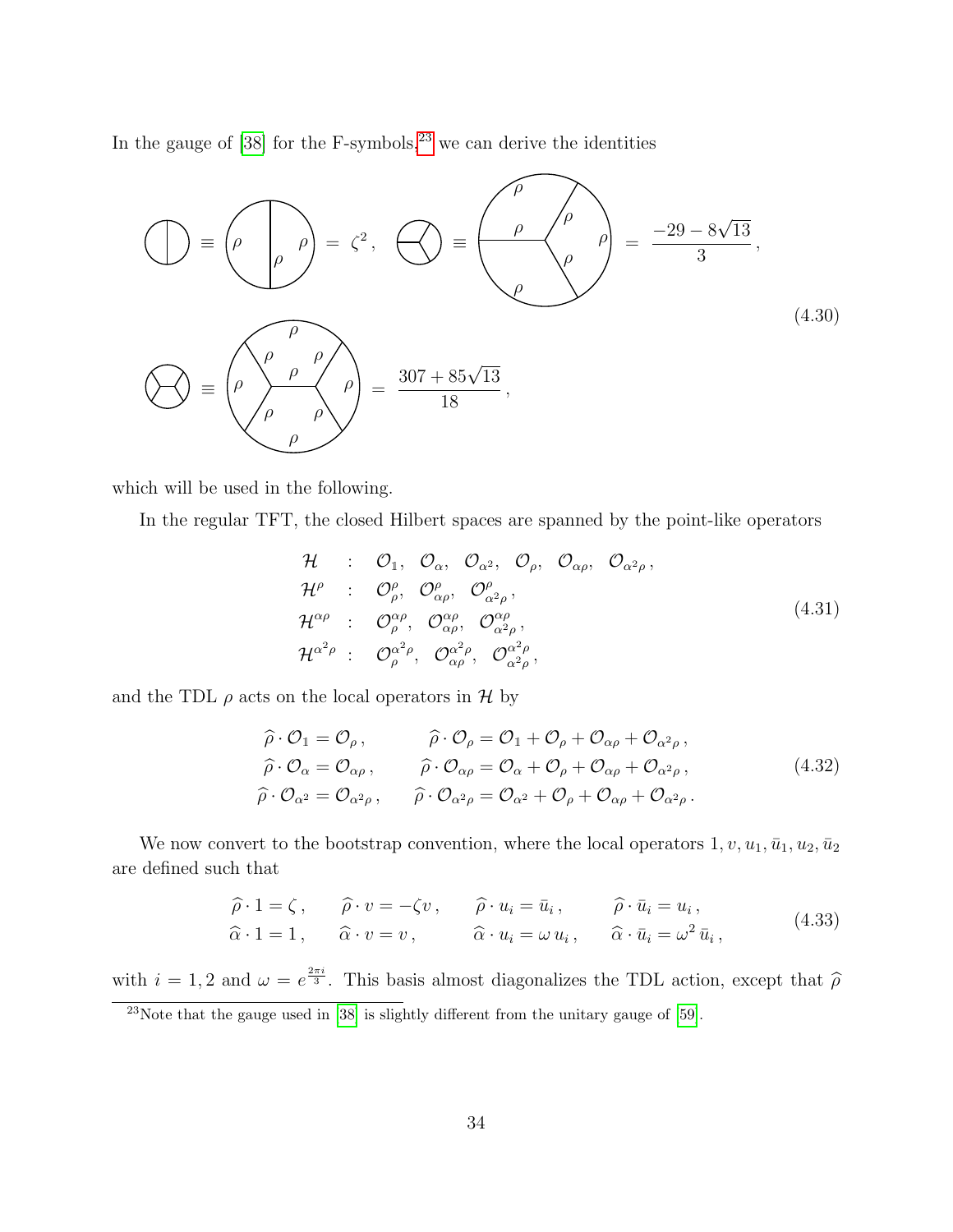acts as charge conjugation on  $u_i$ . The basis transformation is given by

$$
\mathcal{O}_{1} = \frac{1}{\dim(\mathcal{C})} \left( 1 + \zeta v + \sqrt[4]{13} \sqrt{\zeta} (u_{2} + \bar{u}_{2}) \right),
$$
  
\n
$$
\mathcal{O}_{\alpha} = \frac{1}{\dim(\mathcal{C})} \left( 1 + \zeta v + \sqrt[4]{13} \sqrt{\zeta} (\omega u_{2} + \omega^{2} \bar{u}_{2}) \right),
$$
  
\n
$$
\mathcal{O}_{\alpha^{2}} = \frac{1}{\dim(\mathcal{C})} \left( 1 + \zeta v + \sqrt[4]{13} \sqrt{\zeta} (\omega^{2} u_{2} + \omega \bar{u}_{2}) \right),
$$
  
\n
$$
\mathcal{O}_{\rho} = \frac{1}{\dim(\mathcal{C})} \left( 1 - \zeta^{-1} v + \sqrt[4]{13} \frac{1}{\sqrt{\zeta}} (u_{1} + \bar{u}_{1}) \right),
$$
  
\n
$$
\mathcal{O}_{\alpha \rho} = \frac{1}{\dim(\mathcal{C})} \left( 1 - \zeta^{-1} v + \sqrt[4]{13} \frac{1}{\sqrt{\zeta}} (\omega u_{1} + \omega^{2} \bar{u}_{1}) \right),
$$
  
\n
$$
\mathcal{O}_{\alpha^{2} \rho} = \frac{1}{\dim(\mathcal{C})} \left( 1 - \zeta^{-1} v + \sqrt[4]{13} \frac{1}{\sqrt{\zeta}} (\omega^{2} u_{1} + \omega \bar{u}_{1}) \right),
$$
  
\n(4.34)

where the global dimension is

$$
\dim(\mathcal{C}) = \frac{3}{2} \left( 13 + 3\sqrt{13} \right) . \tag{4.35}
$$

As a result, the bulk Frobenius algebra in the bootstrap basis is

$$
v \times v = 1 + 3v, \quad u_1 \times \bar{u}_1 = 1 - \zeta^{-1}v, \quad u_2 \times \bar{u}_2 = 1 + \zeta v,
$$
  

$$
u_1 \times \bar{u}_2 = 0, \quad u_1 \times u_1 = \sqrt{1 + \zeta^{-2}} \bar{u}_1, \quad u_2 \times u_2 = \sqrt{1 + \zeta^2} \bar{u}_2,
$$
 (4.36)

matching [\[38\]](#page-48-3).

There is a large amount of data involving defect operators, so here we only match a subset that involves  $\mathcal{O}_{\rho}^{\rho}$ . To match the defect three-point function, consider the two- and three-point functions

<span id="page-35-0"></span>
$$
\langle \mathcal{O}_{\rho}^{\rho} \mathcal{O}_{\rho}^{\rho} \rangle = \frac{1}{d_{\rho}} \bigcirc \mathcal{O}_{\rho} = \zeta \,, \quad \langle \mathcal{O}_{\rho}^{\rho} \mathcal{O}_{\rho}^{\rho} \mathcal{O}_{\rho}^{\rho} \rangle = \frac{1}{d_{\rho}^{2}} \bigcirc \mathcal{O}_{\rho} = \frac{-7 - \sqrt{13}}{6} \,. \tag{4.37}
$$

In the defect Hilbert space  $\mathcal{H}^{\rho}$ , it is fortunate that the basis chosen in [\[38\]](#page-48-3) (up to some redefinition freedom) is proportional to  $\mathcal{O}_{\rho}^{\rho}, \mathcal{O}_{\rho}^{\alpha\rho}, \mathcal{O}_{\rho}^{\alpha^2\rho}$ . Following the notation there, we denote by  $o_{11}$  the defect operator proportional to  $\mathcal{O}_{\rho}^{\rho}$  in the natural bootstrap normalization. We can deduce from [\(4.37\)](#page-35-0) that  $\mathcal{O}_{\rho}^{\rho}$  and  $o_{11}$  are related by

<span id="page-35-1"></span>
$$
o_{11} = \pm \sqrt{\frac{\dim(\mathcal{C})}{\zeta}} \mathcal{O}_{\rho}^{\rho}, \qquad (4.38)
$$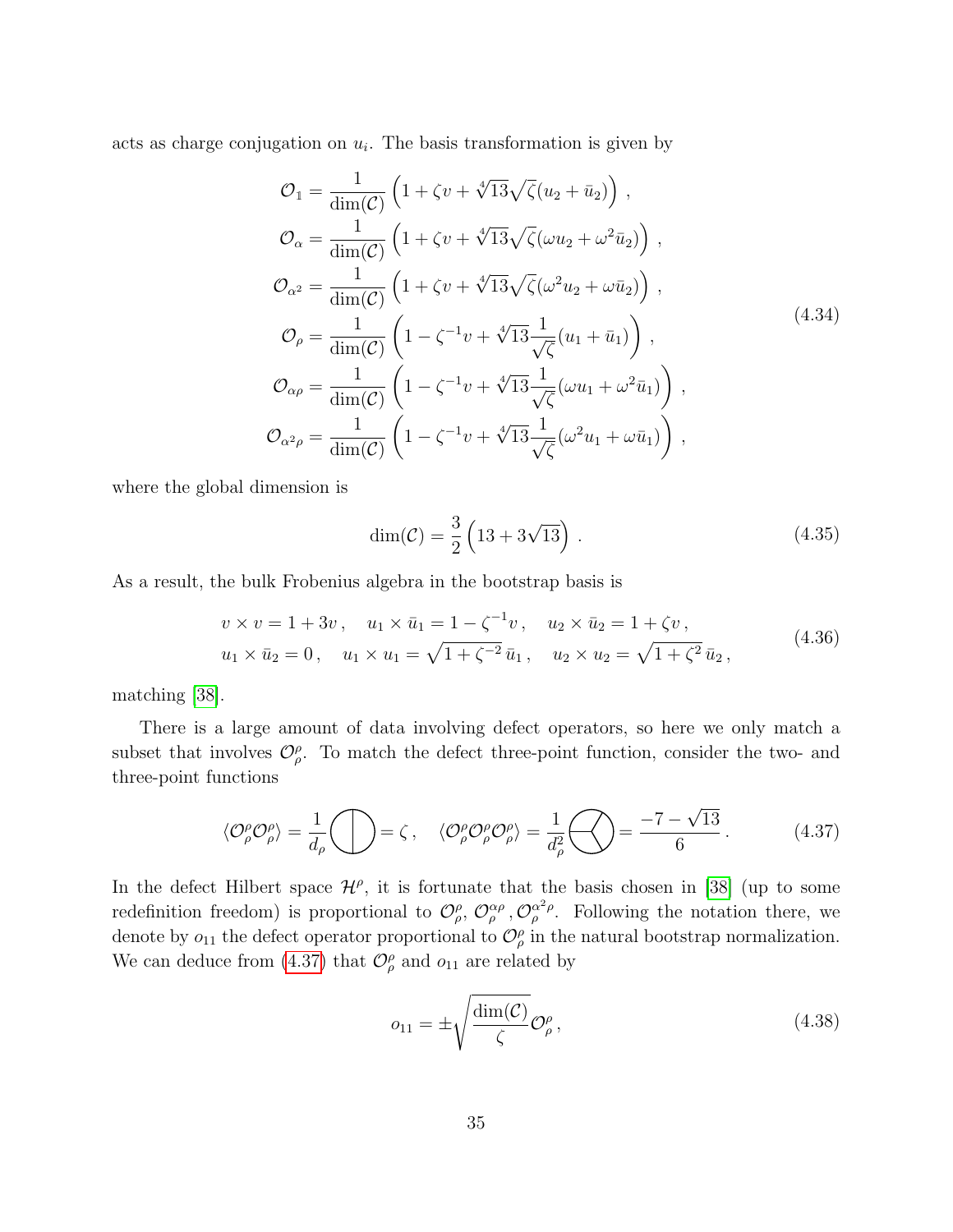where the sign is mere convention. Using  $(3.34)$  and  $(3.40)$ , we compute

$$
\langle \langle \rho_1 \rangle \rangle = \langle \langle \rho_1 \rangle \rangle = \langle \langle \rho_2 \rangle \rangle = \langle \langle \rho_1 \rangle \rangle = \langle \langle \rho_2 \rangle \rangle = \langle \langle \rho_1 \rangle \rangle = \langle \rho_1 \rangle = \langle \rho_2 \rangle = \langle \rho_1 \rangle = \langle \rho_2 \rangle = \langle \rho_1 \rangle = \langle \rho_2 \rangle = \langle \rho_1 \rangle = \langle \rho_2 \rangle = \langle \rho_1 \rangle = \langle \rho_2 \rangle = \langle \rho_1 \rangle = \langle \rho_2 \rangle = \langle \rho_2 \rangle = \langle \rho_2 \rangle = \langle \rho_2 \rangle = \langle \rho_1 \rangle = \langle \rho_2 \rangle = \langle \rho_1 \rangle = \langle \rho_2 \rangle = \langle \rho_2 \rangle = \langle \rho_2 \rangle = \langle \rho_1 \rangle = \langle \rho_2 \rangle = \langle \rho_1 \rangle = \langle \rho_2 \rangle = \langle \rho_1 \rangle = \langle \rho_2 \rangle = \langle \rho_1 \rangle = \langle \rho_2 \rangle = \langle \rho_2 \rangle = \langle \rho_1 \rangle = \langle \rho_2 \rangle = \langle \rho_2 \rangle = \langle \rho_1 \rangle = \langle \rho_2 \rangle = \langle \rho_2 \rangle = \langle \rho_1 \rangle = \langle \rho_2 \rangle = \langle \rho_2 \rangle = \langle \rho_1 \rangle = \langle \rho_2 \rangle = \langle \rho_2 \rangle = \langle \rho_1 \rangle = \langle \rho_2 \rangle = \langle \rho_2 \rangle = \langle \rho_2 \rangle = \langle \rho_2 \rangle = \langle \rho_2 \rangle = \langle \rho_2 \rangle = \langle \rho_2 \rangle = \langle \rho_2 \rangle = \langle \rho_2 \rangle = \langle \rho_2 \rangle = \langle \rho_2 \rangle = \langle \rho_2 \rangle = \langle \rho_2 \rangle = \langle \rho_2 \rangle = \langle \rho_2 \rangle = \langle \rho_2 \rangle = \langle \rho_2 \rangle = \langle \rho_2 \rangle = \langle \rho_2 \rangle = \langle \rho_2 \rangle = \langle \rho_2 \rangle = \langle \rho_2 \rangle = \langle \rho_2 \rangle = \langle \rho_2 \rangle = \langle \rho_2 \rangle = \langle \rho_2 \rangle = \langle \rho_2 \rangle = \langle \rho_2 \rangle = \langle \rho_2 \rangle = \langle \rho_2 \rangle = \langle \rho_2 \rangle = \langle \rho_2 \rangle = \langle \rho_2 \
$$

reproducing the bootstrap result of [\[38\]](#page-48-3) under the minus sign convention for [\(4.38\)](#page-35-1).

# <span id="page-36-0"></span>5 Non-regular topological field theories from generalized gauging

An ordinary finite group global symmetry is captured by invertible TDLs (in a so-called pointed fusion category). In the absence of 't Hooft anomalies, such a symmetry can be gauged. For non-invertible TDLs, there is a generalized notion of gauging, sometimes refered to as a generalized orbifold, which was introduced in [\[60–](#page-49-9)[62\]](#page-50-0) and expanded in [\[7\]](#page-46-1).

In this section, we show how to get all non-regular TFTs from regular TFTs via generalized gauging. We first introduce the notion of algebra objects that are central to the procedure, construct the gauged theory, and finally explain how every non-regular TFT is related to a regular TFT by generalized gauging. The exposition follows [\[7\]](#page-46-1) closely.

## <span id="page-36-1"></span>5.1 Algebra objects

To begin, it is instructive to reformulate the gauging of finite group symmetries in the language of TDLs. To gauge a finite group symmetry, we first couple the theory to a flat background gauge field and then make the gauge field dynamical, i.e. sum over distinct configurations. In the TDL language, coupling the theory to a flat background gauge field configuration is equivalent to inserting a network of simple TDLs, and making the gauge field dynamical amounts to summing over inequivalent networks.

In more precise terms, to gauge a non-anomalous finite group symmetry  $G$ , we do the following. We first consider the TDL  $A = \bigoplus_{g \in G} g$  obtained by taking the direct sum of all TDLs in G. Inserting a fine-enough trivalent mesh of A onto the spacetime achieves summing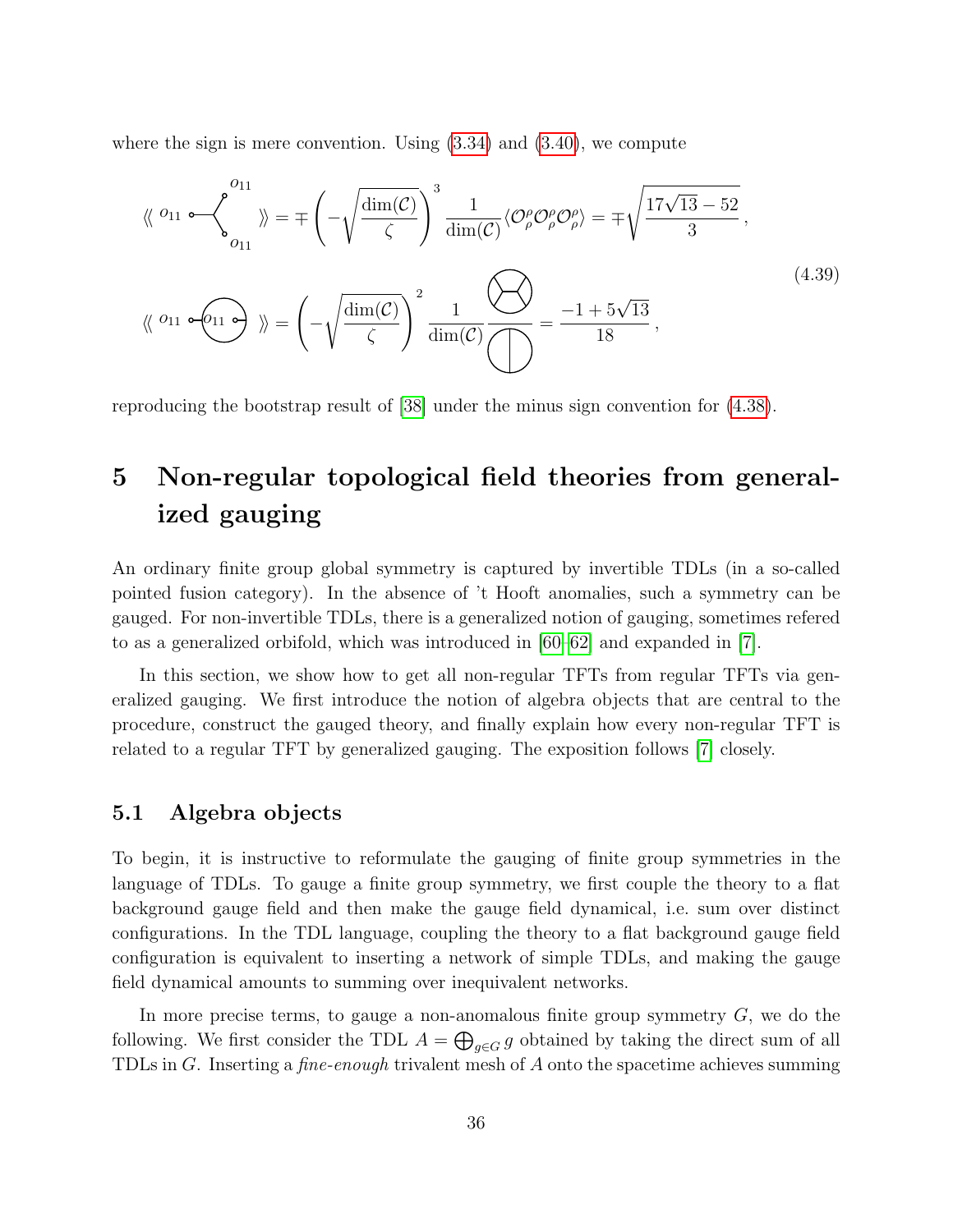over all background gauge field configurations. Here, a fine-enough mesh is a graph that is dual to a given triangulation of the spacetime manifold. Note that we also need to fix a choice of the junction vector  $\mu \in \text{Hom}_{\mathcal{C}}(A \otimes A, A)$  at the trivalent vertices of the graph. A consistent choice, satisfying conditions described below such as [\(5.2\)](#page-37-0) and [\(5.3\)](#page-37-1), exists if and only if G is non-anomalous. There may be multiple choices corresponding to different discrete torsion [\[63\]](#page-50-1) elements of  $H^2(G, U(1))$ , or equivalently corresponding to coupling to different two-dimensional G symmetry-protected topological phases.

The above procedure can be generalized to arbitrary fusion categories. To perform a generalized gauging, we need a choice of a (non-simple) TDL  $A \in \mathcal{C}$ , and a trivalent junction vector  $\mu \in \text{Hom}_{\mathcal{C}}(A \otimes A, A)$ 

<span id="page-37-0"></span>

For the gauging procedure to be consistent, we need to require that the gauging is independent of the chosen triangulation. Any two triangulations of a two-dimensional surface are related by a sequence of two basic moves. In terms of the dual graph of the triangulation, the two moves correspond to the fusion and bubble moves of the mesh, and the requirement that any observable is invariant under these moves translates to the following conditions:

$$
A_{\mu} A_{\mu} A_{\mu} = A_{\mu} A_{\mu} A_{\mu} A_{\mu} + F_{A;A,A}^{A,A} \cdot |\mu\rangle \otimes |\mu\rangle = |\mu\rangle \otimes |\mu\rangle. \qquad (5.2)
$$

$$
A \bigoplus_{\mu}^{\mu} A = \qquad \qquad A \qquad \leftrightarrow \qquad \mu \circ \mu^{\dagger} = 1_A \in \text{Hom}_{\mathcal{C}}(A, A) \ . \tag{5.3}
$$

In the categorical language, A along with  $\mu$  satisfying [\(5.2\)](#page-37-0) and [\(5.3\)](#page-37-1) is called an associative and separable algebra object in C.

To make the gauging consistent, one has to further require that this algebra has a unit  $u \in \text{Hom}_{\mathcal{C}}(\mathbb{1}, A)$  satisfying

<span id="page-37-1"></span>
$$
A \downarrow^A A = A \downarrow^A A \tag{5.4}
$$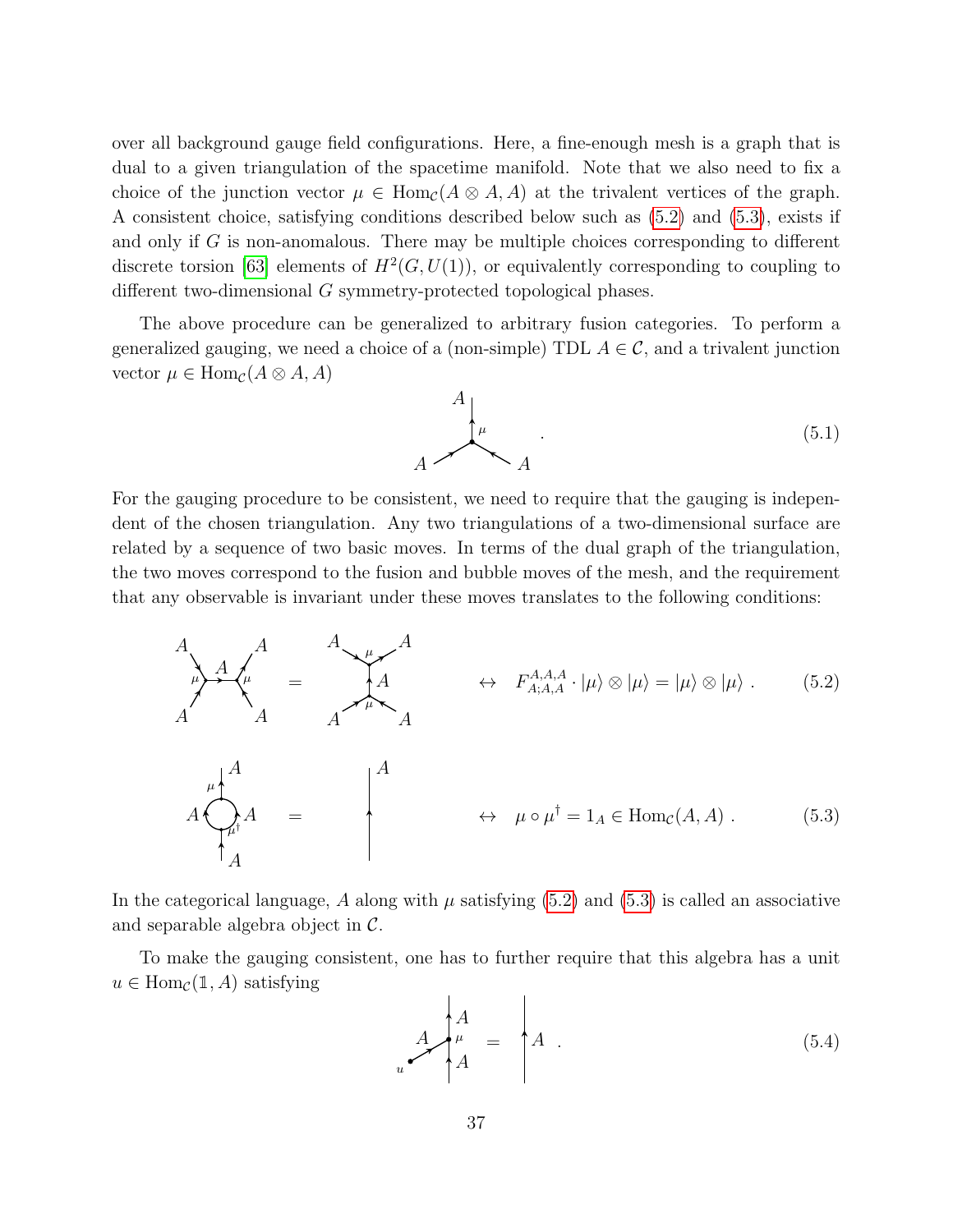This guarantees that the theory after gauging has a vacuum. Requiring a few more subtle properties makes  $(A, \mu)$  into what is called a *symmetric special Frobenius algebra* [\[64\]](#page-50-2).<sup>[24](#page-38-1)</sup> From now on, we follow common practice and drop the adjective "symmetric special Frobenius" and refer to a gaugeable algebra simply as an algebra object. We also often just write A instead of the pair  $(A, \mu)$ .

Generally there can be multiple algebra objects in a given fusion category  $\mathcal C$ . In particular, there is always the trivial algebra object  $A = \mathbb{1}$ , which corresponds to gauging nothing. When  $C = \text{Vec}_{G}^{\omega}$  is a finite group symmetry, where  $\omega \in H^{3}(G, U(1))$  captures the 't Hooft anomaly, gauging an algebra object corresponds to gauging a non-anomalous subgroup of  $G$ . However, for non-invertible symmetries, gauging an algebra object is not to be thought of as "gauging a fusion subcategory"; the latter notion does not make sense unless the fusion subcategory admits a fiber functor.

## <span id="page-38-0"></span>5.2 Gauged theory

Generalized gauging is performed by inserting a fine-enough mesh of an algebra object A onto the spacetime. More precisely, observables of the gauged theory can be computed from the observables of the ungauged theory in the presence of the mesh. In particular, the torus partition function of the gauged theory  $\mathcal{T}' := \mathcal{T}/A$  is given by the torus partition function of the ungauged theory  $\mathcal T$  as follows:

$$
Z_{\mathcal{T}'}\left(\left[\begin{array}{c} \begin{pmatrix} \vdots\\ \vdots\\ \vdots\\ \vdots\\ \vdots\\ \end{pmatrix}\end{array}\right]\right)=Z_{\mathcal{T}}\left(\left[\begin{array}{c} A_{\mathcal{T}}\\ \vdots\\ \vdots\\ \vdots\\ A_{\mathcal{T}}\end{array}\right]\right).
$$
\n(5.5)

To construct the gauged theory  $\mathcal{T}'$ , we need a recipe for its defining data. The intuitive guilding principle is that the mesh must be "invisible" to the new physical items in  $\mathcal{T}'$ . Roughly speaking, we demand the following conditions:

- <span id="page-38-3"></span>1. A can end on the new physical items.
- <span id="page-38-2"></span>2. The correlation functions do not depend on the details of the mesh as long as the mesh is fine enough.

Guided by these conditions, below we construct the local operators, BCs and TDLs in the gauged theory  $\mathcal{T}'$ .

<span id="page-38-1"></span> $\frac{24}{100}$ -invertible topological defect lines can also be gauged in higher dimensions. See [\[65\]](#page-50-3) for a discussion in three dimensions, and [\[66\]](#page-50-4) for a more general discussion in the context of category theory.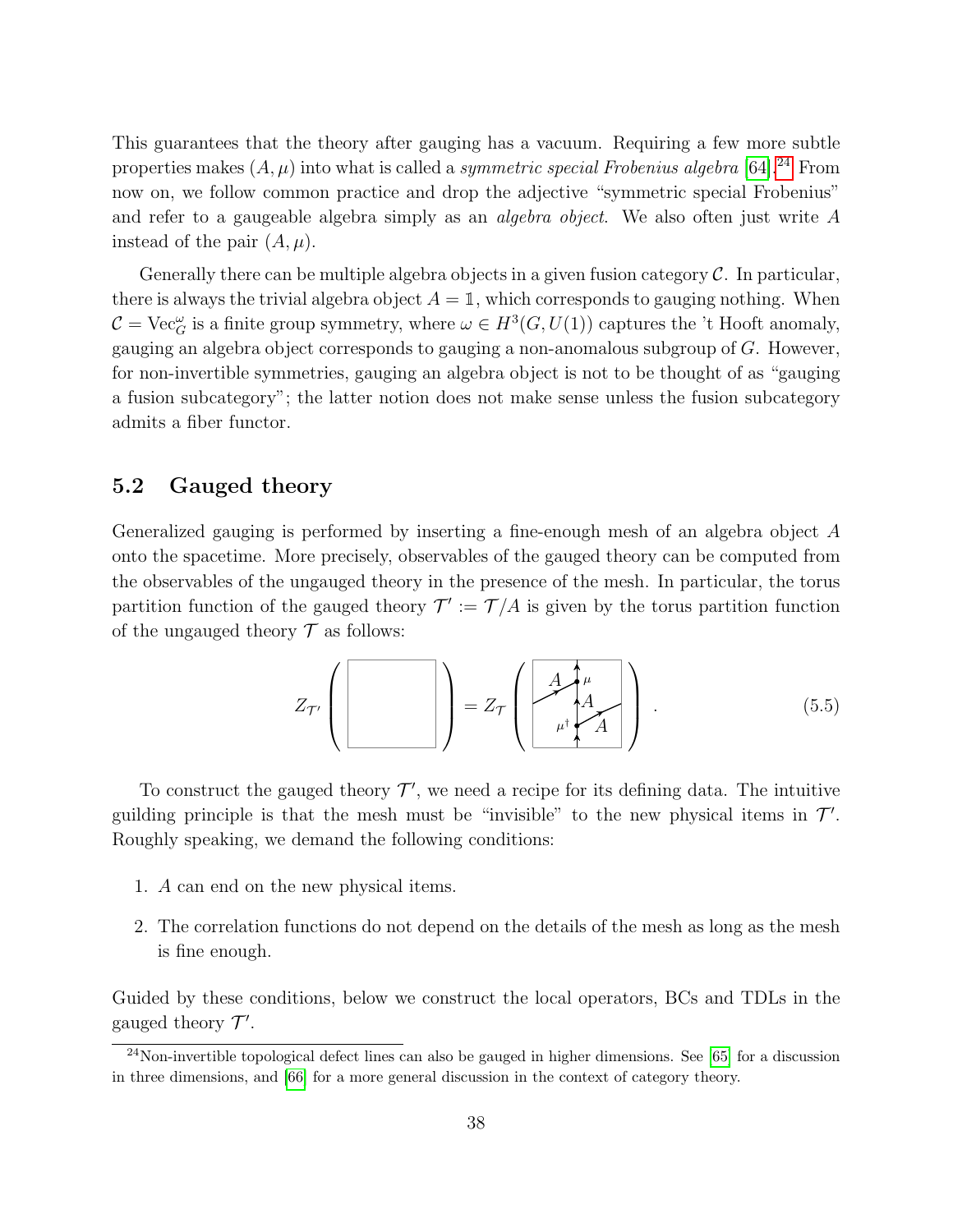#### Local operators of the gauged theory

A local operator in the gauged theory  $\mathcal{T}'$  corresponds to a point-like defect operator in  $\mathcal{T}$ living at the end of A,

$$
A\Big|_{\mathcal{O}_m^{A;x}}, \qquad \mathcal{O}_m^{A;x} \in \mathcal{H}^A.
$$
 (5.6)

But not all such operators should be allowed due to condition [2;](#page-38-2) we require

<span id="page-39-0"></span>
$$
\begin{pmatrix}\nA \\
\mu^{\dagger} \\
\mathcal{O}_m^{A;x}\n\end{pmatrix} = \begin{pmatrix}\nA \\
\vdots \\
\mathcal{O}_m^{A;x}\n\end{pmatrix},
$$
\n(5.7)

which means that only the operators invariant under A are kept. Note that in the usual orbifolding of a finite group  $G$ , one adds  $G$ -twisted sectors and projects to the  $G$ -invariant states. Adding twisted sectors corresponds to considering  $\mathcal{H}^A$ , and projecting to the invariant states corresponds to keeping the operators that satisfy [\(5.7\)](#page-39-0).

### BCs of the gauged theory

A BC of the gauged theory is given by a (not-necessarily-simple) BC  $M \in \mathcal{M}$  such that the mesh can end on it freely and consistently.[25](#page-39-1) Condition [1](#page-38-3) requires the existence of a junction  $x \in \text{Hom}_{\mathcal{M}}(A \otimes M, M)$  such that A can end on M,

$$
\overrightarrow{A} \begin{bmatrix} M \\ x \\ M \end{bmatrix}, \tag{5.8}
$$

and condition [2](#page-38-2) requires the following consistency:

<span id="page-39-2"></span>
$$
A\begin{pmatrix} M & A \\ M & A \end{pmatrix} = \begin{pmatrix} M & A \\ M & A \end{pmatrix}, \qquad \overrightarrow{u} \begin{pmatrix} M \\ x \\ M \end{pmatrix} = \begin{pmatrix} M & 0.59 \end{pmatrix}
$$

<span id="page-39-1"></span><sup>&</sup>lt;sup>25</sup>Since lowercase is reserved for simple objects, here we use the uppercase M to stress that it can be non-simple. Similarly, the not-necessarily-simple TDL below is denoted by C.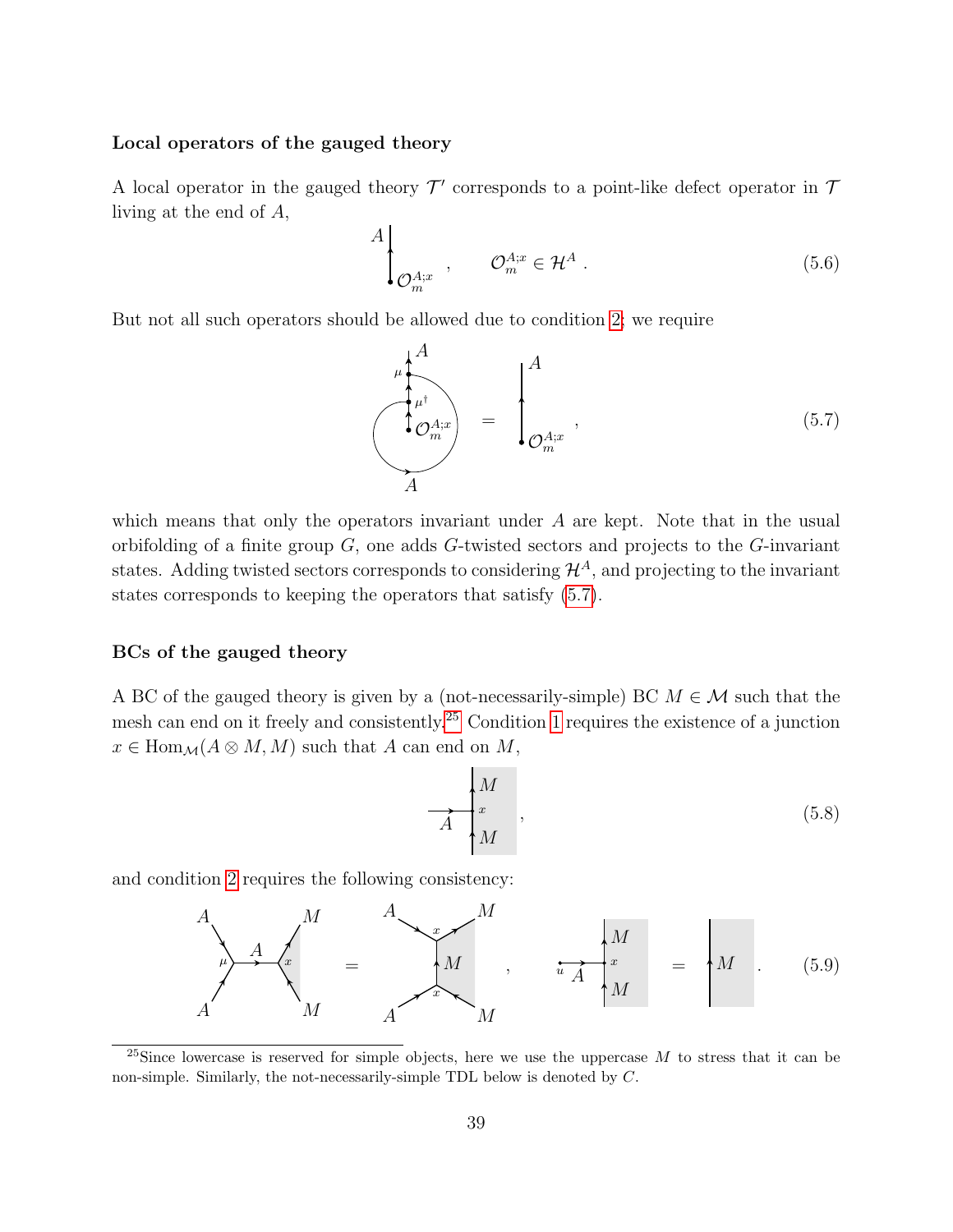A pair  $(M, x)$  satisfying [\(5.9\)](#page-39-2) is called a left A-module in M. We have learned that the BCs of the gauged theory are given by the category of left A-modules in  $\mathcal{M}$ , denoted  $_A\mathcal{M}$ .

### TDLs of the gauged theory

The construction of the TDLs of the gauged theory is similar to that of the BCs, except that the mesh can now end both from the left and from the right. Therefore, the TDLs of the gauged theory correspond to the category of A-bimodules in  $\mathcal{C}$ . An A-bimodule is a (not-necessarily-simple) TDL  $C \in \mathcal{C}$  with left and right junctions  $x_L \in \text{Hom}_{\mathcal{C}}(A \otimes C, C)$  and  $x_R \in \text{Hom}_{\mathcal{C}}(C \otimes A, C)$  satisfying

$$
A\n\begin{matrix}\nC & C \\
x_L & x_R \\
C & A & A \\
C & C & C\n\end{matrix}
$$
\n(5.10)

and the left and right associativity conditions analogous to [\(5.9\)](#page-39-2). The category of Abimodules in C is commonly denoted by  $_A C_A^{36}$  and is called the dual or quantum sym-metry.<sup>[27](#page-40-2)</sup>

Thus we have learned that the gauged theory generally possess a dual  $_A\mathcal{C}_A$  symmetry, which is a generalization of the well-known fact that the  $\mathbb{Z}_N$  orbifold of a two-dimensional QFT has a dual  $\widetilde{\mathbb{Z}}_N$  symmetry [\[67\]](#page-50-5). In the  $\mathbb{Z}_N$  case, it is also well-known that gauging the dual  $\mathbb{Z}_N$  symmetry recovers the original theory; in other words, gauging finite abelian symmetries is an invertible operation on the space of two-dimensional QFTs. The situation for fusion category symmetries is completely parallel: there is a dual algebra object  $A' = \overline{A} \otimes A$  in  $\mathcal{C}' = {}_{A}\mathcal{C}_{A}$  such that  ${}_{A'}\mathcal{C}'_{A'} = \mathcal{C}$ , and the gauging of  $A'$  in  $\mathcal{C}'$  is the inverse operation of gauging  $A$  in  $C$ .

## <span id="page-40-0"></span>5.3 Non-regular topological field theories and dual symmetry

To explain why all non-regular TFTs can be obtained from regular TFTs, we invoke the following theorem:

<span id="page-40-1"></span><sup>&</sup>lt;sup>26</sup>Note that  ${}_{A}\mathcal{C}_{A}$  is a fusion category when C is a fusion category and A an *indecomposable* algebra. Generally,  ${}_{A}\mathcal{C}_{A}$  is a multifusion category.

<span id="page-40-2"></span><sup>&</sup>lt;sup>27</sup>Just like C was not the set of all TDLs to begin with in the ungauged theory, here we are not presenting the recipe for all TDLs in the gauged theory. We are simply asking what happens to the TDLs in  $\mathcal C$  after gauging.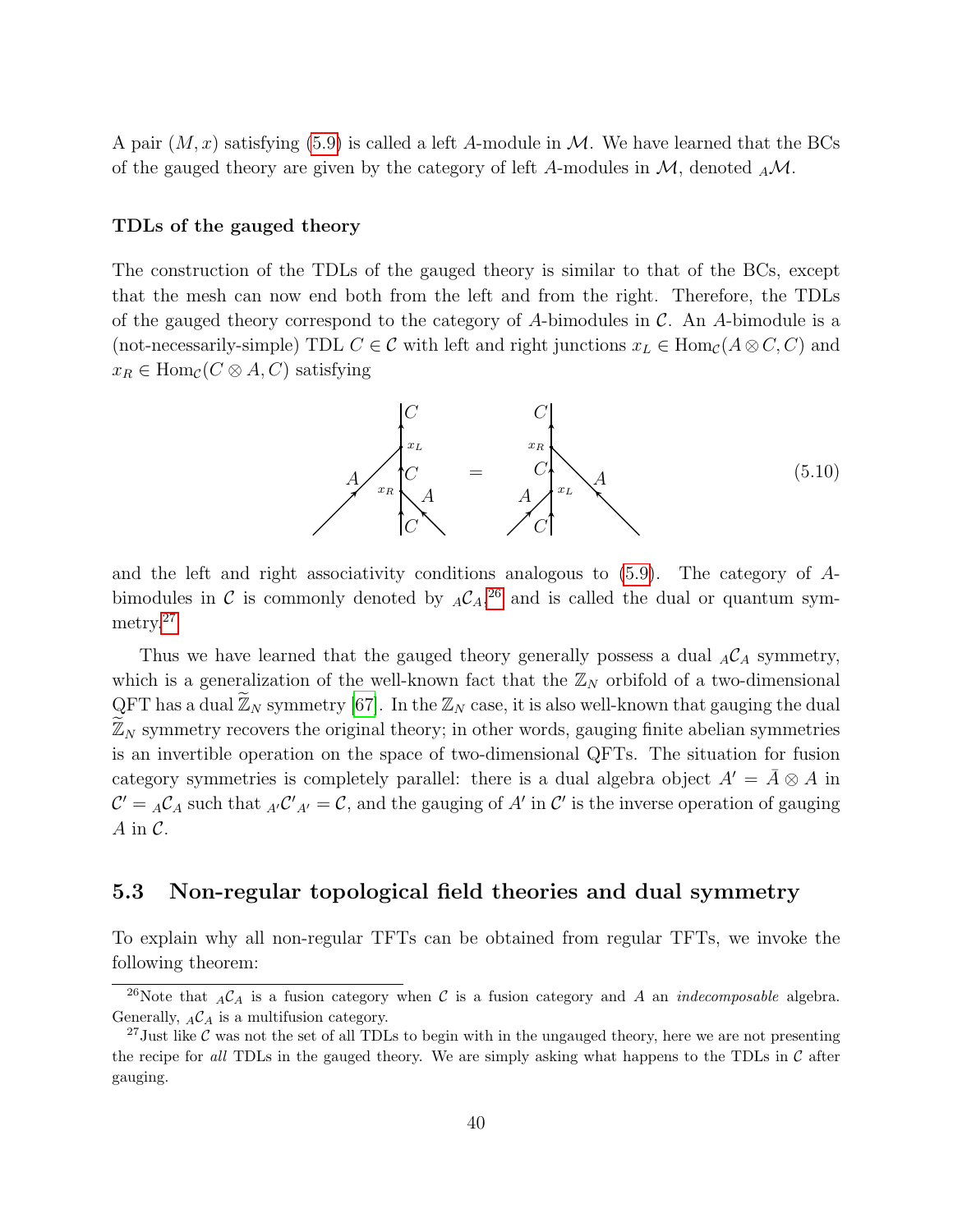Given a fusion category  $\mathcal{C}$ , there is one-to-one correspondence between distinct ways of gauging C and module categories over C  $/68$ , 7. More precisely, for any algebra object A in C, the category of right A-modules in C denoted by  $C_A$  is a left module category over C. Moreover, any C-module category  $\mathcal M$  can be realized as  $\mathcal C_A$  for some algebra object A.<sup>[28](#page-41-0)</sup>

Suppose we want to construct a C-symmetric TFT whose BCs are described by a module category  $\mathcal M$ . The above theorem tells us that there exists an algebra object A such that  $\mathcal{M} = \mathcal{C}_A$ . Now, take the dual fusion category  $\mathcal{C}' = {}_A\mathcal{C}_A$ , and consider the regular  $\mathcal{C}'$ symmetric TFT whose category of BCs is isomorphic to  $\mathcal{C}'$ . If we gauge the dual algebra object  $A' = \overline{A} \otimes A$  in  $\mathcal{C}'$ , then the category of BCs becomes  ${}_{A'}C'$ . But in fact  ${}_{A'}C'$ —which is a C-module category since  $C = {}_{A'}C'{}_{A'}$  is the same as  $C_A$ .

The TFT constructed from a fusion category C and a left module category  $\mathcal{M} = \mathcal{C}_A$ always has an extra  $\mathcal{C}^{\text{op}}$  symmetry, where the superscript op denotes orientation-reversing all TDLs, or equivalently taking the complex conjugation of all F-symbols. The point is that a left module category  $\mathcal{C}_A$  over  $\mathcal C$  is at the same time a right module category  ${}_{A'}\mathcal{C}'$  over  $\mathcal C'$ , and the two structures together form a  $(C, C')$ -bimodule category. A natural physical picture for a bimodule category is that it captures an interface between a theory with  $\mathcal C$  symmetry on the left and one with  $\mathcal{C}'$  symmetry on the right. However, we can fold along the interface to obtain a boundary with  $\mathcal{C} \boxtimes \mathcal{C}'^{\mathrm{op}}$  symmetry on the left and nothing on the right. Restricting to the unit object  $\mathbb{1}' \in C^{op}$  recovers the original TFT structure with only the C symmetry, and restricting to the unit object  $\mathbb{1} \in \mathcal{C}$  gives (the parity-reversal of) the gauged TFT with only the  $\mathcal{C}^{\text{op}}$  symmetry. Note that  $\mathcal{C} \boxtimes \mathcal{C}^{\text{op}}$  is generally not a faithful symmetry of the TFT.

# Acknowledgements

We are grateful to Kantaro Ohmori and Yuji Tachikawa for facilitating this collaboration, and to Yifan Wang for helpful discussions. We also thank Zohar Komargodski, Kantaro Ohmori, Shu-Heng Shao, Yuji Tachikawa, and Yifan Wang for comments on the first draft. YL thanks Noah Snyder and SS thanks Jin-Cheng Guu for consultation on the Frobenius-Schur indicator. This material is based upon work supported by the U.S. Department of Energy, Office of Science, Office of High Energy Physics, under Award Number DE-SC0011632. YL is supported by the Simons Collaboration Grant on the Non-Perturbative Bootstrap. SS is also supported in part by the Simons Foundation grant 488657 (Simons Collaboration on the Non-Perturbative Bootstrap).

<span id="page-41-0"></span><sup>&</sup>lt;sup>28</sup>Such an algebra object may not be unique. Two algebra objects leading to the same module category are called Morita equivalent. Moreover, A is indecomposable if and only if  $C_A$  is an indecomposable C-module category.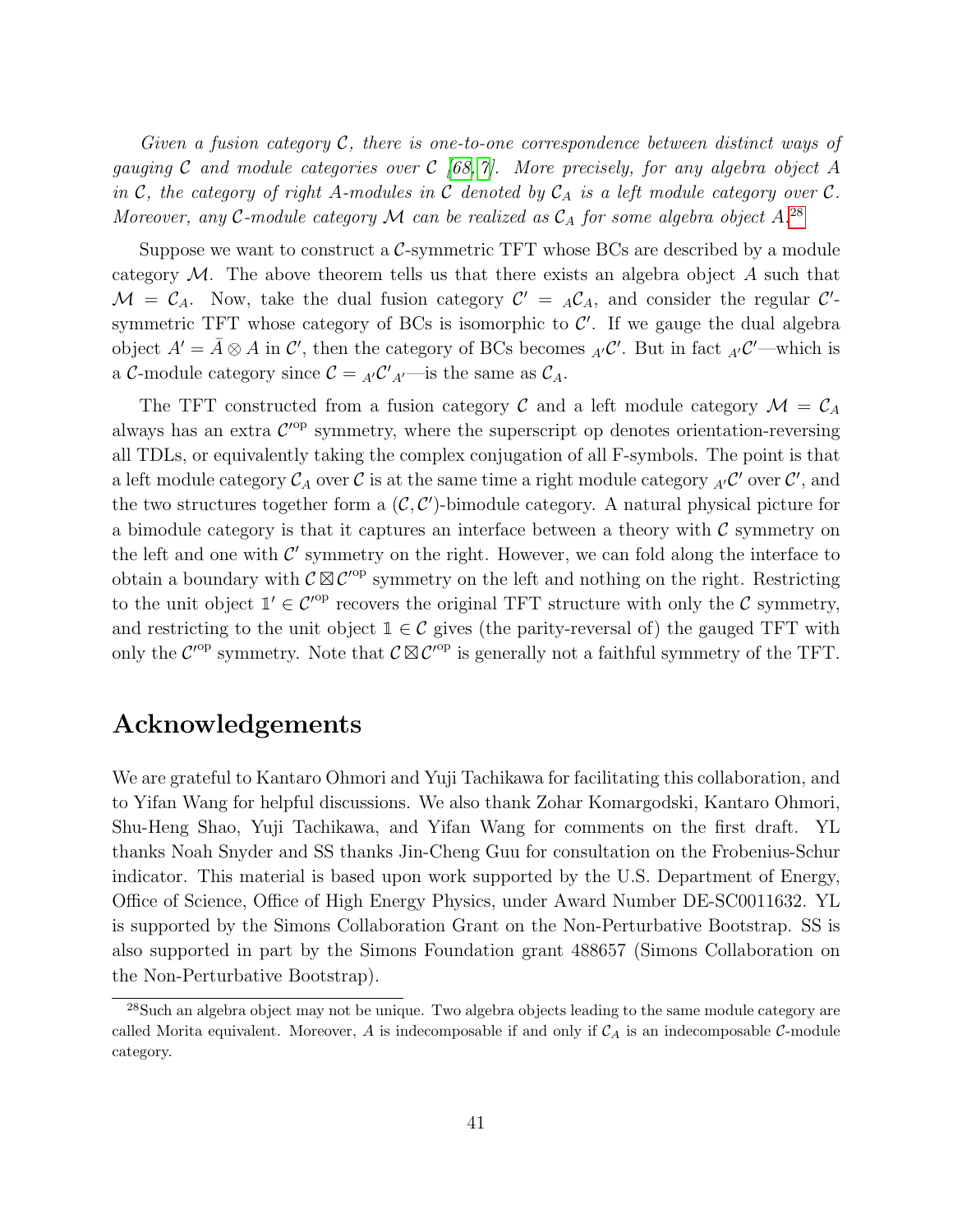# <span id="page-42-0"></span>A Semisimplicity from unitarity/reflection-positivity

In this appendix, we prove that the category of all TDLs and the category of BCs in a unitary/reflection-positive TFT are semisimple.

## <span id="page-42-1"></span>A.1 Category of topological defect lines

Let  $\widetilde{C}$  denote the category of all TDLs and topological point-like defect operators in a unitary/reflection-positive TFT. As was repeatedly emphasized in the main text, the category  $\mathcal C$  is generally different from the fusion category symmetry  $\mathcal C$ . We will show that  $\mathcal C$  is semisimple, i.e. any indecomposable TDL  $a \in \tilde{C}$  is simple, meaning that  $\text{Hom}_{\tilde{C}}(a, a) \cong \mathbb{C}$ . If  $\tilde{C}$  is generated by finitely many TDLs, then what we will have proven is that  $\tilde{C}$  is a multifusion category. If it turns out that the unit TDL is simple, then  $\tilde{C}$  is in fact a fusion category.

We proceed by first showing that  $\text{Hom}_{\tilde{\sigma}}(a, a)$  forms a (not-necessarily-commutative) Frobenius algebra for any TDL a. Then we use unitarity/reflection-positivity to prove that this Frobenius algebra is semisimple. Then we are done, because any semisimple algebra has a complete set of idempotents (orthogonal projectors), and we can use them to project a onto its simple components, thereby decomposing any TDL into simple TDLs.

### The Frobenius algebra  $\text{Hom}_{\tilde{c}}(a, a)$

To show that  $\text{Hom}_{\tilde{C}}(a, a)$  form a Frobenius algebra, we invoke the state-operator correspondence to identify Hom<sub> $\tilde{\sigma}(a, a)$ </sub> with the defect Hilbert space on the circle twisted by  $a \otimes \bar{a}$ 

$$
\text{Hom}_{\tilde{\mathcal{C}}}(a, a) \equiv \mathcal{H}^{a \otimes \bar{a}} \ . \tag{A.1}
$$

Defining a Frobenius algebra structure on  $\mathcal{H}^{a\otimes \bar{a}}$  amounts to defining the multiplication, unit, and trace. Such structures on  $\mathcal{H}^{a\otimes \bar{a}}$  can be defined almost the same way as on  $\mathcal{H}$ , except that now we have to dress different two-dimensional cobordisms connecting collections of circles with the TDL  $a \otimes \overline{a}$ :

$$
\mu: \mathcal{H}^{a \otimes \bar{a}} \times \mathcal{H}^{a \otimes \bar{a}} \rightarrow \mathcal{H}^{a \otimes \bar{a}} \quad \leftrightarrow \quad \boxed{\bigoplus_{\substack{\longrightarrow \\ \longrightarrow \\ \longrightarrow \\ \longrightarrow \longrightarrow}}}, \tag{A.2}
$$

$$
1 \in \mathcal{H}^{a \otimes \bar{a}} \quad \leftrightarrow \quad \bullet \quad , \qquad \theta : \mathcal{H}^{a \otimes \bar{a}} \to \mathbb{C} \quad \leftrightarrow \quad \overbrace{\bullet \quad \bullet \quad}^{\bullet}.
$$
 (A.3)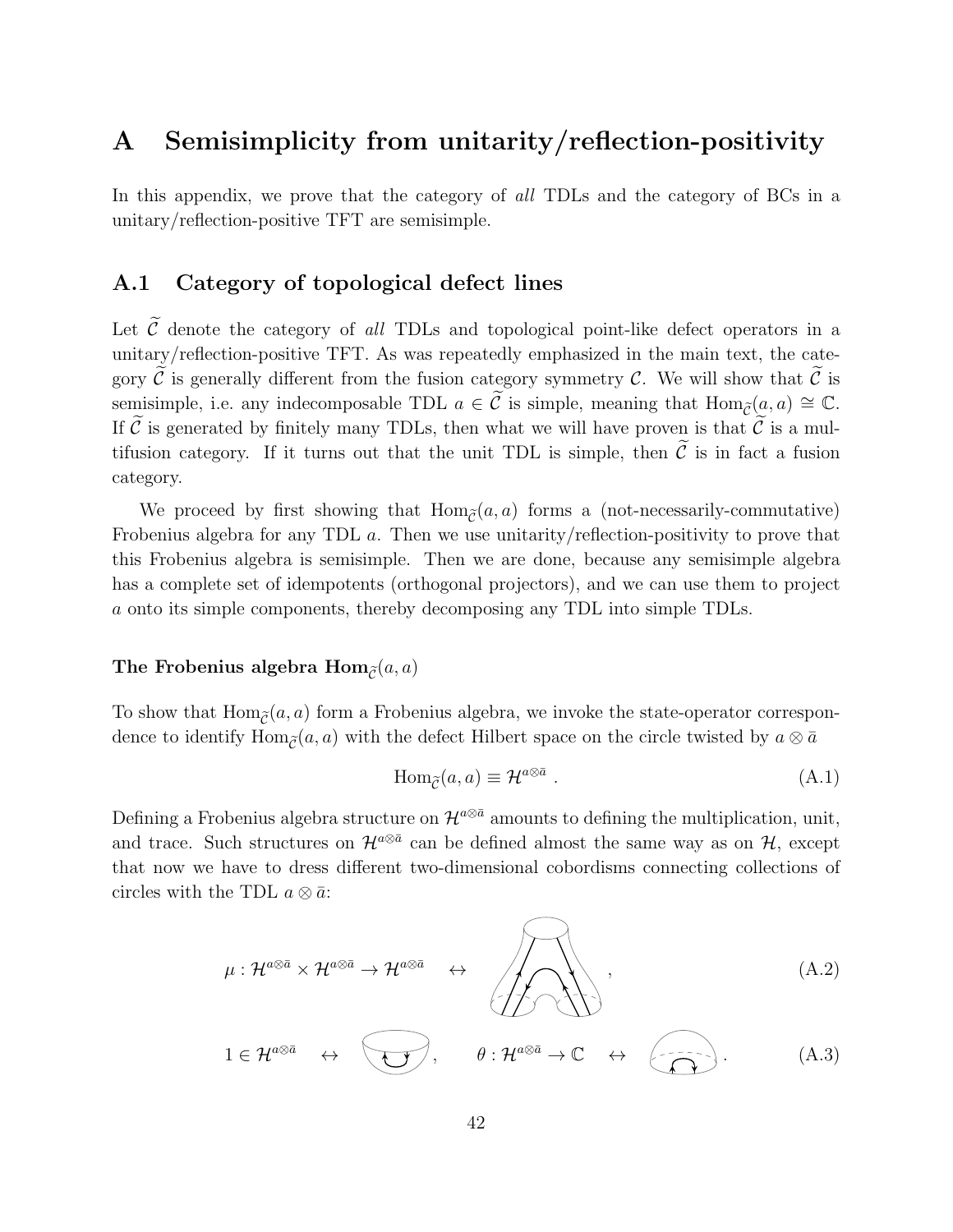Let us show that the bulk Frobenius algebra  $\mathcal{H}$ , namely the  $a = 1$  case, is semisimple. This was already proven in  $[18]$ ,<sup>[29](#page-43-0)</sup> but we repeat it here in order to to generalize it to the  $a \neq 1$  case. It is well-known that a finite-dimensional algebra is semisimple if and only if the following trace in the regular representation is non-degenerate:<sup>[30](#page-43-1)</sup>

$$
\text{tr}(\mathcal{O}_1 \mathcal{O}_2) := \sum_x \langle x | \mathcal{O}_1 \mathcal{O}_2 | x \rangle \ . \tag{A.4}
$$

However, this trace is nothing but the torus two-point function, which is positive-definite by unitarity/reflection-positivity. Hence the Frobenius algebra  $\mathcal H$  is semisimple.

For an arbitrary TDL a, we can again take the trace of the Frobenius algebra  $\mathcal{H}^{a\otimes \bar{a}}$  in its regular representation. Similar to the  $a = 1$  case, this trace is a torus two-point function in the presence of  $a \otimes \overline{a}$  wrapping a one-cycle



Such a torus two-point function is again positive-definite by unitarity/reflection-positivity, which finishes the proof that the Frobenius algbera  $\mathcal{H}^{a\otimes \bar{a}}$  is semisimple.

This proof can be easily extended to QFTs. The only difference is that  $\text{Hom}_{\tilde{C}}(a, a)$  is not with the full defect Hilbert space  $\mathcal{H}^{a\otimes \bar{a}}$ , but the topological subspace on which the Frobenius algebra structure can be defined.

An alternative proof for TFTs is as follows. First note that any two-dimensional TFT has a state sum construction [\[17,](#page-46-12) [25\]](#page-47-5), which can be interpreted as saying that a TFT with bulk Frobenius algebra  $H$  can be obtained from a generalized gauging of the trivial theory. The TDLs of the trivial theory are given by the category of finite-dimensional vector spaces, commonly denoted by Vec. Then  $H$  can be thought of as an algebra object in Vec, and we can gauge  $\mathcal H$  in the trivial theory to obtain the desired TFT with bulk Frobenius algebra  $\mathcal H$ . Based on the discussion in section [5.2,](#page-38-0)  $\tilde{C}$  is identified with the category of bimodules over  $H$ , commonly denoted by  $\mathcal{H}Vec_{H}$ . It is a theorem that if H is semisimple, then its category of bimodules is also semisimple [\[68\]](#page-50-6).

<span id="page-43-0"></span> $29$ See [\[19\]](#page-46-9) for a discussion of similar statements in higher-dimensional TFTs.

<span id="page-43-1"></span> $30$ See [\[26,](#page-47-4) footnote 11] or [\[69,](#page-50-7) proposition 5.5.3].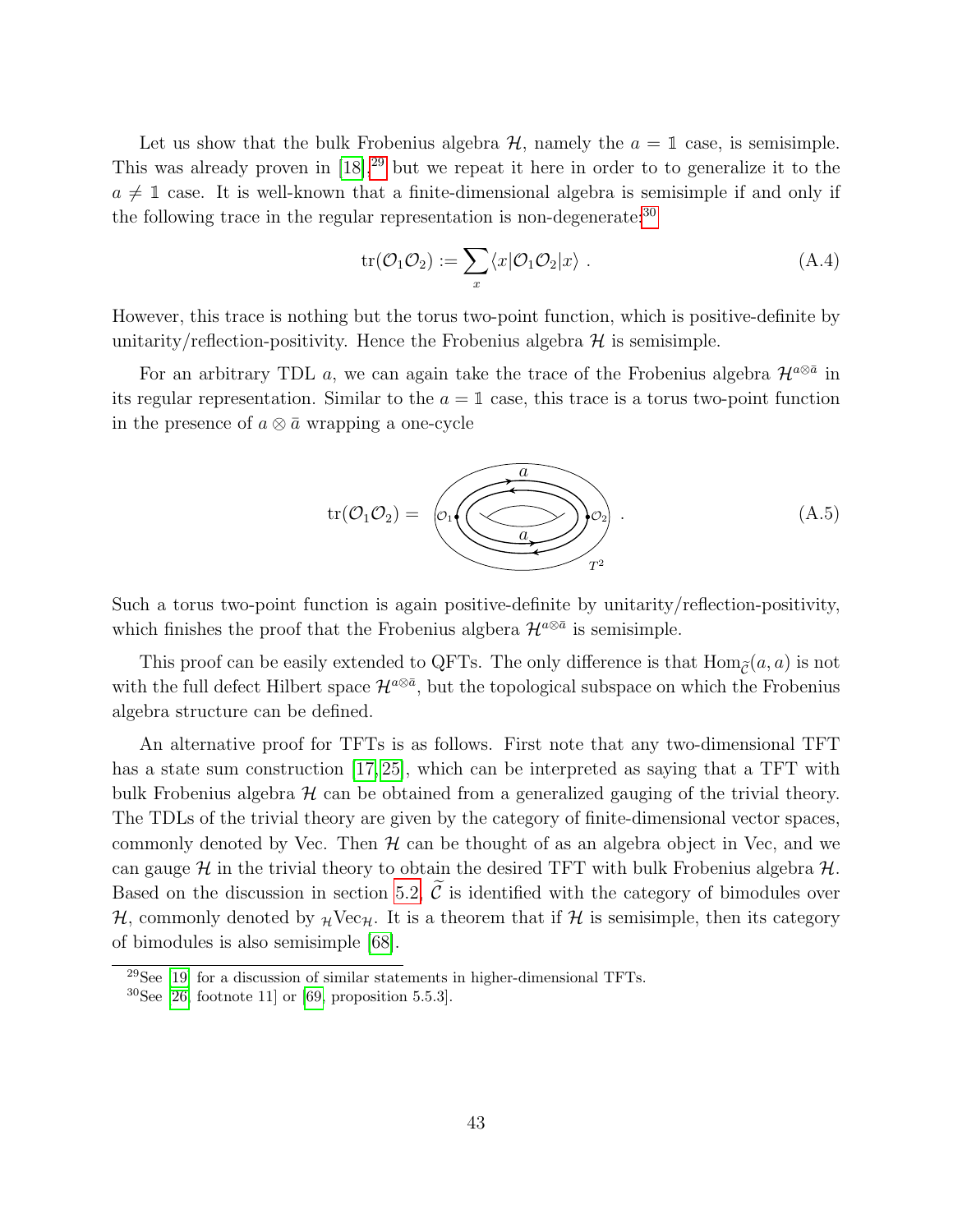## <span id="page-44-0"></span>A.2 Category of boundary conditions

In the above, if we set  $a = 1$ , then we find that the bulk Frobenius algebra is semisimple in unitary/reflection-positive theories. But the category of BCs is nothing but the category of modules over the bulk Frobenius algebra [\[26,](#page-47-4) theorem 2]. Since the category of modules over a semisimple algebra is always semisimple [\[68\]](#page-50-6), we have proven semisimplicity for BCs.

## <span id="page-44-1"></span>B Remarks on the orientation-reversal anomaly

We have assumed the triviality of Frobenius-Schur indicators throughout the main text to simplify the discussion. This appendix provides some short remedial remarks.

Consider a self-dual TDL  $a \simeq \bar{a}$ , and choose an isomorphism

$$
\begin{cases}\na \\
\zeta, & \zeta \in \text{Hom}(a, \bar{a}).\n\end{cases}
$$
\n(B.1)

The choice of  $\zeta$  is not canonical, and relatedly we cannot always identify a with  $\bar{a}$ . Consider the dual junction  $\zeta^{\vee} \in \text{Hom}(a, \bar{a})$  given by a 180-degree rotation.<sup>[31](#page-44-2)</sup> Since Hom $(a, \bar{a})$  is one-dimensional for self-dual  $a, \zeta^{\vee}$  is proportional to  $\zeta$ ,

$$
\zeta^{\vee} = \chi_a \zeta \,, \tag{B.2}
$$

and the proportionality constant  $\chi_a$  is known as the Frobenius-Schur indicator of a. Note that  $\chi_a$  does not depend on the choice of  $\zeta$ , and is an invariant of the isomorphism class of a. Moreover, since  $({\zeta}^{\vee})^{\vee} = {\zeta}$ , the possible values for the Frobenius-Schur indicator are

$$
\chi_a = \pm 1. \tag{B.3}
$$

In the case of  $\chi_a = 1$ , the junction  $\zeta$  can be consistently trivialized, and one can ignore the arrows and truly identify a with  $\bar{a}$ . However, when  $\chi_a = -1$ , the junction is non-trivial, and we should keep track of the orientation on a.

The physical meaning of the Frobenius-Schur indicator in the context of two-dimensional QFT is as follows [\[8,](#page-46-0) [70\]](#page-50-8). Any TDL comes with the freedom of an extrinsic curvature

<span id="page-44-2"></span> $31$ The dual on morphisms given by a rotation is a linear map, whereas the adjoint given by a reflection is an antilinear map. One can think of the dual as the transpose, in the following sense. For the representation category of a finite group,  $\zeta$  is a similarity transformation between a representation a and its complex conjugate representation  $\bar{a}$ . The dual  $\zeta^{\vee}$  corresponds to taking the transpose of the similarity matrix, and the adjoint  $\zeta^{\dagger}$  corresponds to taking the adjoint.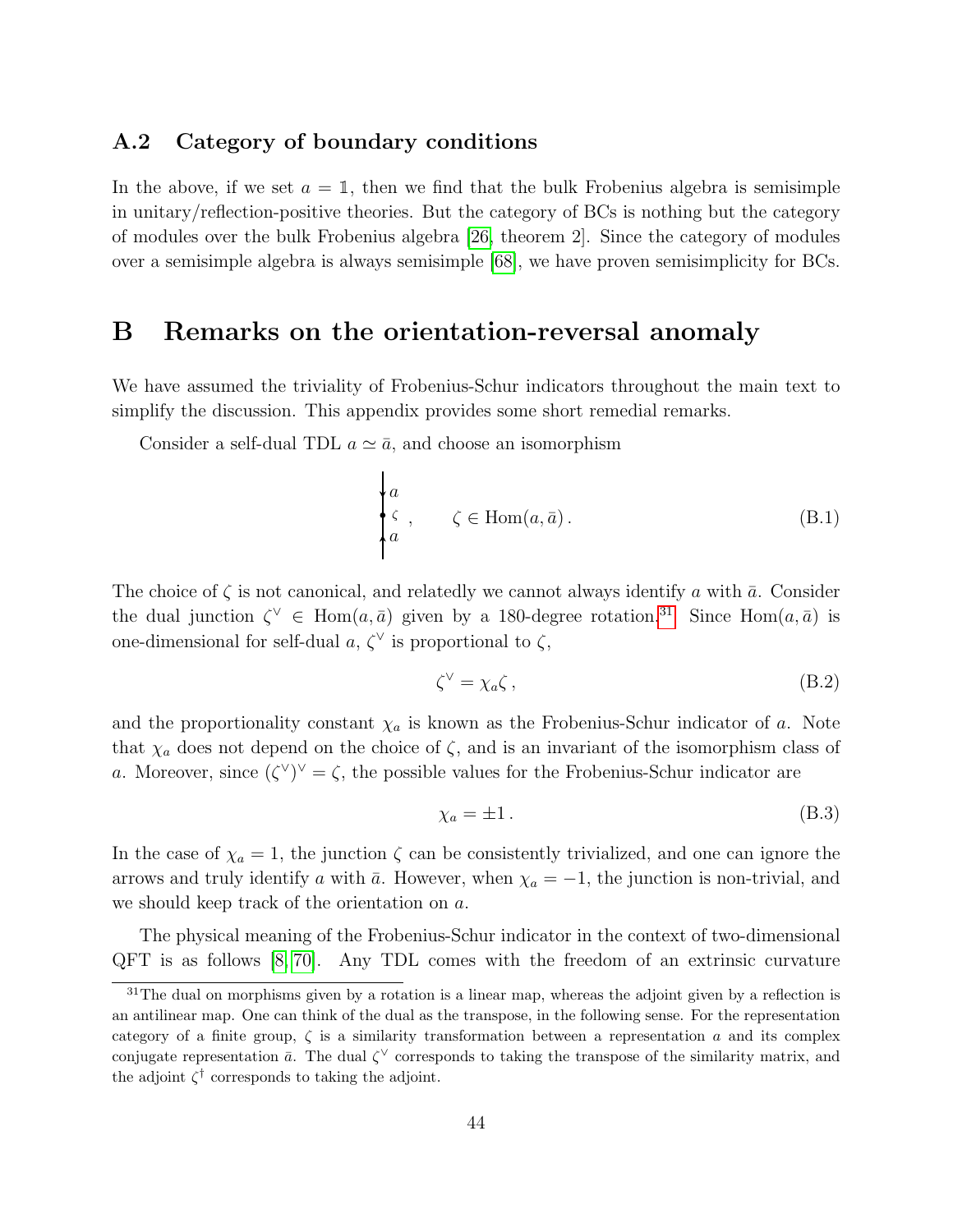improvement term (ECIT). Only for a specific choice of the ECIT coefficient is a TDL a truly isotopic on a curved Riemann surface; otherwise, upon an isotopy deformation from path P to  $\mathcal{P}' = \mathcal{P} + \partial \mathcal{R}$ , the correlator changes by a phase proportional to the integral of the curvature over  $\mathcal{R}$ , signifying an isotopy anomaly.<sup>[32](#page-45-5)</sup> If the ECIT coefficients for a and  $\bar{a}$  can be chosen independently, then the isotopy anomaly can always be eliminated. However, such a choice may forbid us from truly identifying a with  $\bar{a}$  even when a is self-dual, signifying an orientation-reversal anomaly. This happens precisely when the Frobenius-Schur indicator for a is nontrivial.

Normally, one is free to choose whether to eliminate the orientation-reversal anomaly and suffer the isotopy anomaly, or the other way around. However, since a topological field theory should not require a metric structure, it is more natural to forbid the the isotopy anomaly and live with the possible presence of an orientation-reversal anomaly. Thus, if a self-dual TDL a has a nontrivial Frobenius-Schur indicator, then  $a, \bar{a}$  should be distinguished. This is not to say that a and  $\bar{a}$  become independent simple objects, but just that we use the extra labeling to keep track of the orientation-reversal anomaly. In particular,  $\mathcal{H}^a$  and  $\mathcal{H}^{\bar{a}}$  are still the same Hilbert space, just in different bases.

# References

- <span id="page-45-0"></span>[1] A. Kapustin and R. Thorngren, Higher symmetry and gapped phases of gauge theories, [arXiv:1309.4721](http://arxiv.org/abs/1309.4721).
- <span id="page-45-1"></span>[2] D. Gaiotto, A. Kapustin, N. Seiberg, and B. Willett, Generalized Global Symmetries, JHEP 02 (2015) 172, [[arXiv:1412.5148](http://arxiv.org/abs/1412.5148)].
- <span id="page-45-2"></span>[3] V. Petkova and J. Zuber, Generalized twisted partition functions, Phys. Lett. B 504 (2001) 157–164, [[hep-th/0011021](http://arxiv.org/abs/hep-th/0011021)].
- [4] C. Bachas and M. Gaberdiel, *Loop operators and the Kondo problem, JHEP* 11 (2004) 065, [[hep-th/0411067](http://arxiv.org/abs/hep-th/0411067)].
- <span id="page-45-3"></span>[5] J. Frohlich, J. Fuchs, I. Runkel, and C. Schweigert, Duality and defects in rational conformal field theory, Nucl. Phys. B  $763$  (2007) 354-430, [[hep-th/0607247](http://arxiv.org/abs/hep-th/0607247)].
- <span id="page-45-4"></span>[6] A. Davydov, L. Kong, and I. Runkel, Invertible Defects and Isomorphisms of Rational CFTs, Adv. Theor. Math. Phys. 15 (2011), no. 1 43–69, [[arXiv:1004.4725](http://arxiv.org/abs/1004.4725)].

<span id="page-45-5"></span><sup>&</sup>lt;sup>32</sup>In the tensor categorical framework, the evaluation, coevaluation, and pivotal structures keep track of the ECIT as follows. On a flat surface, when all TDLs are straight lines aligned along a single (say vertical) direction, the ECIT localizes at the points of folding. Opposite phases arise from the ECIT under a left folding versus a right folding, and these phases are book-kept by the left and right (co)evaluation maps.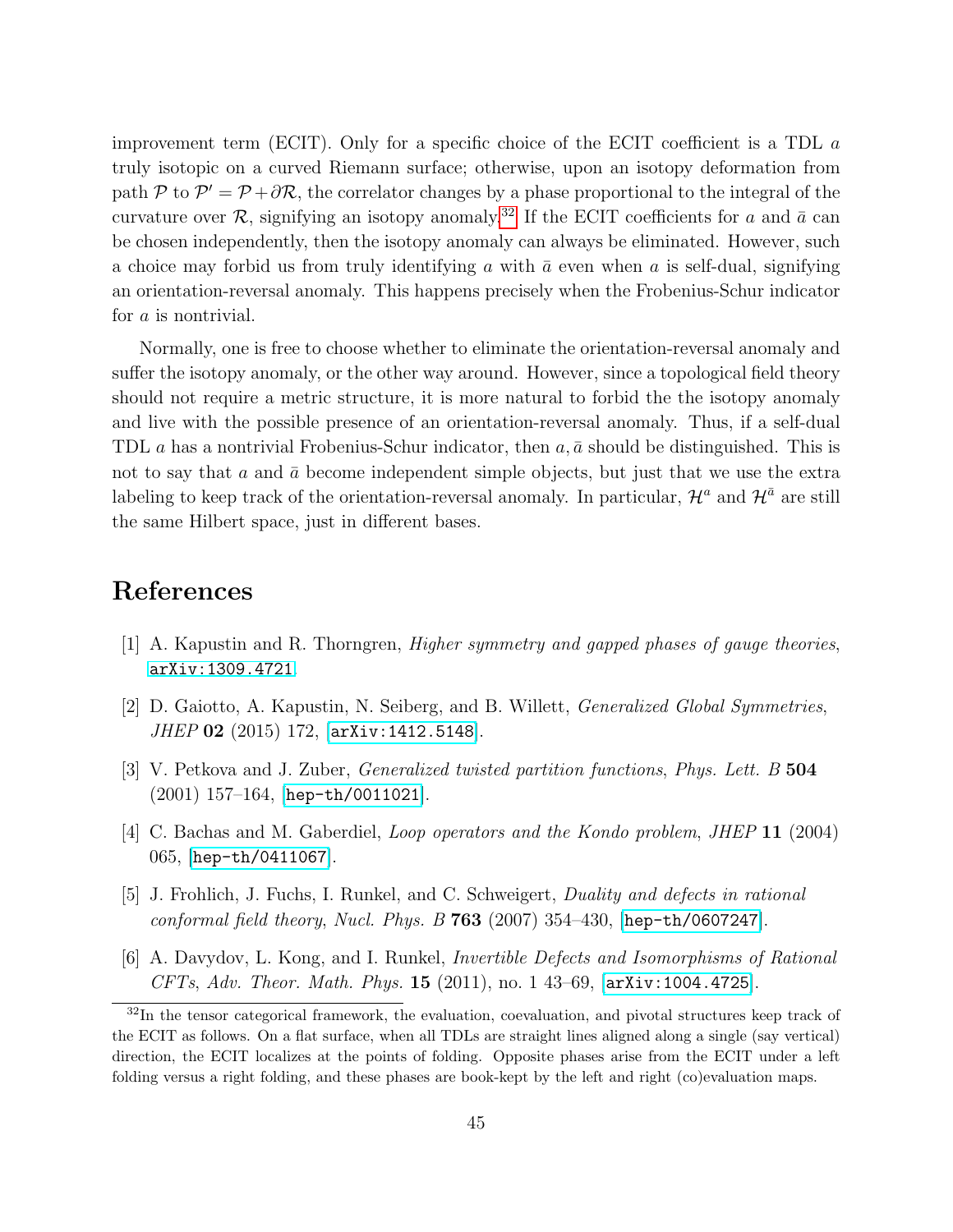- <span id="page-46-1"></span>[7] L. Bhardwaj and Y. Tachikawa, On finite symmetries and their gauging in two dimensions, JHEP 03 (2018) 189,  $[\text{arXiv}:1704.02330]$ .
- <span id="page-46-0"></span>[8] C.-M. Chang, Y.-H. Lin, S.-H. Shao, Y. Wang, and X. Yin, Topological Defect Lines and Renormalization Group Flows in Two Dimensions, JHEP 01 (2019) 026, [[arXiv:1802.04445](http://arxiv.org/abs/1802.04445)].
- <span id="page-46-2"></span>[9] R. Thorngren and Y. Wang, Fusion Category Symmetry I: Anomaly In-Flow and Gapped Phases, [arXiv:1912.02817](http://arxiv.org/abs/1912.02817).
- <span id="page-46-8"></span>[10] Z. Komargodski, K. Ohmori, K. Roumpedakis, and S. Seifnashri, Symmetries and strings of adjoint  $QCD_2$ , JHEP 03 (2021) 103,  $[\text{arXiv:2008.07567}]$  $[\text{arXiv:2008.07567}]$  $[\text{arXiv:2008.07567}]$ .
- [11] R. Thorngren and Y. Wang, Fusion Category Symmetry II: Categoriosities at  $c = 1$ and Beyond, [arXiv:2106.12577](http://arxiv.org/abs/2106.12577).
- <span id="page-46-3"></span>[12] K. Kikuchi, Symmetry enhancement in RCFT, [arXiv:2109.02672](http://arxiv.org/abs/2109.02672).
- <span id="page-46-4"></span>[13] A. Feiguin, S. Trebst, A. W. W. Ludwig, M. Troyer, A. Kitaev, Z. Wang, and M. H. Freedman, Interacting anyons in topological quantum liquids: The golden chain, Phys. Rev. Lett. 98 (2007), no. 16 160409, [[cond-mat/0612341](http://arxiv.org/abs/cond-mat/0612341)].
- <span id="page-46-5"></span>[14] D. Aasen, R. S. K. Mong, and P. Fendley, Topological Defects on the Lattice I: The Ising model, J. Phys. A 49 (2016), no. 35 354001, [[arXiv:1601.07185](http://arxiv.org/abs/1601.07185)].
- <span id="page-46-6"></span>[15] D. Aasen, P. Fendley, and R. S. Mong, Topological Defects on the Lattice: Dualities and Degeneracies, [arXiv:2008.08598](http://arxiv.org/abs/2008.08598).
- <span id="page-46-7"></span>[16] R. H. Dijkgraaf, A geometrical approach to two-dimensional conformal field theory,  $PhDT(1989)$ .
- <span id="page-46-12"></span>[17] M. Fukuma, S. Hosono, and H. Kawai, Lattice topological field theory in two-dimensions, Commun. Math. Phys.  $161$  (1994) 157–176, [[hep-th/9212154](http://arxiv.org/abs/hep-th/9212154)].
- <span id="page-46-11"></span>[18] B. Durhuus and T. Jonsson, Classification and construction of unitary topological field theories in two-dimensions, J. Math. Phys. 35 (1994) 5306–5313,  $[hep-th/9308043]$  $[hep-th/9308043]$  $[hep-th/9308043]$ .
- <span id="page-46-9"></span>[19] S. Sawin, Direct sum decompositions and indecomposable TQFTs, J. Math. Phys. 36  $(1995)$  6673–6680, [[q-alg/9505026](http://arxiv.org/abs/q-alg/9505026)].
- <span id="page-46-10"></span>[20] L. S. Abrams, Two-dimensional topological quantum field theories and Frobenius algebras, J. Knot Theor. Ramifications 5 (1996) 569–587.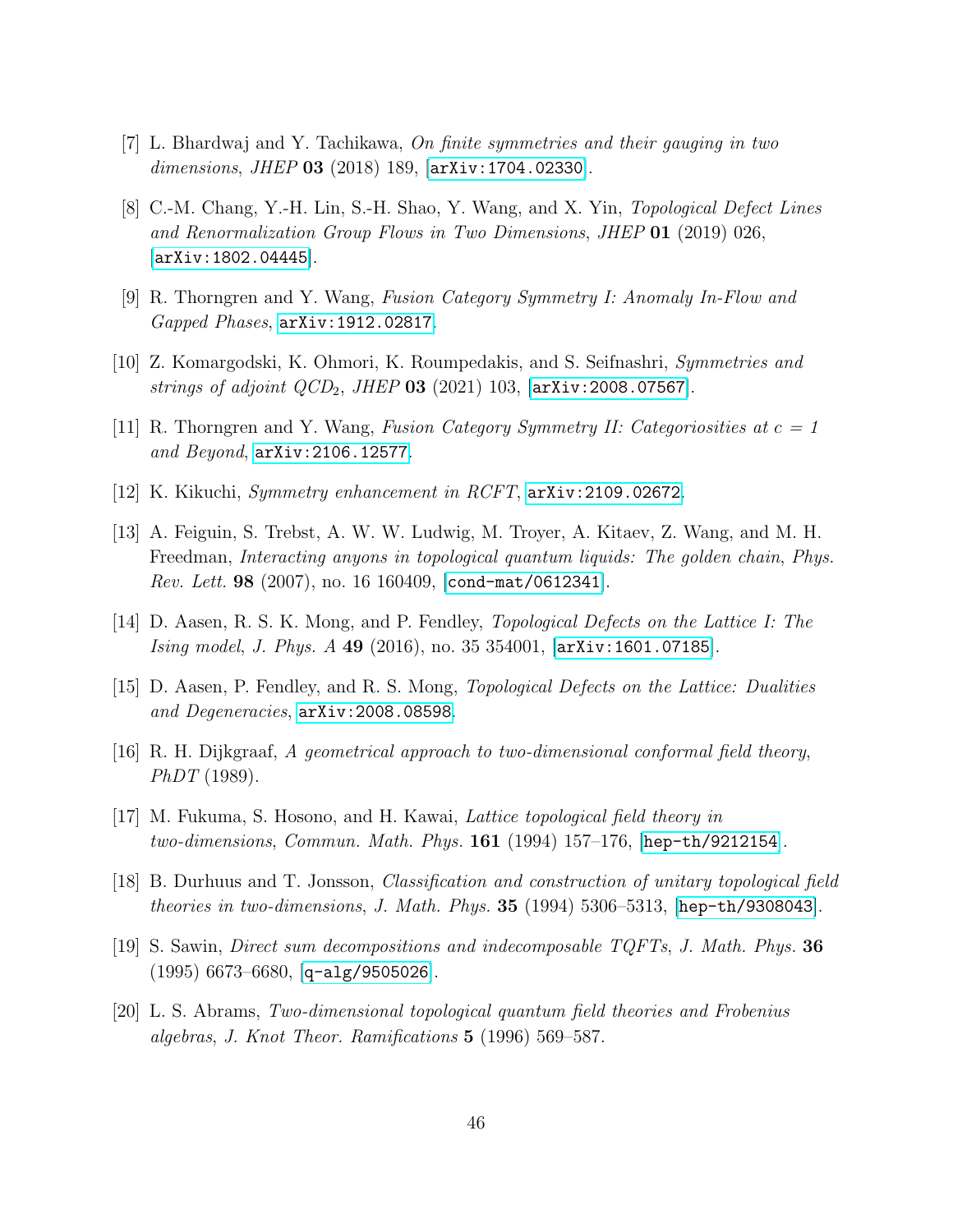- [21] J. Kock, Frobenius algebras and 2-d topological quantum field theories, vol. 59. Cambridge University Press, 2004.
- [22] C. Lazaroiu, On the structure of open closed topological field theory in two-dimensions, Nucl. Phys. B 603 (2001) 497–530, [[hep-th/0010269](http://arxiv.org/abs/hep-th/0010269)].
- [23] A. Alexeevski and S. Natanzon, Noncommutative extensions of two-dimensional topological field theories and Hurwitz numbers for real algebraic curves, [math/0202164](http://arxiv.org/abs/math/0202164).
- [24] A. D. Lauda and H. Pfeiffer, Open-closed strings: Two-dimensional extended TQFTs and Frobenius algebras, [math/0510664](http://arxiv.org/abs/math/0510664).
- <span id="page-47-5"></span>[25] A. D. Lauda and H. Pfeiffer, State sum construction of two-dimensional open-closed topological quantum field theories, J. Knot Theor. Ramifications 16 (2007) 1121–1163, [[math/0602047](http://arxiv.org/abs/math/0602047)].
- <span id="page-47-4"></span>[26] G. W. Moore and G. Segal, *D-branes and K-theory in 2D topological field theory*, [hep-th/0609042](http://arxiv.org/abs/hep-th/0609042).
- [27] I. Runkel and R. R. Suszek, Gerbe-holonomy for surfaces with defect networks, Adv. *Theor. Math. Phys.* 13 (2009), no. 4 1137–1219,  $[ary:0808.1419]$ .
- <span id="page-47-0"></span>[28] A. Davydov, L. Kong, and I. Runkel, Field theories with defects and the centre functor, [arXiv:1107.0495](http://arxiv.org/abs/1107.0495).
- <span id="page-47-1"></span>[29] K. Inamura, Topological field theories and symmetry protected topological phases with fusion category symmetries, JHEP  $05$  (2021) 204,  $\text{arXiv:}2103.15588$ .
- <span id="page-47-2"></span>[30] H. Sonoda, SEWING CONFORMAL FIELD THEORIES, Nucl. Phys. B 311 (1988) 401–416.
- [31] H. Sonoda, *SEWING CONFORMAL FIELD THEORIES. 2.*, *Nucl. Phys. B* 311 (1988) 417–432.
- [32] G. W. Moore and N. Seiberg, Classical and Quantum Conformal Field Theory, Commun. Math. Phys. 123 (1989) 177.
- [33] G. W. Moore and N. Seiberg, *LECTURES ON RCFT*, in 1989 Banff NATO ASI: Physics, Geometry and Topology, pp. 1–129, 9, 1989.
- <span id="page-47-3"></span>[34] B. Bakalov and A. Kirillov, On the lego-teichmüller game, Transformation groups  $5$ (2000), no. 3 207–244.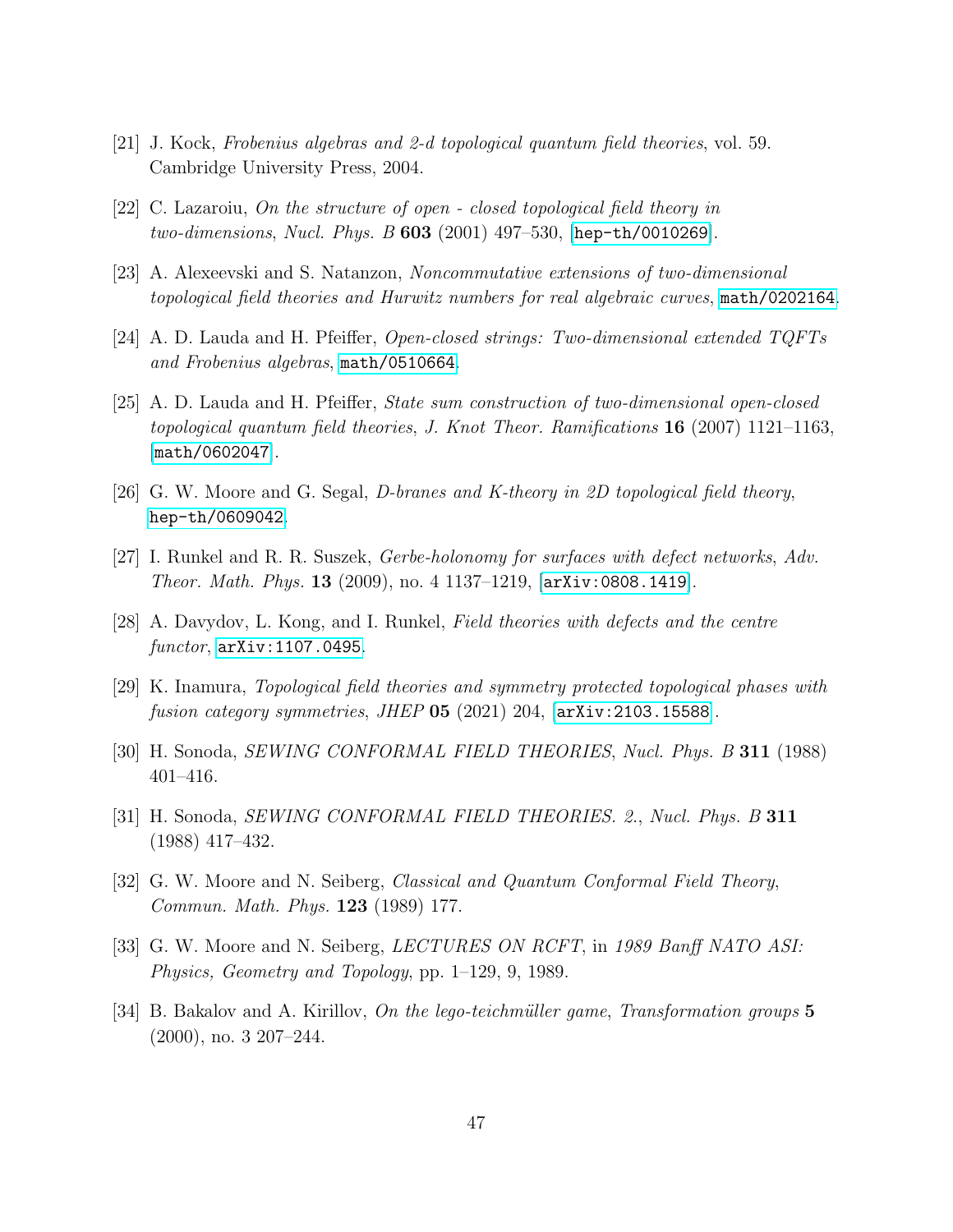- <span id="page-48-0"></span>[35] V. Turaev and O. Viro, State sum invariants of 3 manifolds and quantum 6j symbols, Topology 31 (1992) 865–902.
- <span id="page-48-1"></span>[36] J. Wang, X.-G. Wen, and E. Witten, Symmetric Gapped Interfaces of SPT and SET States: Systematic Constructions, Phys. Rev. X 8 (2018), no. 3 031048, [[arXiv:1705.06728](http://arxiv.org/abs/1705.06728)].
- <span id="page-48-2"></span>[37] Y. Tachikawa, On gauging finite subgroups, SciPost Phys. 8 (2020), no. 1 015,  $|arXiv:1712.09542|$  $|arXiv:1712.09542|$  $|arXiv:1712.09542|$ .
- <span id="page-48-3"></span>[38] T.-C. Huang and Y.-H. Lin, Topological Field Theory with Haagerup Symmetry, [arXiv:2102.05664](http://arxiv.org/abs/2102.05664).
- <span id="page-48-4"></span>[39] U. Haagerup, *Principal graphs of subfactors in the index range*  $4 < [M : N] < 3 + \sqrt{2}$ , Subfactors (Kyuzeso, 1993) (1994) 1–38.
- [40] M. Asaeda and U. Haagerup, Exotic subfactors of finite depth with jones indices M. Assect a and O. Haagerup, *Exotic subjectors of finite depth with fones matces*  $(5 + \sqrt{13})/2$  and  $(5 + \sqrt{17})/2$ , *Communications in mathematical physics* **202** (1999), no. 1 1–63.
- <span id="page-48-5"></span>[41] P. Grossman and N. Snyder, Quantum subgroups of the haagerup fusion categories, Communications in Mathematical Physics 311 (mar, 2012) 617–643.
- <span id="page-48-6"></span>[42] J. C. Baez and J. Dolan, Higher dimensional algebra and topological quantum field theory, J. Math. Phys. 36 (1995) 6073–6105, [[q-alg/9503002](http://arxiv.org/abs/q-alg/9503002)].
- <span id="page-48-7"></span>[43] A. Kapustin, Topological Field Theory, Higher Categories, and Their Applications, in International Congress of Mathematicians, 4, 2010. [arXiv:1004.2307](http://arxiv.org/abs/1004.2307).
- <span id="page-48-8"></span>[44] A. Kapustin and N. Seiberg, *Coupling a QFT to a TQFT and Duality*, *JHEP* **04** (2014) 001, [[arXiv:1401.0740](http://arxiv.org/abs/1401.0740)].
- <span id="page-48-9"></span>[45] F. Benini, C. Córdova, and P.-S. Hsin, On 2-Group Global Symmetries and their Anomalies, JHEP 03 (2019) 118, [[arXiv:1803.09336](http://arxiv.org/abs/1803.09336)].
- <span id="page-48-10"></span>[46] P. Etingof, D. Nikshych, and V. Ostrik, On fusion categories, [math/0203060](http://arxiv.org/abs/math/0203060).
- <span id="page-48-11"></span>[47] P. Etingof, S. Gelaki, D. Nikshych, and V. Ostrik, Tensor categories, vol. 205. American Mathematical Soc., 2016.
- <span id="page-48-12"></span>[48] S. MacLane, Natural Associativity and Commutativity, Rice Univ. Studies 49 (1963), no. 4 28–46.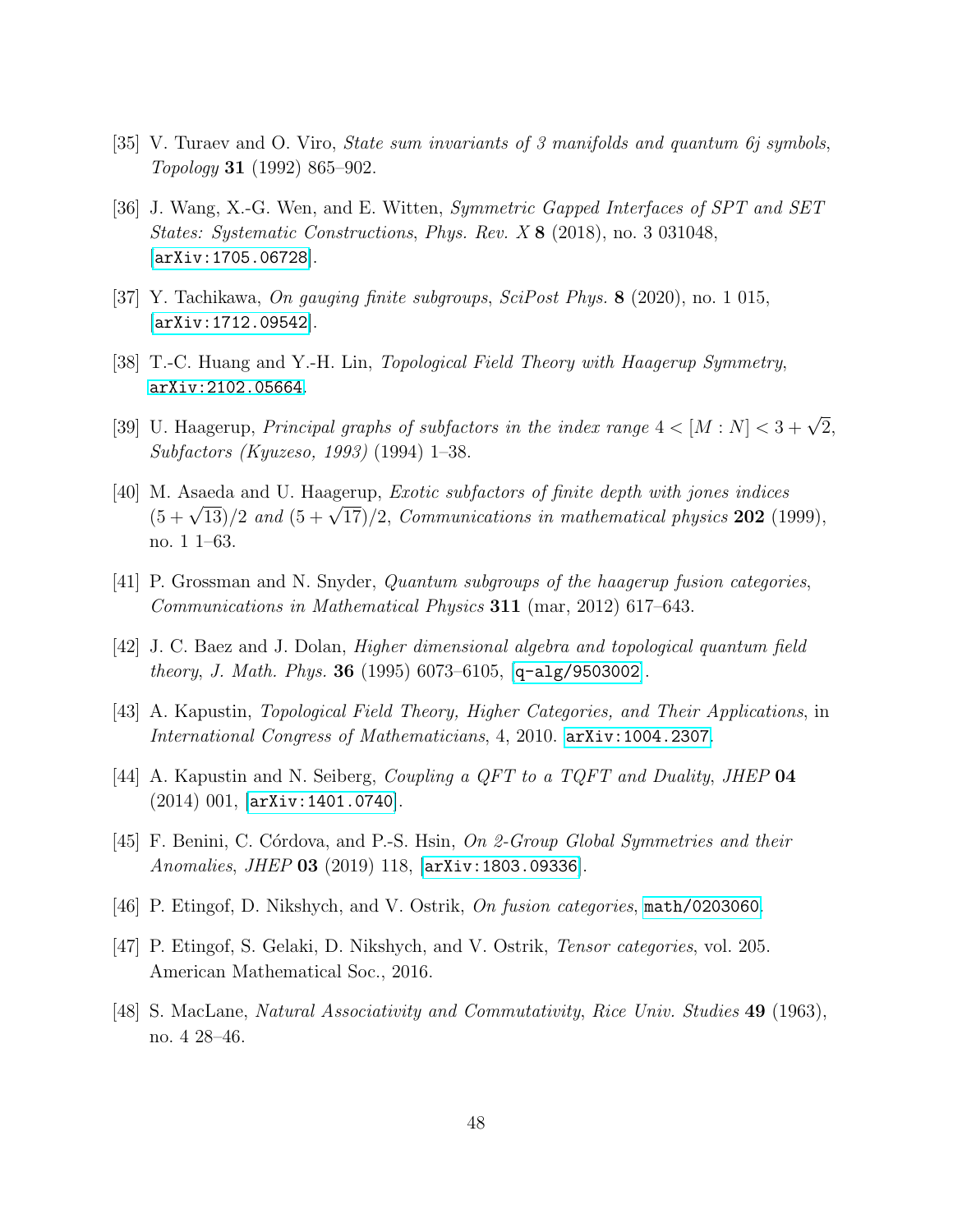- <span id="page-49-0"></span>[49] K. Fredenhagen, K.-H. Rehren, and B. Schroer, Superselection sectors with braid group statistics and exchange algebras ii: Geometric aspects and conformal covariance, Reviews in Mathematical Physics 4 (1992), no. spec01 113–157.
- <span id="page-49-1"></span>[50] S.-H. Ng and P. Schauenburg, Higher frobenius-schur indicators for pivotal categories, Hopf algebras and generalizations 441 (2007) 63–90.
- <span id="page-49-2"></span>[51] E. P. Verlinde, Fusion Rules and Modular Transformations in 2D Conformal Field Theory, Nucl. Phys. B 300 (1988) 360–376.
- <span id="page-49-3"></span>[52] J. L. Cardy, Boundary Conditions, Fusion Rules and the Verlinde Formula, Nucl. Phys. B 324 (1989) 581–596.
- [53] R. E. Behrend, P. A. Pearce, V. B. Petkova, and J.-B. Zuber, Boundary conditions in rational conformal field theories, Nucl. Phys.  $B$  570 (2000) 525–589, [[hep-th/9908036](http://arxiv.org/abs/hep-th/9908036)].
- [54] T. Gannon, Boundary conformal field theory and fusion ring representations, Nucl. *Phys. B* 627 (2002) 506–564, [[hep-th/0106105](http://arxiv.org/abs/hep-th/0106105)].
- <span id="page-49-4"></span>[55] M. R. Gaberdiel and T. Gannon, Boundary states for WZW models, Nucl. Phys. B 639  $(2002)$  471-501, [[hep-th/0202067](http://arxiv.org/abs/hep-th/0202067)].
- <span id="page-49-5"></span>[56] G. Schaumann, Traces on module categories over fusion categories, Journal of Algebra 379 (2013) 382–425.
- <span id="page-49-6"></span>[57] K. Costello, Topological conformal field theories and calabi–yau categories, Advances in Mathematics **210** (2007), no. 1 165–214.
- <span id="page-49-7"></span>[58] J. Fjelstad, J. Fuchs, I. Runkel, and C. Schweigert, Uniqueness of open / closed rational CFT with given algebra of open states, Adv. Theor. Math. Phys. 12 (2008), no. 6 1283–1375, [[hep-th/0612306](http://arxiv.org/abs/hep-th/0612306)].
- <span id="page-49-8"></span>[59] T.-C. Huang and Y.-H. Lin, The F-Symbols for Transparent Haagerup-Izumi Categories with  $G = \mathbb{Z}_{2n+1}$ , arXiv: 2007.00670.
- <span id="page-49-9"></span>[60] J. Frohlich, J. Fuchs, I. Runkel, and C. Schweigert, Defect lines, dualities, and generalised orbifolds, in 16th International Congress on Mathematical Physics, 9, 2009. [arXiv:0909.5013](http://arxiv.org/abs/0909.5013).
- [61] N. Carqueville and I. Runkel, Orbifold completion of defect bicategories, Quantum Topol. 7 (2016) 203, [[arXiv:1210.6363](http://arxiv.org/abs/1210.6363)].